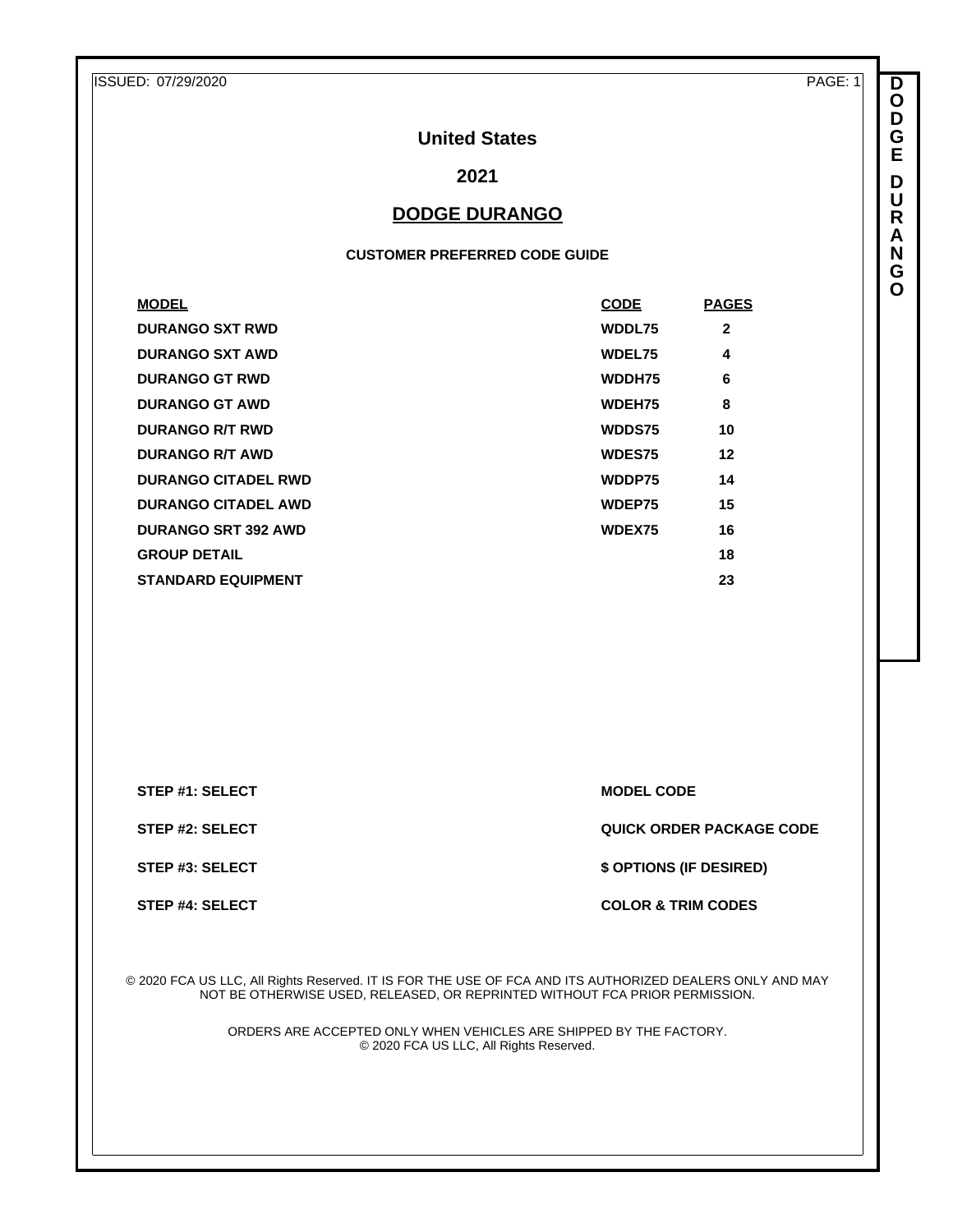| STEP <sub>#1</sub> | <b>SELECT - MODEL CODE</b> |             |              |        |
|--------------------|----------------------------|-------------|--------------|--------|
|                    |                            | <b>SFWP</b> | <b>SMSRP</b> |        |
| DURANGO SXT RWD    |                            | 31.432      | 31.765       | WDDL75 |
|                    | <b>DESTINATION CHARGEL</b> | 1,495       |              |        |
|                    |                            | 1.545 IN HI |              |        |
|                    |                            |             |              |        |

| STEP <sub>#2</sub>                                                                                                                                     |             |              | <b>SELECT - QUICK ORDER PACKAGE CODE</b> |             |               |            |                                       |
|--------------------------------------------------------------------------------------------------------------------------------------------------------|-------------|--------------|------------------------------------------|-------------|---------------|------------|---------------------------------------|
| <b>POWERTRAIN AVAILABILITY</b>                                                                                                                         |             |              |                                          |             |               |            |                                       |
| <b>ENGINE</b>                                                                                                                                          | <b>SFWP</b> | <b>SMSRP</b> | <b>TRANSMISSION</b>                      | <b>SFWP</b> | <b>SMSRP</b>  | <b>SXT</b> | <b>SXT PLUS</b><br>Retail 2_B M/H AMM |
| 3.6L V6 24V VVT ENGINE UPG<br>I W/ESS (ERC)                                                                                                            | N/C         | N/C          | 8-SPD AUTO 850RE<br>TRANS (MAKE) (DFT)   | N/C         | N/C           | 2BA        | 2BB                                   |
| <b>PACKAGE CONTENT</b>                                                                                                                                 |             |              |                                          |             |               | <b>SXT</b> | <b>SXT PLUS</b><br>Retail 2 B M/H AMM |
| BRIGHT SIDE ROOF RAILS (MW1)                                                                                                                           |             |              |                                          |             |               |            | X                                     |
| INTEGRATED ROOF RAIL CROSSBARS (MXQ)                                                                                                                   |             |              |                                          |             |               |            | X                                     |
| PARKSENSE RR PARK ASSIST W/STOP (XH3)                                                                                                                  |             |              |                                          |             |               |            | X                                     |
| POWER 4-WAY DRIVER LUMBAR ADJUST (JPU)                                                                                                                 |             |              |                                          |             |               |            | X                                     |
| POWER 8-WAY DRVR/MANUAL PASS SEAT (JPR)                                                                                                                |             |              |                                          |             |               |            | X                                     |
|                                                                                                                                                        |             |              |                                          |             |               |            |                                       |
|                                                                                                                                                        |             |              | PACKAGE VALUE PRICE                      |             | \$FWP         | 0          | 2,610                                 |
|                                                                                                                                                        |             |              | <b>PACKAGE DISCOUNT</b>                  |             | \$FWP         | 0          | 0                                     |
|                                                                                                                                                        |             |              | NET PACKAGE VALUE PRICE                  |             | \$FWP         | 0          | 2,610                                 |
|                                                                                                                                                        |             |              | <b>PACKAGE VALUE PRICE</b>               |             | \$MSRP        | 0          | 2,900                                 |
|                                                                                                                                                        |             |              | <b>PACKAGE DISCOUNT</b>                  |             | <b>\$MSRP</b> | 0          | 0                                     |
|                                                                                                                                                        | \$MSRP      | 0            | 2,900                                    |             |               |            |                                       |
| PRICE INCLUDES - BASE PRICE, ENGINE/TRANSMISSION AND QUICK ORDER PACKAGE<br>(ALSO INCLUDES PACKAGE DISCOUNT WHERE APPLICABLE - ADD DESTINATION CHARGE) |             |              |                                          |             |               |            |                                       |
| <b>FACTORY WHOLESALE PRICE \$</b>                                                                                                                      |             |              |                                          |             | $2B -$        | 31,432     | 34,042                                |

| <b>DDICE</b><br><b>MANUF</b><br>UR′<br>RETAIL<br>--<br>י ∆י<br>.<br>′หเ∪⊏ ง<br>nu<br>- 9 I L D I | 2R.<br><u>_</u> | .765 | $\cdots$<br>-34.66. |
|--------------------------------------------------------------------------------------------------|-----------------|------|---------------------|
|                                                                                                  |                 |      |                     |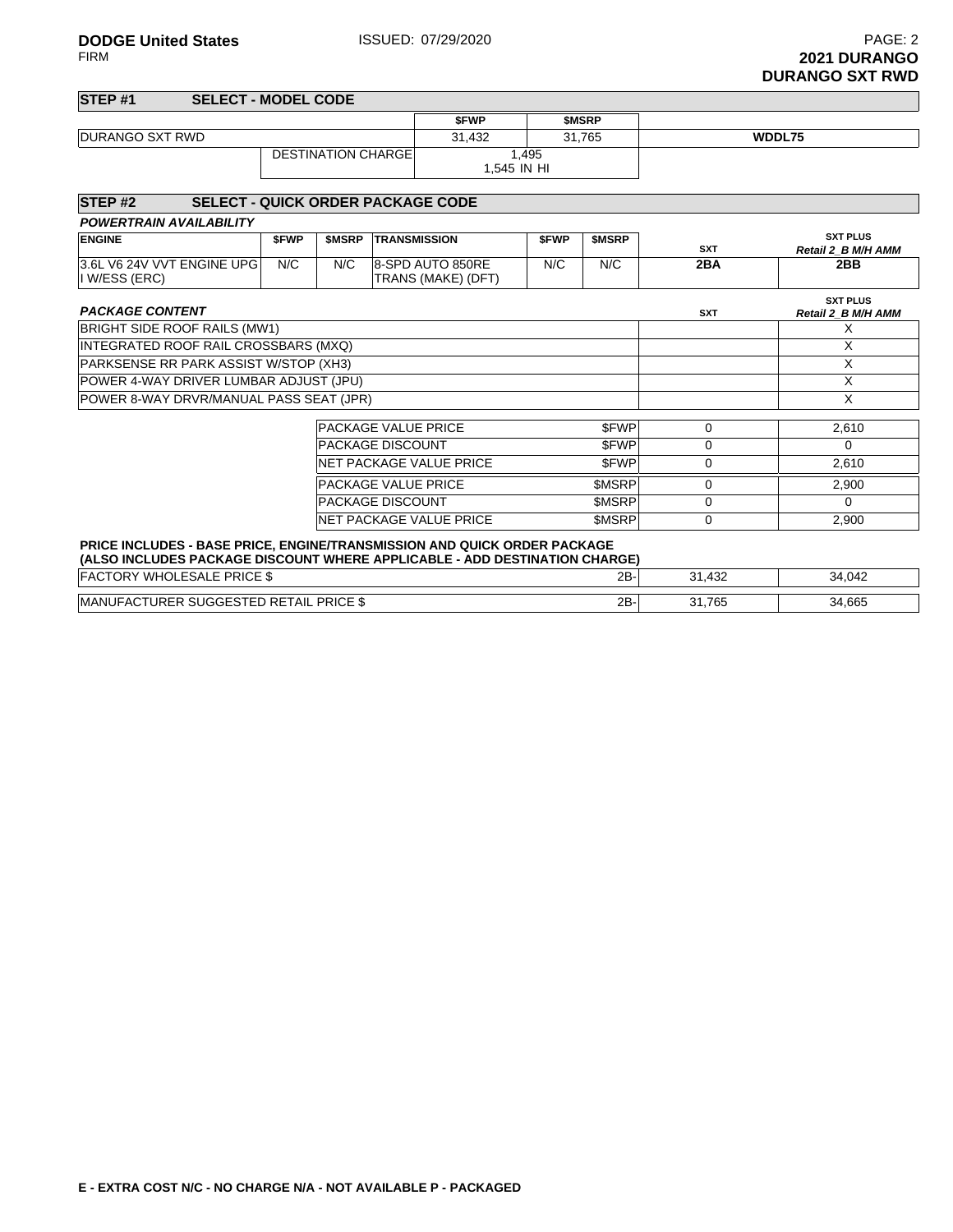|                                                                                 |         |              |                          | <b>SXT</b>   | <b>SXT PLUS</b>             |
|---------------------------------------------------------------------------------|---------|--------------|--------------------------|--------------|-----------------------------|
| <b>DESCRIPTION</b>                                                              |         |              | <b><i>SFWP SMSRP</i></b> | 2A           | $2_B$                       |
| <b>2ND ROW FOLD/TUMBLE CAPTAIN CHAIRS</b>                                       |         | 1,076        | 1,195                    |              | <b>CFU</b>                  |
| N/A W/AND                                                                       |         |              |                          |              |                             |
| <b>3RD ROW SEATING GROUP</b>                                                    |         | 986          | 1,095                    | <b>AMM</b>   | <b>AMM</b>                  |
| Retail 2 B M/H AMM                                                              |         |              |                          |              |                             |
| <b>ANODIZED PLATINUM PACKAGE</b>                                                |         | 896          | 995                      |              | <b>AEP</b>                  |
| M/H PAU OR PBF OR PHR OR PRV OR PWD OR PW7 OR PXJ                               |         |              |                          |              |                             |
| <b>BLACKTOP PACKAGE</b>                                                         |         | 1,436        | 1,595                    |              | <b>ADX</b>                  |
| M/H PAU OR PBF OR PDN OR PHR OR PSC OR PWD OR PW7 OR PXJ; M/H<br>-X9; N/A W/AEP |         |              |                          |              |                             |
| BLIND SPOT AND CROSS PATH DETECTION                                             |         | 446          | 495                      |              | <b>XAN</b>                  |
| <b>ENGINE BLOCK HEATER</b>                                                      |         | 86           | 95                       |              | <b>NHK</b>                  |
| <b>FRONT LICENSE PLATE BRACKET</b>                                              |         | N/C          | N/C                      | <b>MDA</b>   | <b>MDA</b>                  |
| MANUF STATEMENT OF ORIGIN                                                       |         | N/C          | N/C                      | <b>YEP</b>   | <b>YEP</b>                  |
| <b>POPULAR EQUIPMENT GROUP</b>                                                  |         | 1.526        | 1.695                    |              | AJY                         |
| <b>POWER SUNROOF</b>                                                            |         | 1,166        | 1,295                    |              | <b>GWA</b>                  |
| <b>M/H AJY</b>                                                                  |         |              |                          |              |                             |
| <b>TRAILER TOW GROUP IV</b>                                                     |         | 1,076        | 1,195                    | AHX          | <b>AHX</b>                  |
| <b>MOPAR OPTIONS</b>                                                            |         |              |                          |              |                             |
| MOPAR BLACK TUBULAR SIDE STEPS                                                  |         | 586          | 650                      |              | <b>MRU</b>                  |
| M/H ADX; ONLY 1: MRT OR MRU                                                     |         |              |                          |              |                             |
| <b>MOPAR CHROME TUBULAR SIDE STEPS</b>                                          |         | 653          | 725                      | <b>MRT</b>   | <b>MRT</b>                  |
| N/A W/ADX; N/A W/AEP; ONLY 1: MRT OR MRU                                        |         |              |                          |              |                             |
| <b>FLEET ONLY</b>                                                               |         |              |                          |              |                             |
| 3RD ROW DELETE GROUP                                                            |         | N/C          | N/C                      | <b>AND</b>   | <b>AND</b>                  |
| <b>CARGO COMPARTMENT COVER</b>                                                  |         | 68           | 75                       | <b>CSC</b>   | CSC                         |
| UCONNECT 5 NAV W 10.1" DISPLAY                                                  |         | 896          | 995                      | <b>UBN</b>   |                             |
| (USA)                                                                           |         | 896          | 995                      |              | <b>UBN</b>                  |
| N/A W/8AT; N/A W/8B1                                                            |         |              |                          |              |                             |
| STEP <sub>#4</sub><br><b>SELECT - COLOR &amp; TRIM CODES</b>                    |         |              |                          |              |                             |
| <b>COLOR/TRIM</b>                                                               |         |              | <b><i>SFWP SMSRP</i></b> | <b>BLACK</b> | <b>BLACK/LT FROST BEIGE</b> |
| <b>CLOTH BUCKET SEATS W/ SHIFT INSERT</b>                                       | (S)     | N/C          | N/C                      | C5X9         |                             |
|                                                                                 | (S)     | N/C          | N/C                      |              | C5XL                        |
| LEATHER TRIMMED BUCKET SEATS                                                    | $W/2$ B | 716          | 795                      | CLX9         |                             |
| N/A W/ADX                                                                       | $W/2$ B | 716          | 795                      |              | <b>CLXL</b>                 |
| <b>MONOTONE PAINT - APA</b>                                                     |         |              |                          |              |                             |
| <b>PRIMARY COLOR</b>                                                            |         |              |                          |              |                             |
| <b>BILLET CLEAR COAT</b>                                                        |         | N/C          | N/C                      | <b>PSC</b>   | <b>PSC</b>                  |
| <b>DB BLACK CLEAR COAT</b>                                                      |         | N/C          | N/C                      | <b>PXJ</b>   | <b>PXJ</b>                  |
| DECTROVED CREV OLEAD COAT                                                       |         | $\mathbf{N}$ | $\mathbf{N}$             | <b>DDM</b>   | <b>DDM</b>                  |

| DESTROYER GREY CLEAR COAT | N/C | N/C | <b>PDN</b> | <b>PDN</b> |
|---------------------------|-----|-----|------------|------------|
| <b>GRANITE CLEAR COAT</b> | N/C | N/C | <b>PAU</b> | <b>PAU</b> |
| IN-VIOLET CLEAR COAT      | N/C | N/C | <b>PHR</b> | <b>PHR</b> |
| OCTANE RED PEARL COAT     | N/C | N/C | <b>PRV</b> | <b>PRV</b> |
| REACTOR BLUE PEARL COAT   | N/C | N/C | <b>PBF</b> | <b>PBF</b> |
| <b>VICE WHITE</b>         | 536 | 595 | <b>PWD</b> | <b>PWD</b> |
| WHITE KNUCKLE CLEAR COAT  | N/C | N/C | PW7        | PW7        |
|                           |     |     |            |            |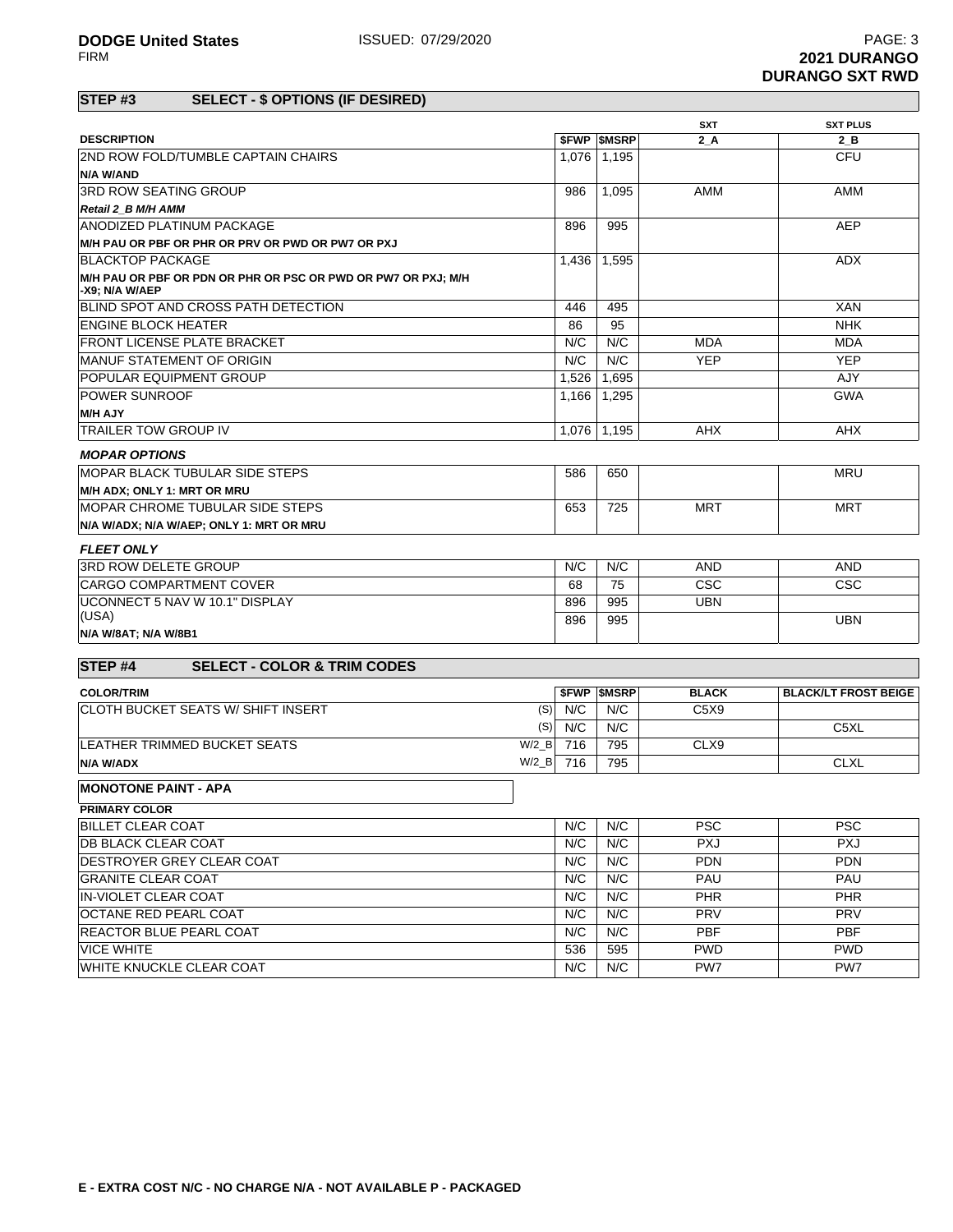| STEP <sub>#1</sub>     |  | <b>SELECT - MODEL CODE</b> |             |              |  |
|------------------------|--|----------------------------|-------------|--------------|--|
|                        |  |                            | <b>SFWP</b> | <b>SMSRP</b> |  |
| <b>DURANGO SXT AWD</b> |  | 34.037                     | 34.365      | WDEL75       |  |
|                        |  | <b>DESTINATION CHARGEL</b> | 1.545 IN HI | 1,495        |  |

| STEP <sub>#2</sub>                                                                                                                                            |             |              | <b>SELECT - QUICK ORDER PACKAGE CODE</b> |             |              |             |                                       |
|---------------------------------------------------------------------------------------------------------------------------------------------------------------|-------------|--------------|------------------------------------------|-------------|--------------|-------------|---------------------------------------|
| <b>POWERTRAIN AVAILABILITY</b>                                                                                                                                |             |              |                                          |             |              |             |                                       |
| <b>ENGINE</b>                                                                                                                                                 | <b>SFWP</b> | <b>SMSRP</b> | <b>TRANSMISSION</b>                      | <b>SFWP</b> | <b>SMSRP</b> | <b>SXT</b>  | <b>SXT PLUS</b><br>Retail 2 B M/H AMM |
| 3.6L V6 24V VVT ENGINE UPG<br>I W/ESS (ERC)                                                                                                                   | N/C         | N/C          | 8-SPD AUTO 850RE<br>TRANS (MAKE) (DFT)   | N/C         | N/C          | 2BA         | 2BB                                   |
| <b>PACKAGE CONTENT</b>                                                                                                                                        |             |              |                                          |             |              | <b>SXT</b>  | <b>SXT PLUS</b><br>Retail 2 B M/H AMM |
| BRIGHT SIDE ROOF RAILS (MW1)                                                                                                                                  |             |              |                                          |             |              |             | х                                     |
| INTEGRATED ROOF RAIL CROSSBARS (MXQ)                                                                                                                          |             |              |                                          |             |              |             | X                                     |
| PARKSENSE RR PARK ASSIST W/STOP (XH3)                                                                                                                         |             |              |                                          |             |              |             | X                                     |
| POWER 4-WAY DRIVER LUMBAR ADJUST (JPU)                                                                                                                        |             |              |                                          |             |              |             | X                                     |
| POWER 8-WAY DRVR/MANUAL PASS SEAT (JPR)                                                                                                                       |             |              |                                          |             |              |             | X                                     |
|                                                                                                                                                               |             |              |                                          |             |              |             |                                       |
|                                                                                                                                                               |             |              | <b>PACKAGE VALUE PRICE</b>               |             | \$FWP        | $\mathbf 0$ | 2,610                                 |
|                                                                                                                                                               |             |              | <b>PACKAGE DISCOUNT</b>                  |             | \$FWP        | 0           | $\Omega$                              |
|                                                                                                                                                               |             |              | NET PACKAGE VALUE PRICE                  |             | <b>SFWP</b>  | 0           | 2,610                                 |
|                                                                                                                                                               |             |              | <b>PACKAGE VALUE PRICE</b>               |             | \$MSRP       | 0           | 2,900                                 |
|                                                                                                                                                               |             |              | <b>PACKAGE DISCOUNT</b>                  |             | <b>SMSRP</b> | $\Omega$    | $\Omega$                              |
|                                                                                                                                                               | 0           | 2,900        |                                          |             |              |             |                                       |
| <b>PRICE INCLUDES - BASE PRICE, ENGINE/TRANSMISSION AND QUICK ORDER PACKAGE</b><br>(ALSO INCLUDES PACKAGE DISCOUNT WHERE APPLICABLE - ADD DESTINATION CHARGE) |             |              |                                          |             |              |             |                                       |
| <b>FACTORY WHOLESALE PRICE \$</b>                                                                                                                             |             |              |                                          |             | $2B -$       | 34,037      | 36,647                                |

| <b>PRICE \$</b><br>… TURER ∩∵<br>ED RETAIL<br>MANUF<br>`SUGGE.<br>. 11 | 2B | 34,365 | 37,265 |
|------------------------------------------------------------------------|----|--------|--------|
|                                                                        |    |        |        |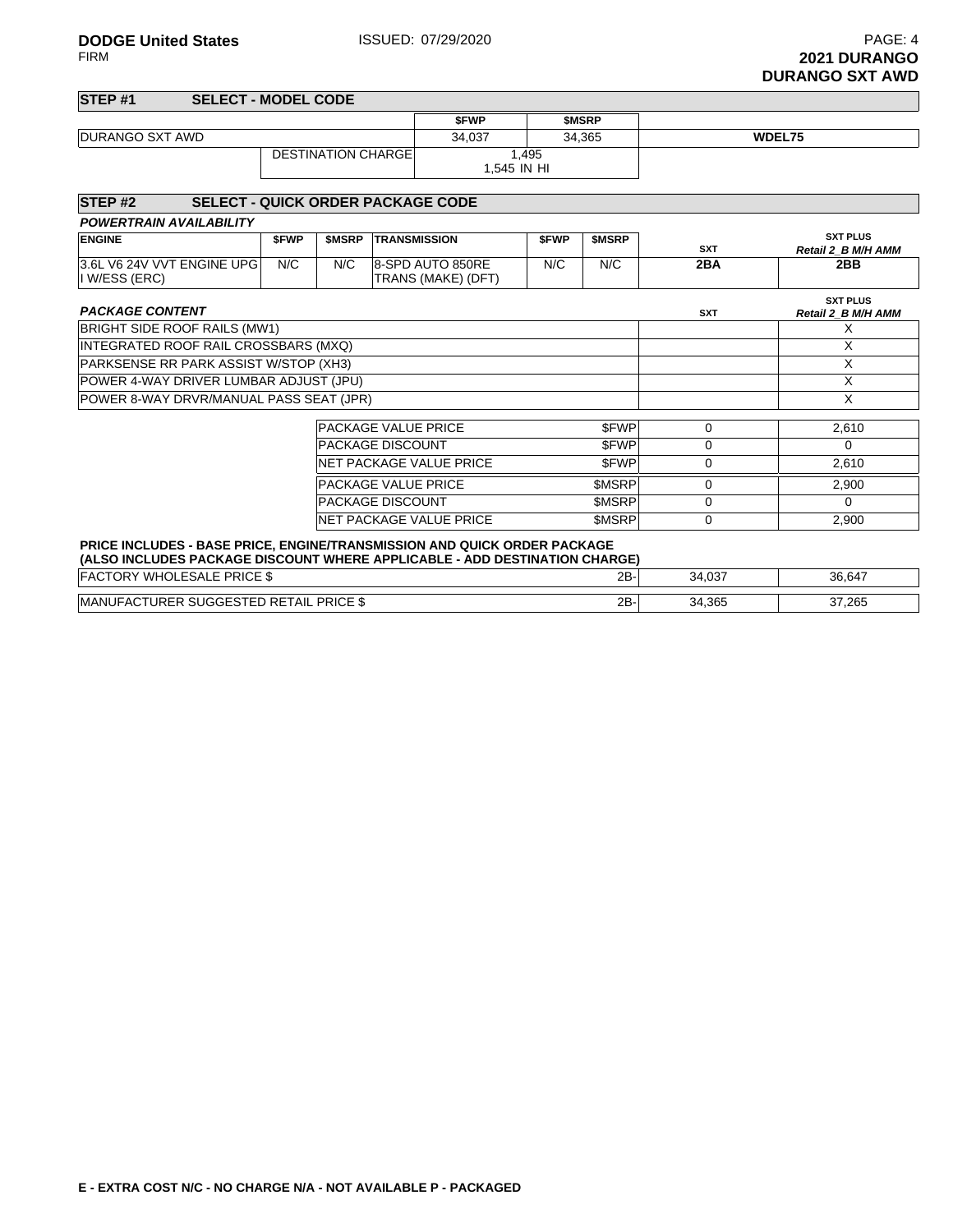|                                                                                 |          |       |                          | <b>SXT</b>   | <b>SXT PLUS</b>             |
|---------------------------------------------------------------------------------|----------|-------|--------------------------|--------------|-----------------------------|
| <b>DESCRIPTION</b>                                                              |          |       | <b><i>SFWP SMSRP</i></b> | 2 A          | $2$ B                       |
| <b>2ND ROW FOLD/TUMBLE CAPTAIN CHAIRS</b>                                       |          |       | 1,076 1,195              |              | <b>CFU</b>                  |
| N/A W/AND                                                                       |          |       |                          |              |                             |
| <b>3RD ROW SEATING GROUP</b>                                                    |          | 986   | 1,095                    | <b>AMM</b>   | <b>AMM</b>                  |
| Retail 2 B M/H AMM                                                              |          |       |                          |              |                             |
| ANODIZED PLATINUM PACKAGE                                                       |          | 896   | 995                      |              | <b>AEP</b>                  |
| M/H PAU OR PBF OR PHR OR PRV OR PWD OR PW7 OR PXJ                               |          |       |                          |              |                             |
| <b>BLACKTOP PACKAGE</b>                                                         |          | 1,436 | 1,595                    |              | <b>ADX</b>                  |
| M/H PAU OR PBF OR PDN OR PHR OR PSC OR PWD OR PW7 OR PXJ; M/H<br>-X9; N/A W/AEP |          |       |                          |              |                             |
| BLIND SPOT AND CROSS PATH DETECTION                                             |          | 446   | 495                      |              | <b>XAN</b>                  |
| <b>ENGINE BLOCK HEATER</b>                                                      |          | 86    | 95                       |              | <b>NHK</b>                  |
| <b>FRONT LICENSE PLATE BRACKET</b>                                              |          | N/C   | N/C                      | <b>MDA</b>   | <b>MDA</b>                  |
| <b>MANUF STATEMENT OF ORIGIN</b>                                                |          | N/C   | N/C                      | <b>YEP</b>   | <b>YEP</b>                  |
| POPULAR EQUIPMENT GROUP                                                         |          | 1,526 | 1,695                    |              | AJY                         |
| <b>POWER SUNROOF</b>                                                            |          | 1.166 | 1.295                    |              | <b>GWA</b>                  |
| <b>M/H AJY</b>                                                                  |          |       |                          |              |                             |
| <b>TRAILER TOW GROUP IV</b>                                                     |          |       | 1,076 1,195              | <b>AHX</b>   | <b>AHX</b>                  |
| <b>MOPAR OPTIONS</b>                                                            |          |       |                          |              |                             |
| <b>MOPAR BLACK TUBULAR SIDE STEPS</b>                                           |          | 586   | 650                      |              | <b>MRU</b>                  |
| M/H ADX; ONLY 1: MRT OR MRU                                                     |          |       |                          |              |                             |
| IMOPAR CHROME TUBULAR SIDE STEPS                                                |          | 653   | 725                      | <b>MRT</b>   | <b>MRT</b>                  |
| N/A W/ADX; N/A W/AEP; ONLY 1: MRT OR MRU                                        |          |       |                          |              |                             |
| <b>FLEET ONLY</b>                                                               |          |       |                          |              |                             |
| 3RD ROW DELETE GROUP                                                            |          | N/C   | N/C                      | <b>AND</b>   | <b>AND</b>                  |
| <b>CARGO COMPARTMENT COVER</b>                                                  |          | 68    | 75                       | CSC          | CSC                         |
| UCONNECT 5 NAV W 10.1" DISPLAY                                                  |          | 896   | 995                      | <b>UBN</b>   |                             |
| (USA)                                                                           |          | 896   | 995                      |              | <b>UBN</b>                  |
| N/A W/8AT; N/A W/8B1                                                            |          |       |                          |              |                             |
| STEP <sub>#4</sub><br><b>SELECT - COLOR &amp; TRIM CODES</b>                    |          |       |                          |              |                             |
| <b>COLOR/TRIM</b>                                                               |          |       | <b>SFWP SMSRP</b>        | <b>BLACK</b> | <b>BLACK/LT FROST BEIGE</b> |
| CLOTH BUCKET SEATS W/ SHIFT INSERT                                              | (S)      | N/C   | N/C                      | C5X9         |                             |
|                                                                                 | (S)      | N/C   | N/C                      |              | C5XL                        |
| <b>LEATHER TRIMMED BUCKET SEATS</b>                                             | $W/2$ B  | 716   | 795                      | CLX9         |                             |
| N/A W/ADX                                                                       | $W/2$ _B | 716   | 795                      |              | <b>CLXL</b>                 |
|                                                                                 |          |       |                          |              |                             |
| <b>MONOTONE PAINT - APA</b>                                                     |          |       |                          |              |                             |
| PRIMARY COLOR                                                                   |          |       |                          |              |                             |
| <b>BILLET CLEAR COAT</b>                                                        |          | N/C   | N/C                      | <b>PSC</b>   | <b>PSC</b>                  |
| <b>DB BLACK CLEAR COAT</b>                                                      |          | N/C   | N/C                      | <b>PXJ</b>   | <b>PXJ</b>                  |
| <b>DESTROYER GREY CLEAR COAT</b>                                                |          | N/C   | N/C                      | <b>PDN</b>   | <b>PDN</b>                  |

GRANITE CLEAR COAT **NAU PAU PAU PAU PAU PAU PAU PAU PAU** IN-VIOLET CLEAR COAT PHR PHR PHR OCTANE RED PEARL COAT THE RED OF THE REDUCT OF THE REDUCTANE REDUCT AND REDUCT A PRV PRV PRV PRV PRV REACTOR BLUE PEARL COAT **N/C** N/C N/C PBF PBF PBF VICE WHITE 536 595 PWD PWD WHITE KNUCKLE CLEAR COAT **N/C** N/C N/C PW7 PW7 PW7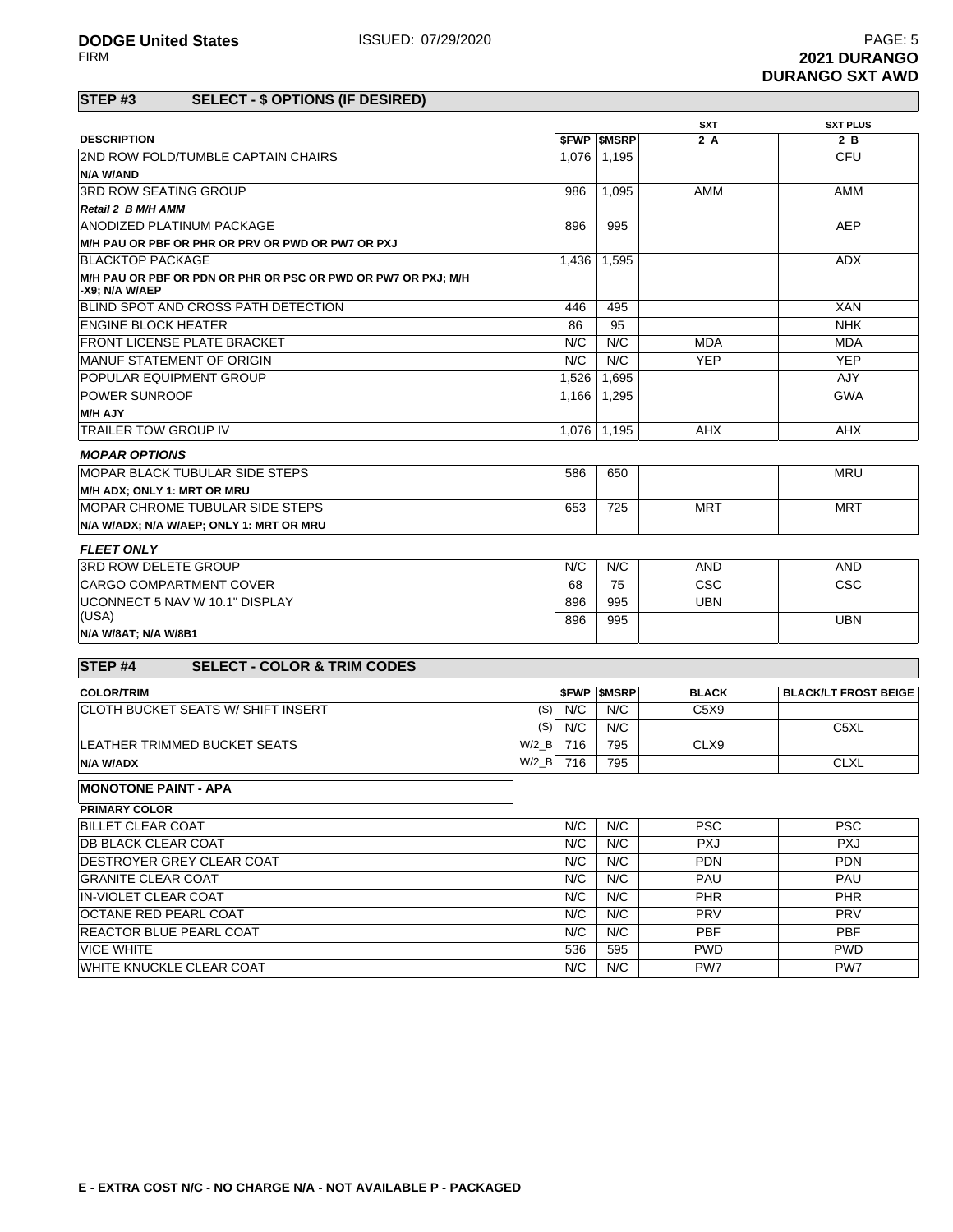| STEP <sub>#1</sub><br><b>SELECT - MODEL CODE</b>               |       |                            |                     |                                        |       |              |             |                |
|----------------------------------------------------------------|-------|----------------------------|---------------------|----------------------------------------|-------|--------------|-------------|----------------|
|                                                                |       |                            |                     | <b>SFWP</b>                            |       | <b>SMSRP</b> |             |                |
| <b>DURANGO GT RWD</b>                                          |       |                            |                     | 34.808                                 |       | 35.965       |             | WDDH75         |
|                                                                |       | <b>DESTINATION CHARGE</b>  |                     | 1.545 IN HI                            | 1,495 |              |             |                |
| STEP <sub>#2</sub><br><b>SELECT - QUICK ORDER PACKAGE CODE</b> |       |                            |                     |                                        |       |              |             |                |
| <b>POWERTRAIN AVAILABILITY</b>                                 |       |                            |                     |                                        |       |              |             |                |
| <b>ENGINE</b>                                                  | \$FWP | \$MSRP                     | <b>TRANSMISSION</b> |                                        | \$FWP | \$MSRP       | GT          | <b>GT PLUS</b> |
| 3.6L V6 24V VVT ENGINE UPG<br>I W/ESS (ERC)                    | N/C   | N/C                        |                     | 8-SPD AUTO 850RE<br>TRANS (MAKE) (DFT) | N/C   | N/C          | 2BD         | 2BE            |
| <b>PACKAGE CONTENT</b>                                         |       |                            |                     |                                        |       |              | <b>GT</b>   | <b>GT PLUS</b> |
| 115V AUXILIARY POWER OUTLET (JKV)                              |       |                            |                     |                                        |       |              |             | X              |
| 180 AMP ALTERNATOR (BAD)                                       |       |                            |                     |                                        |       |              |             | X              |
| DUAL REMOTE USB PORT - CHARGE ONLY (RS4)                       |       |                            |                     |                                        |       |              |             | X              |
| EXT. MIRRORS W/SUPPLEMENTAL SIGNALS (LEB)                      |       |                            |                     |                                        |       |              |             | X              |
| <b>EXTERIOR MIRRORS W/MEMORY (LEM)</b>                         |       |                            |                     |                                        |       |              |             | X              |
| <b>HEATED FRONT SEATS (JPM)</b>                                |       |                            |                     |                                        |       |              | X           |                |
| HEATED SECOND ROW SEATS (JPZ)                                  |       |                            |                     |                                        |       |              |             | X              |
| HEATED STEERING WHEEL (NHS)                                    |       |                            |                     |                                        |       |              |             | X              |
| LEATHER SUEDE BUCKET SEATS (*ZL)                               |       |                            |                     |                                        |       |              |             | X              |
| POWER 6X9 MULTI-FUNC F/AWAY MIRRORS (GUN)                      |       |                            |                     |                                        |       |              |             | X              |
| POWER LIFTGATE (JRC)                                           |       |                            |                     |                                        |       |              |             | X              |
| PWR 8-WAY DRVR MEM 6-WAY PASS SEATS (JT1)                      |       |                            |                     |                                        |       |              |             | X              |
| PWR DRIVER/PASS 4-WAY LUMBAR ADJUST (JRN)                      |       |                            |                     |                                        |       |              |             | X              |
| RADIO/DRIVER SEAT/MIRRORS MEMORY (LEW)                         |       |                            |                     |                                        |       |              |             | X              |
| <b>REMOTE START SYSTEM (XBM)</b>                               |       |                            |                     |                                        |       |              |             | X              |
| <b>SECURITY ALARM (LSA)</b>                                    |       |                            |                     |                                        |       |              |             | X              |
| SUN VISORS W/ILLUM VANITY MIRRORS (GNC)                        |       |                            |                     |                                        |       |              |             | X              |
| TUNGSTEN ACCENT STITCHING (CDA)                                |       |                            |                     |                                        |       |              |             | X              |
| UNIVERSAL GARAGE DOOR OPENER (XGD)                             |       |                            |                     |                                        |       |              |             | X              |
|                                                                |       | <b>PACKAGE VALUE PRICE</b> |                     |                                        |       | <b>SFWP</b>  | 0           | 3,600          |
|                                                                |       | <b>PACKAGE DISCOUNT</b>    |                     |                                        |       | <b>SFWP</b>  | 0           | $\Omega$       |
|                                                                |       |                            |                     | <b>NET PACKAGE VALUE PRICE</b>         |       | <b>SFWP</b>  | 0           | 3,600          |
|                                                                |       | <b>PACKAGE VALUE PRICE</b> |                     |                                        |       | \$MSRP       | $\mathbf 0$ | 4,000          |
|                                                                |       | <b>PACKAGE DISCOUNT</b>    |                     |                                        |       | \$MSRP       | $\Omega$    | $\mathbf 0$    |

#### **PRICE INCLUDES - BASE PRICE, ENGINE/TRANSMISSION AND QUICK ORDER PACKAGE**

| (ALSO INCLUDES PACKAGE DISCOUNT WHERE APPLICABLE - ADD DESTINATION CHARGE) |     |        |        |  |  |  |  |  |
|----------------------------------------------------------------------------|-----|--------|--------|--|--|--|--|--|
| <b>FACTORY WHOLESALE PRICE \$</b>                                          | 2B- | 34.808 | 38,408 |  |  |  |  |  |
| <b>IMANUFACTURER SUGGESTED RETAIL PRICE \$</b>                             | 2В. | 35.965 | 39.965 |  |  |  |  |  |

NET PACKAGE VALUE PRICE \$MSRP 0 4,000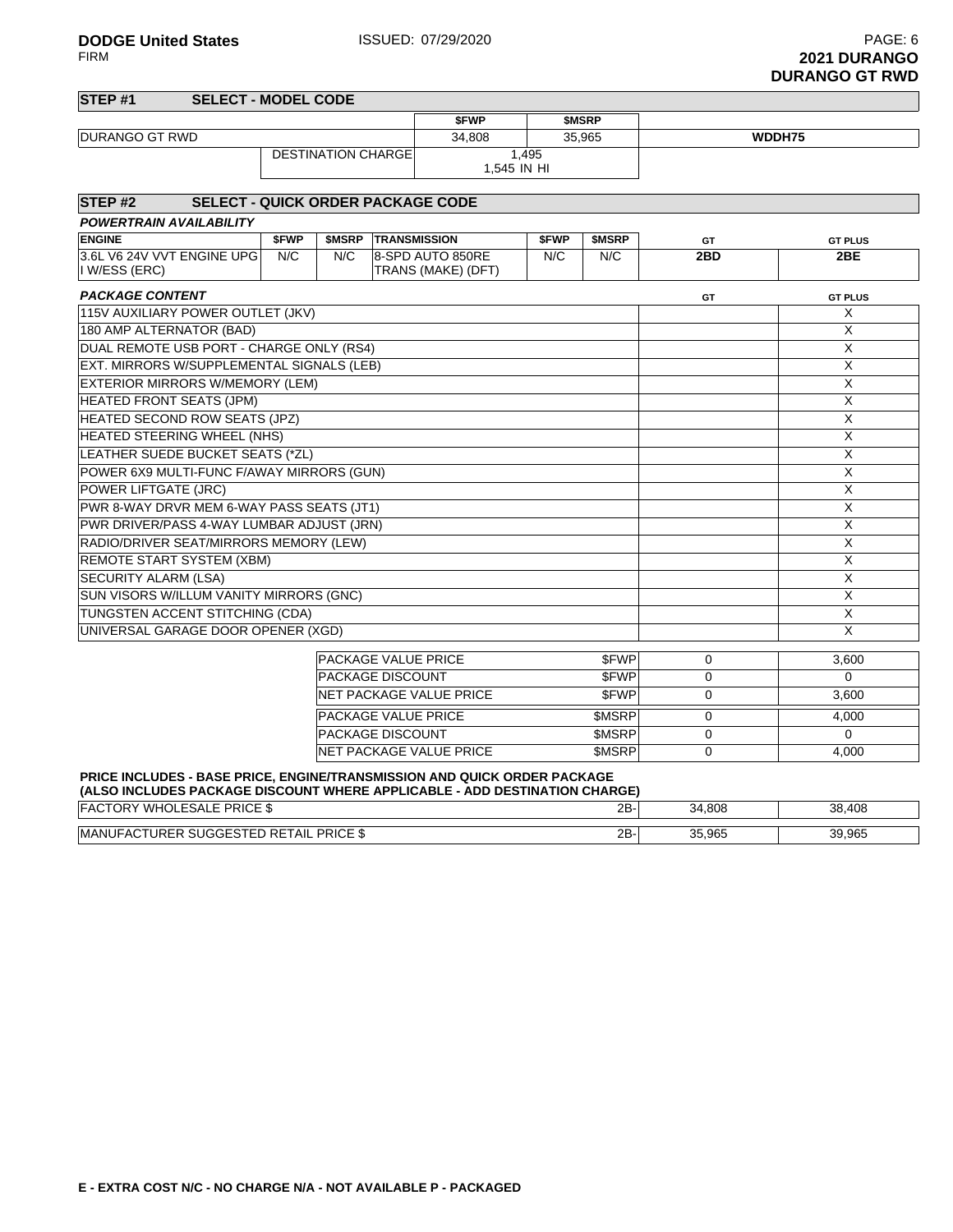|                                                                                           | GT<br><b>GT PLUS</b> |                          |              |                             |  |  |
|-------------------------------------------------------------------------------------------|----------------------|--------------------------|--------------|-----------------------------|--|--|
| <b>DESCRIPTION</b>                                                                        |                      | <b>SFWP SMSRP</b>        | 2 D          | 2 E                         |  |  |
| 265/50R20 PERFORMANCE A/S TIRES                                                           | 356                  | 395                      |              | <b>TKY</b>                  |  |  |
| 2ND ROW CONSOLE W/ARMREST & STORAGE                                                       | 536                  | 595                      |              | <b>CVR</b>                  |  |  |
| <b>M/H CFU</b>                                                                            |                      |                          |              |                             |  |  |
| <b>CVR M/H CFU</b>                                                                        |                      |                          |              |                             |  |  |
| 2ND ROW FOLD/TUMBLE CAPTAIN CHAIRS                                                        | 1,076                | 1,195                    | CFU          | CFU                         |  |  |
| <b>BLACKTOP PACKAGE</b>                                                                   | 1,166                | 1,295                    | <b>ADX</b>   | <b>ADX</b>                  |  |  |
| M/H PAU OR PBF OR PDN OR PFQ OR PHR OR PRM OR PRV OR PSC OR<br>PWD OR PW7 OR PXJ: M/H -X9 |                      |                          |              |                             |  |  |
| BLIND SPOT AND CROSS PATH DETECTION                                                       | 446                  | 495                      | <b>XAN</b>   | <b>XAN</b>                  |  |  |
| <b>ENGINE BLOCK HEATER</b>                                                                | 86                   | 95                       | <b>NHK</b>   | <b>NHK</b>                  |  |  |
| <b>FRONT LICENSE PLATE BRACKET</b>                                                        | N/C                  | N/C                      | <b>MDA</b>   | <b>MDA</b>                  |  |  |
| <b>MANUF STATEMENT OF ORIGIN</b>                                                          | N/C                  | N/C                      | <b>YEP</b>   | <b>YEP</b>                  |  |  |
| PERFORMANCE HOOD                                                                          | 1,346                | 1,495                    |              | MC <sub>9</sub>             |  |  |
| <b>POWER SUNROOF</b>                                                                      | 1,166                | 1,295                    | <b>GWA</b>   |                             |  |  |
| Sunroof Included With Premium Group I (AFC)                                               |                      |                          |              |                             |  |  |
| <b>PREMIUM GROUP I</b>                                                                    | 2,246                | 2,495                    |              | <b>AFC</b>                  |  |  |
| <b>PREMIUM GROUP II</b>                                                                   | 1,256                | 1,395                    |              | <b>AFF</b>                  |  |  |
| <b>M/H AFC</b>                                                                            |                      |                          |              |                             |  |  |
| <b>PREMIUM INSTRUMENT PANEL</b>                                                           | 896                  | 995                      |              | <b>JAC</b>                  |  |  |
| <b>M/H CFU</b>                                                                            |                      |                          |              |                             |  |  |
| <b>REAR DVD ENTERTAINMENT CENTER</b>                                                      | 1,796                | 1,995                    |              | <b>AEK</b>                  |  |  |
| M/H UBN OR AFC; N/A W/8AT; N/A W/8B1; N/A W/UAM; N/A W/UPN                                |                      |                          |              |                             |  |  |
| <b>TECHNOLOGY GROUP</b>                                                                   | 2.246                | 2,495                    |              | <b>ADG</b>                  |  |  |
| <b>M/H XAN</b>                                                                            |                      |                          |              |                             |  |  |
| <b>TRAILER TOW GROUP IV</b>                                                               | 1,076                | 1,195                    | <b>AHX</b>   | <b>AHX</b>                  |  |  |
| UCONNECT 5 NAV W 10.1" DISPLAY (USA)                                                      | 896                  | 995                      | <b>UBN</b>   | <b>UBN</b>                  |  |  |
| INCLUDED W/AFC; N/A W/8AT; N/A W/8B1; ONLY 1: UBN OR UPN                                  |                      |                          |              |                             |  |  |
| <b>MOPAR OPTIONS</b>                                                                      |                      |                          |              |                             |  |  |
| <b>MOPAR ALL WEATHER PACKAGE</b>                                                          | 356                  | 395                      | AAW          | AAW                         |  |  |
| <b>N/A W/CFU</b>                                                                          |                      |                          |              |                             |  |  |
| <b>MOPAR BLACK TUBULAR SIDE STEPS</b>                                                     | 586                  | 650                      | <b>MRU</b>   | <b>MRU</b>                  |  |  |
| STEP <sub>#4</sub><br><b>SELECT - COLOR &amp; TRIM CODES</b>                              |                      |                          |              |                             |  |  |
| <b>COLOR/TRIM</b>                                                                         |                      | <b><i>SFWP SMSRP</i></b> | <b>BLACK</b> | <b>BLACK/LT FROST BEIGE</b> |  |  |
| (S)<br>CLOTH BUCKET SEATS W/ SHIFT INSERT                                                 | N/C                  | $N/\overline{C}$         | C5X9         |                             |  |  |
| (S)                                                                                       | N/C                  | N/C                      |              | C5XL                        |  |  |
| $W/2$ <sub>_</sub> E<br>LEATHER SUEDE BUCKET SEATS                                        | N/C                  | N/C                      | ZLX9         |                             |  |  |
| W/2_D OR 2_E 716<br>LEATHER TRIMMED BUCKET SEATS                                          |                      |                          |              |                             |  |  |
| W/2_D OR 2_E 716                                                                          |                      | 795<br>795               | CLX9         | <b>CLXL</b>                 |  |  |
|                                                                                           |                      |                          |              |                             |  |  |
| <b>MONOTONE PAINT - APA</b>                                                               |                      |                          |              |                             |  |  |
| <b>PRIMARY COLOR</b><br><b>BILLET CLEAR COAT</b>                                          | N/C                  |                          |              | <b>PSC</b>                  |  |  |
|                                                                                           |                      | N/C                      | PSC.         |                             |  |  |
| <b>DB BLACK CLEAR COAT</b>                                                                | N/C                  | N/C                      | <b>PXJ</b>   | <b>PXJ</b>                  |  |  |
| DESTROYER GREY CLEAR COAT                                                                 | N/C                  | N/C                      | <b>PDN</b>   | <b>PDN</b>                  |  |  |
| <b>F8 GREEN CLEAR COAT</b>                                                                | N/C                  | N/C                      | <b>PFQ</b>   |                             |  |  |
| <b>GRANITE CLEAR COAT</b>                                                                 | N/C                  | N/C                      | PAU          | PAU                         |  |  |
| IN-VIOLET CLEAR COAT                                                                      | N/C                  | N/C                      | <b>PHR</b>   |                             |  |  |
| OCTANE RED PEARL COAT                                                                     | N/C                  | N/C                      | <b>PRV</b>   | <b>PRV</b>                  |  |  |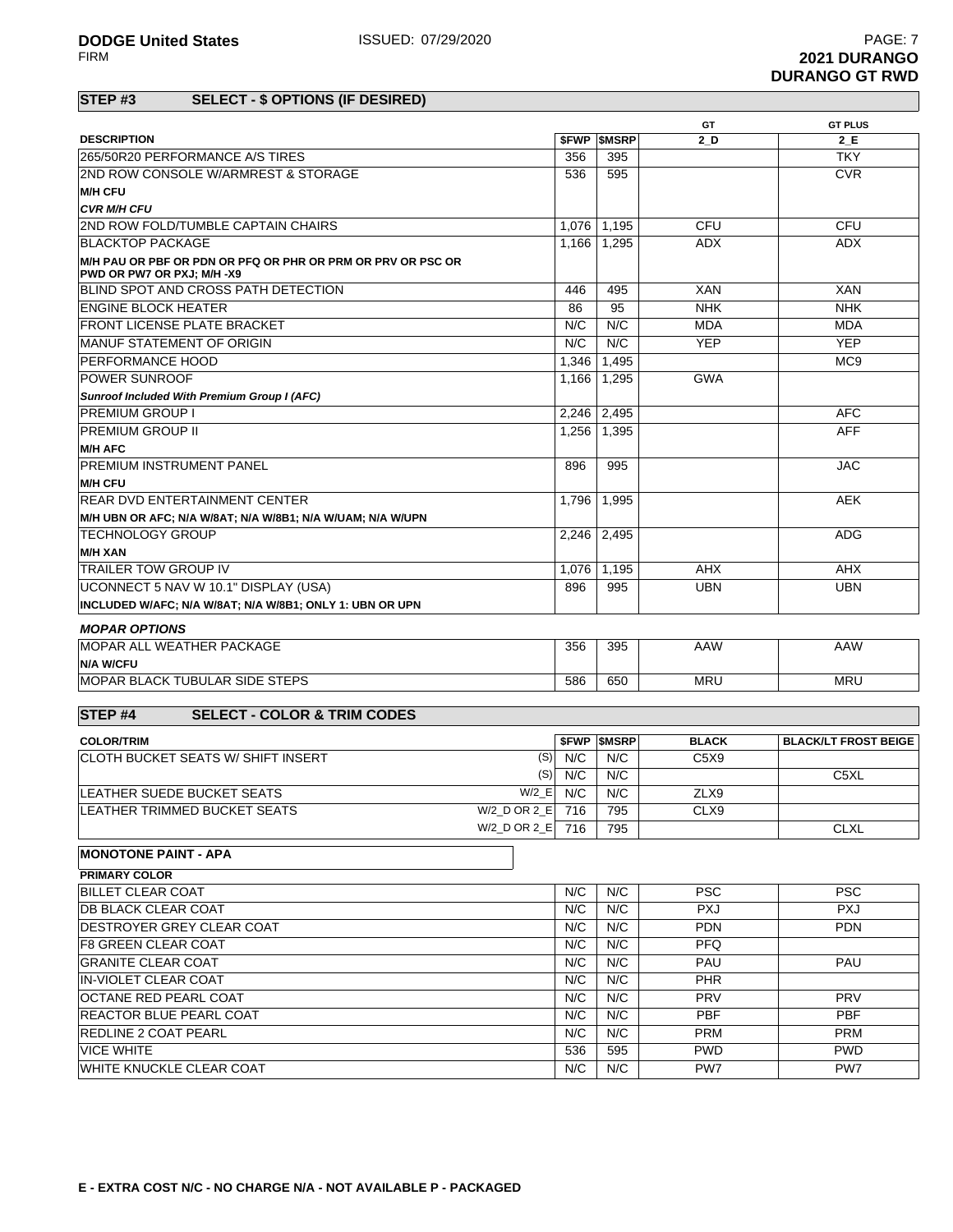| STEP <sub>#1</sub><br><b>SELECT - MODEL CODE</b>                                                                                                              |       |                            |                     |                         |             |              |          |                         |
|---------------------------------------------------------------------------------------------------------------------------------------------------------------|-------|----------------------------|---------------------|-------------------------|-------------|--------------|----------|-------------------------|
|                                                                                                                                                               |       |                            |                     | \$FWP                   |             | \$MSRP       |          |                         |
| <b>DURANGO GT AWD</b>                                                                                                                                         |       |                            |                     | 37.367                  |             | 38.565       |          | WDEH75                  |
|                                                                                                                                                               |       | <b>DESTINATION CHARGE</b>  |                     | 1,545 IN HI             | 1.495       |              |          |                         |
|                                                                                                                                                               |       |                            |                     |                         |             |              |          |                         |
| STEP <sub>#2</sub><br><b>SELECT - QUICK ORDER PACKAGE CODE</b>                                                                                                |       |                            |                     |                         |             |              |          |                         |
| <b>POWERTRAIN AVAILABILITY</b>                                                                                                                                |       |                            |                     |                         |             |              |          |                         |
| <b>ENGINE</b>                                                                                                                                                 | \$FWP | \$MSRP                     | <b>TRANSMISSION</b> |                         | <b>SFWP</b> | <b>SMSRP</b> | GT       | <b>GT PLUS</b>          |
| 3.6L V6 24V VVT ENGINE UPG                                                                                                                                    | N/C   | N/C                        |                     | 8-SPD AUTO 850RE        | N/C         | N/C          | 2BD      | 2BE                     |
| I W/ESS (ERC)                                                                                                                                                 |       |                            |                     | TRANS (MAKE) (DFT)      |             |              |          |                         |
| <b>PACKAGE CONTENT</b>                                                                                                                                        |       |                            |                     |                         |             |              | GT       | <b>GT PLUS</b>          |
| 115V AUXILIARY POWER OUTLET (JKV)                                                                                                                             |       |                            |                     |                         |             |              |          | X                       |
| 180 AMP ALTERNATOR (BAD)                                                                                                                                      |       |                            |                     |                         |             |              |          | X                       |
| AUTO DIM EXTERIOR DRIVER MIRROR (GNZ)                                                                                                                         |       |                            |                     |                         |             |              |          | X                       |
| DUAL REMOTE USB PORT - CHARGE ONLY (RS4)                                                                                                                      |       |                            |                     |                         |             |              |          | X                       |
| EXT. MIRRORS W/SUPPLEMENTAL SIGNALS (LEB)                                                                                                                     |       |                            |                     |                         |             |              |          | X                       |
| EXTERIOR MIRRORS W/MEMORY (LEM)                                                                                                                               |       |                            |                     |                         |             |              |          | X                       |
| <b>HEATED FRONT SEATS (JPM)</b>                                                                                                                               |       |                            |                     |                         |             |              |          | $\overline{X}$          |
| HEATED SECOND ROW SEATS (JPZ)                                                                                                                                 |       |                            |                     |                         |             |              |          | X                       |
| HEATED STEERING WHEEL (NHS)                                                                                                                                   |       |                            |                     |                         |             |              |          | X                       |
| LEATHER SUEDE BUCKET SEATS (*ZL)                                                                                                                              |       |                            |                     |                         |             |              |          | X                       |
| POWER 6X9 MULTI-FUNC F/AWAY MIRRORS (GUN)                                                                                                                     |       |                            |                     |                         |             |              |          | $\overline{X}$          |
| POWER LIFTGATE (JRC)                                                                                                                                          |       |                            |                     |                         |             |              |          | X                       |
| PWR 8-WAY DRVR MEM 6-WAY PASS SEATS (JT1)                                                                                                                     |       |                            |                     |                         |             |              |          | X                       |
| PWR DRIVER/PASS 4-WAY LUMBAR ADJUST (JRN)                                                                                                                     |       |                            |                     |                         |             |              |          | X                       |
| RADIO/DRIVER SEAT/MIRRORS MEMORY (LEW)                                                                                                                        |       |                            |                     |                         |             |              |          | X                       |
| REMOTE START SYSTEM (XBM)                                                                                                                                     |       |                            |                     |                         |             |              |          | X                       |
| <b>SECURITY ALARM (LSA)</b>                                                                                                                                   |       |                            |                     |                         |             |              |          | X                       |
| SUN VISORS W/ILLUM VANITY MIRRORS (GNC)                                                                                                                       |       |                            |                     |                         |             |              |          | X                       |
| TUNGSTEN ACCENT STITCHING (CDA)                                                                                                                               |       |                            |                     |                         |             |              |          | $\overline{\mathsf{x}}$ |
| UNIVERSAL GARAGE DOOR OPENER (XGD)                                                                                                                            |       |                            |                     |                         |             |              |          | X                       |
|                                                                                                                                                               |       | <b>PACKAGE VALUE PRICE</b> |                     |                         |             | \$FWP        | 0        | 3,600                   |
|                                                                                                                                                               |       | PACKAGE DISCOUNT           |                     |                         |             | \$FWP        | 0        | $\Omega$                |
|                                                                                                                                                               |       |                            |                     | NET PACKAGE VALUE PRICE |             | <b>SFWP</b>  | 0        | 3,600                   |
|                                                                                                                                                               |       | <b>PACKAGE VALUE PRICE</b> |                     |                         |             | \$MSRP       | $\Omega$ | 4,000                   |
|                                                                                                                                                               |       | PACKAGE DISCOUNT           |                     |                         |             | \$MSRP       | 0        | $\mathbf 0$             |
|                                                                                                                                                               |       |                            |                     | NET PACKAGE VALUE PRICE |             | <b>SMSRP</b> | $\Omega$ | 4.000                   |
| <b>PRICE INCLUDES - BASE PRICE, ENGINE/TRANSMISSION AND QUICK ORDER PACKAGE</b><br>(ALSO INCLUDES PACKAGE DISCOUNT WHERE APPLICABLE - ADD DESTINATION CHARGE) |       |                            |                     |                         |             |              |          |                         |
| <b>EACTORY WHOLESALE PRICE \$</b>                                                                                                                             |       |                            |                     |                         |             | $2R-$        | 37.367   | 40.967                  |

| FAC<br><sup>– o</sup> RIC⊨ J<br>SΔ.<br>w⊩<br>ж | חמ<br>ZD. | 37.367 | .967<br>Δſ         |
|------------------------------------------------|-----------|--------|--------------------|
| <b>PRICE</b><br>MAN<br>' All<br>.              | חר<br>ZD. | 38.565 | <b>FOF</b><br>.bb: |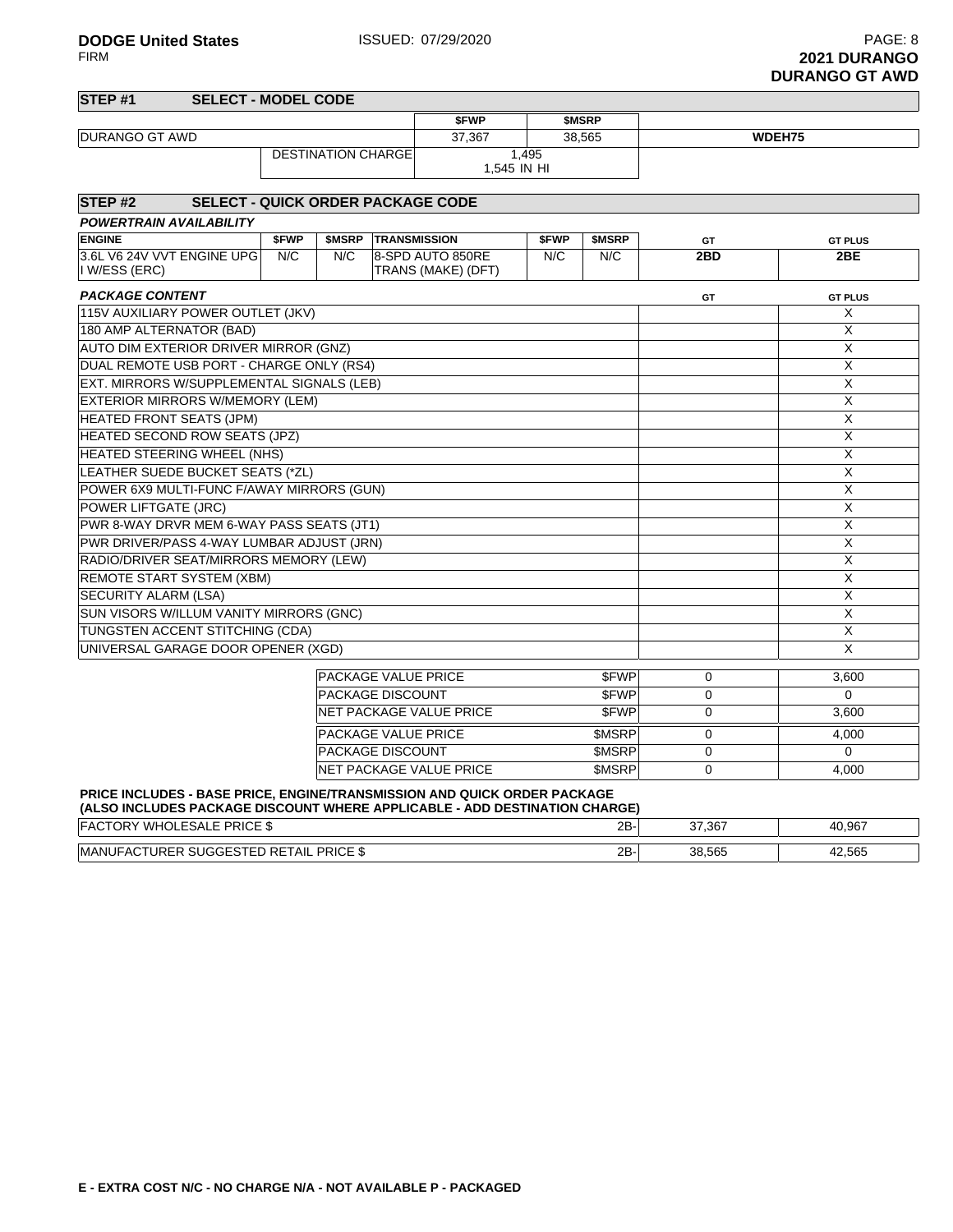|                                                                                           |             |                          | GT           | <b>GT PLUS</b>              |  |
|-------------------------------------------------------------------------------------------|-------------|--------------------------|--------------|-----------------------------|--|
| <b>DESCRIPTION</b>                                                                        | <b>SFWP</b> | <b>SMSRP</b>             | 2 D          | 2 E                         |  |
| 265/50R20 PERFORMANCE A/S TIRES                                                           | 356         | 395                      |              | <b>TKY</b>                  |  |
| 2ND ROW CONSOLE W/ARMREST & STORAGE                                                       | 536         | 595                      |              | <b>CVR</b>                  |  |
| <b>M/H CFU</b>                                                                            |             |                          |              |                             |  |
| <b>CVR M/H CFU</b>                                                                        |             |                          |              |                             |  |
| 2ND ROW FOLD/TUMBLE CAPTAIN CHAIRS                                                        | 1.076       | 1,195                    | CFU          | <b>CFU</b>                  |  |
| <b>BLACKTOP PACKAGE</b>                                                                   | 1,166       | 1,295                    | <b>ADX</b>   | ADX.                        |  |
| M/H PAU OR PBF OR PDN OR PFQ OR PHR OR PRM OR PRV OR PSC OR<br>PWD OR PW7 OR PXJ; M/H -X9 |             |                          |              |                             |  |
| BLIND SPOT AND CROSS PATH DETECTION                                                       | 446         | 495                      | <b>XAN</b>   | <b>XAN</b>                  |  |
| <b>ENGINE BLOCK HEATER</b>                                                                | 86          | 95                       | <b>NHK</b>   | <b>NHK</b>                  |  |
| <b>FRONT LICENSE PLATE BRACKET</b>                                                        | N/C         | N/C                      | <b>MDA</b>   | <b>MDA</b>                  |  |
| MANUF STATEMENT OF ORIGIN                                                                 | N/C         | N/C                      | <b>YEP</b>   | <b>YEP</b>                  |  |
| PERFORMANCE HOOD                                                                          | 1,346       | 1,495                    |              | MC <sub>9</sub>             |  |
| <b>POWER SUNROOF</b>                                                                      | 1,166       | 1,295                    | <b>GWA</b>   |                             |  |
| <b>Sunroof Included With Premium Group I (AFC)</b>                                        |             |                          |              |                             |  |
| <b>PREMIUM GROUP I</b>                                                                    | 2,246       | 2,495                    |              | <b>AFC</b>                  |  |
| <b>PREMIUM GROUP II</b>                                                                   | 1,256       | 1,395                    |              | <b>AFF</b>                  |  |
| <b>M/H AFC</b>                                                                            |             |                          |              |                             |  |
| <b>PREMIUM INSTRUMENT PANEL</b>                                                           | 896         | 995                      |              | <b>JAC</b>                  |  |
| <b>M/H CFU</b>                                                                            |             |                          |              |                             |  |
| <b>REAR DVD ENTERTAINMENT CENTER</b>                                                      | 1,796       | 1,995                    |              | <b>AEK</b>                  |  |
| M/H UBN OR AFC; N/A W/8AT; N/A W/8B1; N/A W/UAM; N/A W/UPN                                |             |                          |              |                             |  |
| <b>TECHNOLOGY GROUP</b>                                                                   | 2.246       | 2,495                    |              | <b>ADG</b>                  |  |
| <b>M/H XAN</b>                                                                            |             |                          |              |                             |  |
| TRAILER TOW GROUP IV                                                                      | 1,076       | 1,195                    | <b>AHX</b>   | AHX                         |  |
| UCONNECT 5 NAV W 10.1" DISPLAY (USA)                                                      | 896         | 995                      | <b>UBN</b>   | <b>UBN</b>                  |  |
| INCLUDED W/AFC; N/A W/8AT; N/A W/8B1; ONLY 1: UBN OR UPN                                  |             |                          |              |                             |  |
|                                                                                           |             |                          |              |                             |  |
| <b>MOPAR OPTIONS</b>                                                                      |             |                          |              |                             |  |
| MOPAR ALL WEATHER PACKAGE                                                                 | 356         | 395                      | AAW          | AAW                         |  |
| <b>N/A W/CFU</b>                                                                          |             |                          |              |                             |  |
| MOPAR BLACK TUBULAR SIDE STEPS                                                            | 586         | 650                      | <b>MRU</b>   | <b>MRU</b>                  |  |
|                                                                                           |             |                          |              |                             |  |
| <b>SELECT - COLOR &amp; TRIM CODES</b><br><b>STEP#4</b>                                   |             |                          |              |                             |  |
| <b>COLOR/TRIM</b>                                                                         |             | <b><i>SFWP SMSRP</i></b> | <b>BLACK</b> | <b>BLACK/LT FROST BEIGE</b> |  |
| CLOTH BUCKET SEATS W/ SHIFT INSERT<br>(S)                                                 | N/C         | N/C                      | C5X9         |                             |  |
| (S)                                                                                       | N/C         | N/C                      |              | C5XL                        |  |
| $W/2$ <sub>_</sub> E<br>LEATHER SUEDE BUCKET SEATS                                        | N/C         | N/C                      | ZLX9         |                             |  |
| W/2_D OR 2_E 716<br>LEATHER TRIMMED BUCKET SEATS                                          |             | 795                      | CLX9         |                             |  |
| W/2 D OR 2 E 716                                                                          |             | 795                      |              | <b>CLXL</b>                 |  |
|                                                                                           |             |                          |              |                             |  |
| <b>MONOTONE PAINT - APA</b>                                                               |             |                          |              |                             |  |
| <b>PRIMARY COLOR</b>                                                                      |             |                          |              |                             |  |
| <b>BILLET CLEAR COAT</b>                                                                  | N/C         | N/C                      | <b>PSC</b>   | <b>PSC</b>                  |  |
| <b>DB BLACK CLEAR COAT</b>                                                                | N/C         | N/C                      | <b>PXJ</b>   | <b>PXJ</b>                  |  |
| DESTROYER GREY CLEAR COAT                                                                 | N/C         | N/C                      | <b>PDN</b>   | <b>PDN</b>                  |  |
| <b>F8 GREEN CLEAR COAT</b>                                                                | N/C         | N/C                      | <b>PFQ</b>   |                             |  |
| <b>GRANITE CLEAR COAT</b>                                                                 | N/C         | N/C                      | PAU          | PAU                         |  |
| IN-VIOLET CLEAR COAT                                                                      | N/C         | N/C                      | PHR          |                             |  |
| OCTANE RED PEARL COAT                                                                     | N/C         | N/C                      | <b>PRV</b>   | <b>PRV</b>                  |  |

REACTOR BLUE PEARL COAT **N/C N/C PBF** PBF PBF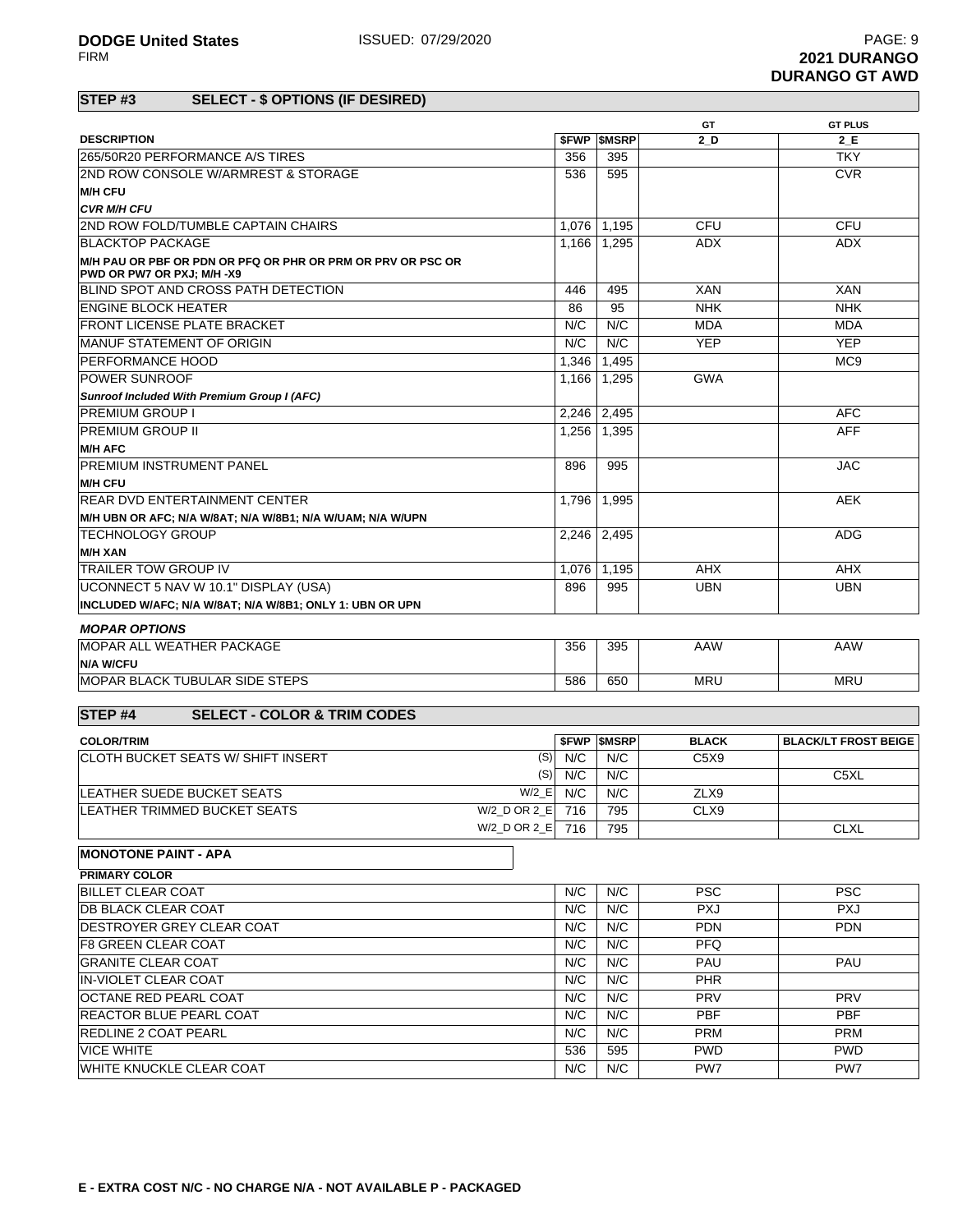| STEP#1                                                                                               | <b>SELECT - MODEL CODE</b>              |       |                           |  |                                                                                                                                                        |                      |               |                 |
|------------------------------------------------------------------------------------------------------|-----------------------------------------|-------|---------------------------|--|--------------------------------------------------------------------------------------------------------------------------------------------------------|----------------------|---------------|-----------------|
|                                                                                                      |                                         |       |                           |  | \$FWP                                                                                                                                                  | \$MSRP               |               |                 |
| DURANGO R/T RWD                                                                                      |                                         |       |                           |  | 43,586                                                                                                                                                 | 45,305               |               | WDDS75          |
|                                                                                                      |                                         |       | <b>DESTINATION CHARGE</b> |  |                                                                                                                                                        | 1,495<br>1,545 IN HI |               |                 |
| STEP#2                                                                                               |                                         |       |                           |  | <b>SELECT - QUICK ORDER PACKAGE CODE</b>                                                                                                               |                      |               |                 |
| <b>POWERTRAIN AVAILABILITY</b>                                                                       |                                         |       |                           |  |                                                                                                                                                        |                      |               |                 |
| <b>ENGINE</b>                                                                                        |                                         | \$FWP | <b>\$MSRP</b>             |  | <b>TRANSMISSION</b>                                                                                                                                    | \$FWP                | \$MSRP        |                 |
| 5.7L V8 HEMI MDS VVT<br><b>ENGINE (EZH)</b>                                                          |                                         | N/C   | N/C                       |  | 8-SPD AUTO 8HP70<br>TRANS (BUY) (DFD)                                                                                                                  | N/C                  | N/C           | <b>22S</b>      |
|                                                                                                      |                                         |       |                           |  | PRICE INCLUDES - BASE PRICE, ENGINE/TRANSMISSION AND QUICK ORDER PACKAGE<br>(ALSO INCLUDES PACKAGE DISCOUNT WHERE APPLICABLE - ADD DESTINATION CHARGE) |                      |               |                 |
| <b>FACTORY WHOLESALE PRICE \$</b>                                                                    |                                         |       |                           |  |                                                                                                                                                        |                      | $22 -$        | 43.586          |
| <b>MANUFACTURER SUGGESTED RETAIL PRICE \$</b>                                                        |                                         |       |                           |  | $22 -$                                                                                                                                                 | 45,305               |               |                 |
|                                                                                                      |                                         |       |                           |  |                                                                                                                                                        |                      |               |                 |
| STEP#3                                                                                               | <b>SELECT - \$ OPTIONS (IF DESIRED)</b> |       |                           |  |                                                                                                                                                        |                      |               |                 |
| <b>DESCRIPTION</b>                                                                                   |                                         |       |                           |  |                                                                                                                                                        | \$FWP                | <b>\$MSRP</b> | 2 S             |
| 19 HARMAN KARDON AMPED SPKRS W/SUB                                                                   |                                         |       |                           |  |                                                                                                                                                        | 896                  | 995           | <b>RCA</b>      |
| 265/50R20 PERFORMANCE A/S TIRES                                                                      |                                         |       |                           |  |                                                                                                                                                        | 356                  | 395           | <b>TKY</b>      |
| 2ND ROW CONSOLE W/ARMREST & STORAGE                                                                  |                                         |       |                           |  |                                                                                                                                                        |                      | 536<br>595    | <b>CVR</b>      |
| <b>M/H CFU</b>                                                                                       |                                         |       |                           |  |                                                                                                                                                        |                      |               |                 |
| <b>CVR M/H CFU</b>                                                                                   |                                         |       |                           |  |                                                                                                                                                        |                      |               |                 |
| 2ND ROW FOLD/TUMBLE CAPTAIN CHAIRS                                                                   |                                         |       |                           |  |                                                                                                                                                        | 1.076                | 1,195         | <b>CFU</b>      |
| <b>BLACKTOP PACKAGE</b>                                                                              |                                         |       |                           |  |                                                                                                                                                        | 1,166                | 1,295         | ADX             |
| M/H-DA OR-XR OR-X9; M/H PAU OR PBF OR PDN OR PFQ OR PHR OR PRM<br>OR PRV OR PSC OR PWD OR PW7 OR PXJ |                                         |       |                           |  |                                                                                                                                                        |                      |               |                 |
| BLIND SPOT AND CROSS PATH DETECTION                                                                  |                                         |       |                           |  |                                                                                                                                                        | 446                  | 495           | <b>XAN</b>      |
| <b>CARGO PLUS GROUP</b>                                                                              |                                         |       |                           |  |                                                                                                                                                        | 536                  | 595           | AZ <sub>2</sub> |
| <b>ENGINE BLOCK HEATER</b>                                                                           |                                         |       |                           |  |                                                                                                                                                        | 86                   | 95            | <b>NHK</b>      |
| <b>FORGED CARBON FIBER INTERIOR ACCENTS</b>                                                          |                                         |       |                           |  |                                                                                                                                                        | 896                  | 995           | <b>XSU</b>      |
| M/H AZF; N/A W/JAA                                                                                   |                                         |       |                           |  |                                                                                                                                                        |                      |               |                 |
| <b>FRONT LICENSE PLATE BRACKET</b>                                                                   |                                         |       |                           |  |                                                                                                                                                        | N/C                  | N/C           | <b>MDA</b>      |
| <b>MANUF STATEMENT OF ORIGIN</b>                                                                     |                                         |       |                           |  |                                                                                                                                                        | N/C                  | N/C           | <b>YEP</b>      |
| <b>POWER SUNROOF</b>                                                                                 |                                         |       |                           |  |                                                                                                                                                        | 1,166                | 1,295         | <b>GWA</b>      |
| <b>PREMIUM INTERIOR GROUP</b>                                                                        |                                         |       |                           |  |                                                                                                                                                        | 1,346                | 1,495         | <b>AZF</b>      |
| <b>M/H CFU</b>                                                                                       |                                         |       |                           |  |                                                                                                                                                        |                      |               |                 |
| <b>REAR DVD ENTERTAINMENT CENTER</b>                                                                 |                                         |       |                           |  |                                                                                                                                                        | 1.796                | 1.995         | <b>AEK</b>      |
| <b>M/H UBN</b>                                                                                       |                                         |       |                           |  |                                                                                                                                                        |                      |               |                 |
| <b>TECHNOLOGY GROUP</b>                                                                              |                                         |       |                           |  |                                                                                                                                                        |                      | 2,156 2,395   | ADG             |
| <b>M/H XAN</b>                                                                                       |                                         |       |                           |  |                                                                                                                                                        |                      |               |                 |
| <b>TRAILER TOW GROUP IV</b>                                                                          |                                         |       |                           |  |                                                                                                                                                        | 1.076                | 1,195         | <b>AHX</b>      |
| <b>MOPAR OPTIONS</b>                                                                                 |                                         |       |                           |  |                                                                                                                                                        |                      |               |                 |
| <b>MOPAR BLACK TUBULAR SIDE STEPS</b>                                                                |                                         |       |                           |  |                                                                                                                                                        | 586                  | 650           | <b>MRU</b>      |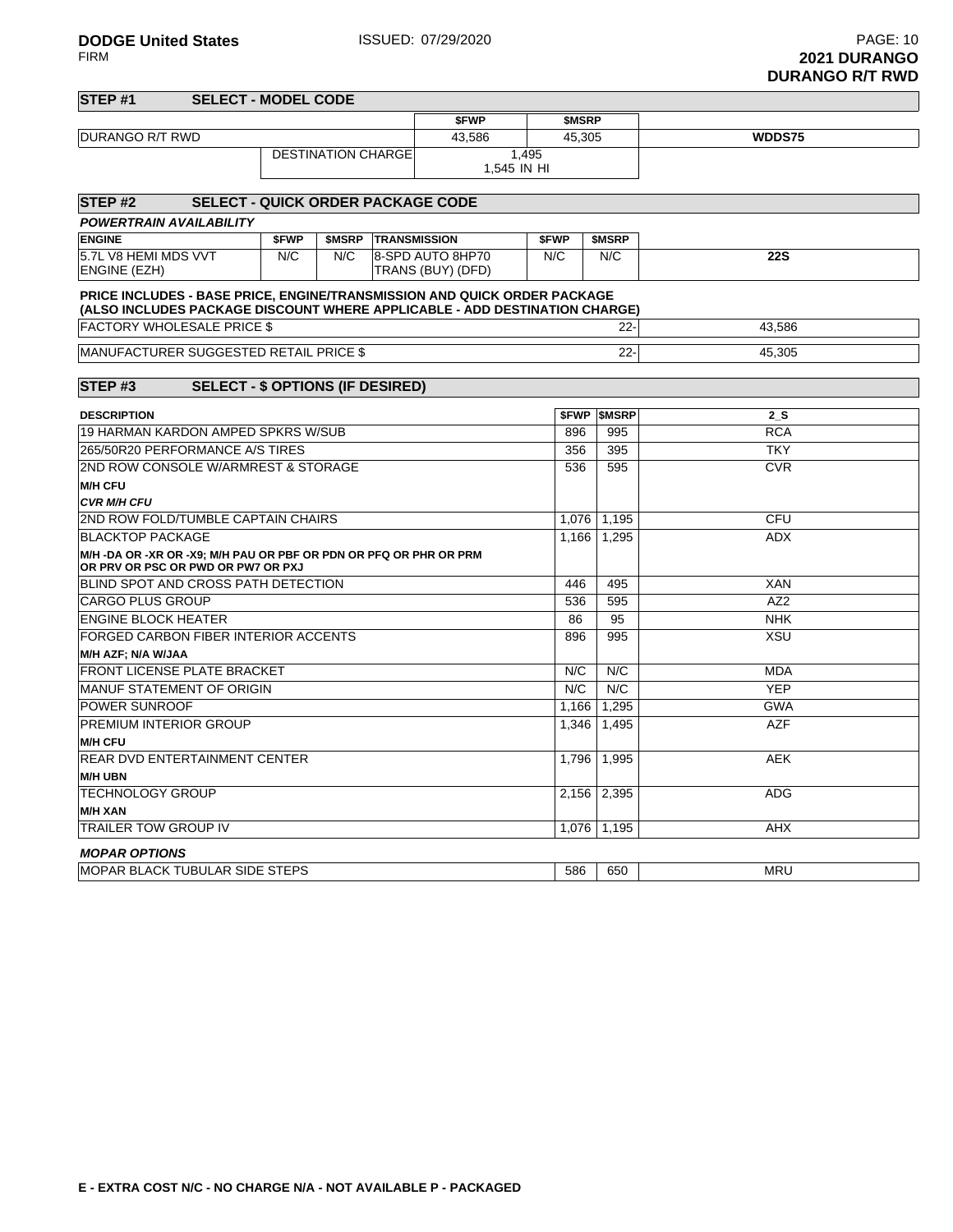FIRM **2021 DURANGO DURANGO R/T RWD**

# **STEP #4 SELECT - COLOR & TRIM CODES**

| <b>COLOR/TRIM</b>                         |     | <b>SFWP SMSRP</b> | <b>BLACK</b> | <b>BLACK/RED</b> | <b>BLACK/VITRA</b><br><b>GRAY</b> |
|-------------------------------------------|-----|-------------------|--------------|------------------|-----------------------------------|
| (S)<br><b>ILEATHER SUEDE BUCKET SEATS</b> | N/C | N/C               | ZLX9         |                  |                                   |
| $W/2$ S<br>LEATHER TRIMMED BUCKET SEATS   | 716 | 795               |              |                  | <b>MLDA</b>                       |
| $W/2_S$                                   | 716 | 795               | MLX9         |                  |                                   |
| $W/2$ S                                   | 716 | 795               |              | <b>MLXR</b>      |                                   |

## **MONOTONE PAINT - APA**

| <b>PRIMARY COLOR</b>              |     |     |                 |                 |                 |
|-----------------------------------|-----|-----|-----------------|-----------------|-----------------|
| <b>BILLET CLEAR COAT</b>          | N/C | N/C | <b>PSC</b>      | <b>PSC</b>      |                 |
| <b>IDB BLACK CLEAR COAT</b>       | N/C | N/C | <b>PXJ</b>      | <b>PXJ</b>      | <b>PXJ</b>      |
| <b>IDESTROYER GREY CLEAR COAT</b> | N/C | N/C | <b>PDN</b>      | <b>PDN</b>      | <b>PDN</b>      |
| <b>IF8 GREEN CLEAR COAT</b>       | N/C | N/C | <b>PFQ</b>      |                 | <b>PFQ</b>      |
| <b>GRANITE CLEAR COAT</b>         | N/C | N/C | PAU             | PAU             | <b>PAU</b>      |
| <b>IN-VIOLET CLEAR COAT</b>       | N/C | N/C | <b>PHR</b>      |                 | <b>PHR</b>      |
| <b>OCTANE RED PEARL COAT</b>      | N/C | N/C | <b>PRV</b>      |                 | <b>PRV</b>      |
| <b>REACTOR BLUE PEARL COAT</b>    | N/C | N/C | <b>PBF</b>      | <b>PBF</b>      | <b>PBF</b>      |
| <b>REDLINE 2 COAT PEARL</b>       | N/C | N/C | <b>PRM</b>      |                 | <b>PRM</b>      |
| <b>VICE WHITE</b>                 | 536 | 595 | <b>PWD</b>      | <b>PWD</b>      | <b>PWD</b>      |
| <b>IWHITE KNUCKLE CLEAR COAT</b>  | N/C | N/C | PW <sub>7</sub> | PW <sub>7</sub> | PW <sub>7</sub> |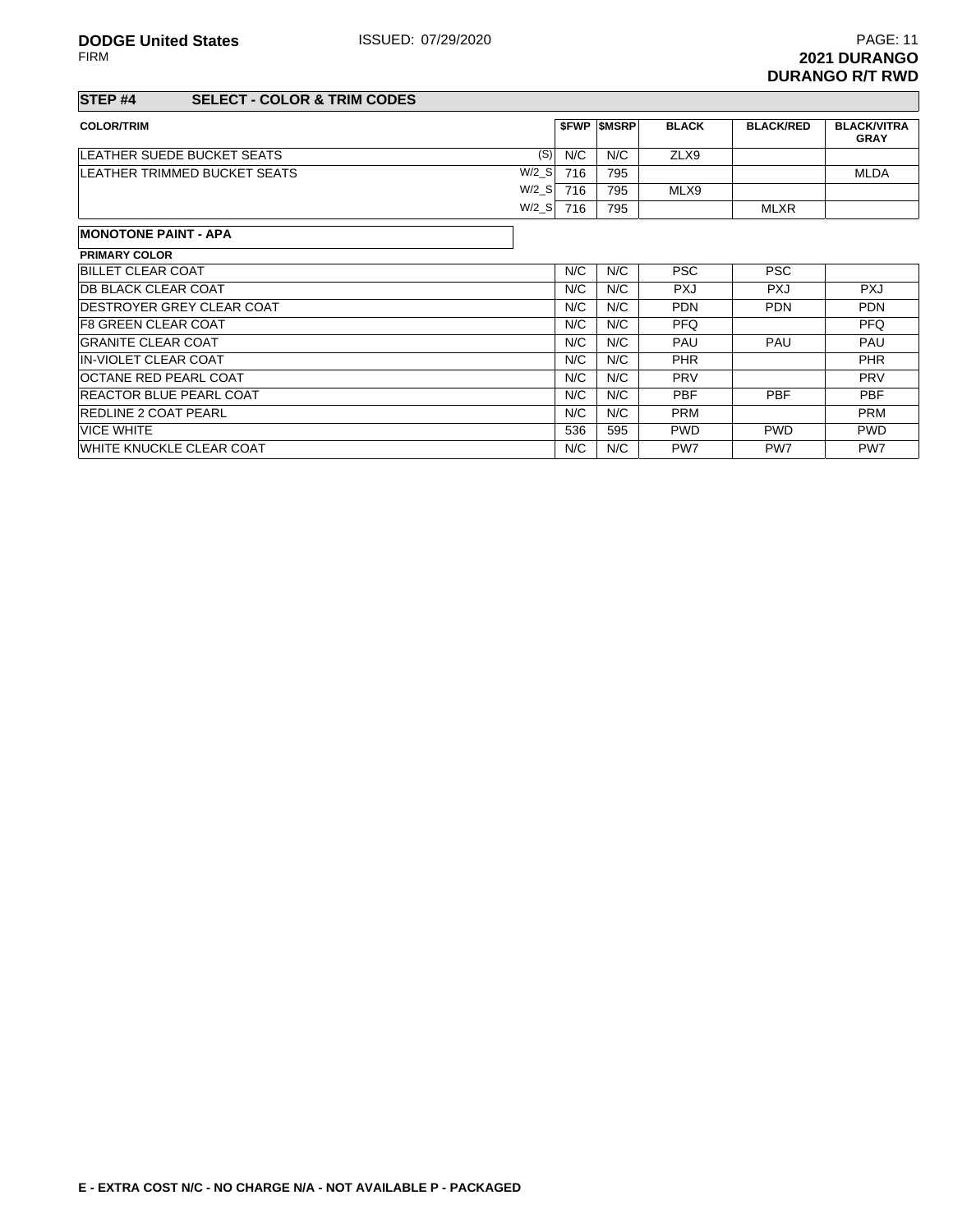| STEP #1<br><b>SELECT - MODEL CODE</b>                                                                                                                                                 |       |                           |  |                                       |                      |        |                     |                 |
|---------------------------------------------------------------------------------------------------------------------------------------------------------------------------------------|-------|---------------------------|--|---------------------------------------|----------------------|--------|---------------------|-----------------|
|                                                                                                                                                                                       |       |                           |  | \$FWP                                 |                      | \$MSRP |                     |                 |
| DURANGO R/T AWD                                                                                                                                                                       |       |                           |  | 46,145                                |                      | 47,905 |                     | WDES75          |
|                                                                                                                                                                                       |       | <b>DESTINATION CHARGE</b> |  |                                       | 1,495<br>1,545 IN HI |        |                     |                 |
| STEP <sub>#2</sub><br><b>SELECT - QUICK ORDER PACKAGE CODE</b>                                                                                                                        |       |                           |  |                                       |                      |        |                     |                 |
| <b>POWERTRAIN AVAILABILITY</b>                                                                                                                                                        |       |                           |  |                                       |                      |        |                     |                 |
| <b>ENGINE</b>                                                                                                                                                                         | \$FWP | \$MSRP TRANSMISSION       |  |                                       | \$FWP                |        | <b>SMSRP</b>        |                 |
| 5.7L V8 HEMI MDS VVT<br><b>ENGINE (EZH)</b>                                                                                                                                           | N/C   | N/C                       |  | 8-SPD AUTO 8HP70<br>TRANS (BUY) (DFD) | N/C                  |        | N/C                 | <b>22S</b>      |
| PRICE INCLUDES - BASE PRICE, ENGINE/TRANSMISSION AND QUICK ORDER PACKAGE<br>(ALSO INCLUDES PACKAGE DISCOUNT WHERE APPLICABLE - ADD DESTINATION CHARGE)                                |       |                           |  |                                       |                      |        |                     |                 |
| <b>FACTORY WHOLESALE PRICE \$</b>                                                                                                                                                     |       |                           |  |                                       |                      |        | $22 -$              | 46,145          |
| MANUFACTURER SUGGESTED RETAIL PRICE \$                                                                                                                                                |       |                           |  |                                       |                      |        | $22 -$              | 47,905          |
|                                                                                                                                                                                       |       |                           |  |                                       |                      |        |                     |                 |
| STEP#3<br><b>SELECT - \$ OPTIONS (IF DESIRED)</b>                                                                                                                                     |       |                           |  |                                       |                      |        |                     |                 |
| <b>DESCRIPTION</b>                                                                                                                                                                    |       |                           |  |                                       |                      |        | <b>\$FWP \$MSRP</b> | $2_S$           |
| 19 HARMAN KARDON AMPED SPKRS W/SUB                                                                                                                                                    |       |                           |  |                                       |                      | 896    | 995                 | <b>RCA</b>      |
| 265/50R20 PERFORMANCE A/S TIRES                                                                                                                                                       |       |                           |  |                                       |                      | 356    | 395                 | <b>TKY</b>      |
| N/A W/AAN                                                                                                                                                                             |       |                           |  |                                       |                      |        |                     |                 |
| 2ND ROW CONSOLE W/ARMREST & STORAGE                                                                                                                                                   |       |                           |  |                                       |                      | 536    | 595                 | <b>CVR</b>      |
| <b>M/H CFU</b>                                                                                                                                                                        |       |                           |  |                                       |                      |        |                     |                 |
| 2ND ROW FOLD/TUMBLE CAPTAIN CHAIRS                                                                                                                                                    |       |                           |  |                                       |                      |        | 1,195               | <b>CFU</b>      |
| ANTI-LOCK 4-WHEEL DISC PERF BRAKES                                                                                                                                                    |       |                           |  |                                       |                      |        | 395                 | BR4             |
| <b>M/H AAN</b>                                                                                                                                                                        |       |                           |  |                                       |                      |        |                     |                 |
| <b>BR4 Brake are Red and have SRT Performance Pads</b>                                                                                                                                |       |                           |  |                                       |                      |        |                     |                 |
| <b>BLACKTOP PACKAGE</b><br>M/H -DA OR -XR OR -X9; M/H PAU OR PBF OR PDN OR PFQ OR PHR OR PRM<br>OR PRV OR PSC OR PWD OR PW7 OR PXJ; M/H - VX OR - X9 OR - XR; M/H - VX<br>OR-XR OR-X9 |       |                           |  |                                       |                      | 1,166  | 1,295               | <b>ADX</b>      |
| BLIND SPOT AND CROSS PATH DETECTION                                                                                                                                                   |       |                           |  |                                       |                      | 446    | 495                 | <b>XAN</b>      |
| <b>CARGO PLUS GROUP</b>                                                                                                                                                               |       |                           |  |                                       |                      | 536    | 595                 | AZ <sub>2</sub> |
| <b>ENGINE BLOCK HEATER</b>                                                                                                                                                            |       |                           |  |                                       |                      | 86     | 95                  | <b>NHK</b>      |
| FORGED CARBON FIBER INTERIOR ACCENTS                                                                                                                                                  |       |                           |  |                                       |                      | 896    | 995                 | <b>XSU</b>      |
| M/H AZF; N/A W/JAA                                                                                                                                                                    |       |                           |  |                                       |                      |        |                     |                 |
| <b>FRONT LICENSE PLATE BRACKET</b>                                                                                                                                                    |       |                           |  |                                       |                      | N/C    | N/C                 | <b>MDA</b>      |
| MANUF STATEMENT OF ORIGIN                                                                                                                                                             |       |                           |  |                                       |                      | N/C    | N/C                 | <b>YEP</b>      |
| <b>POWER SUNROOF</b>                                                                                                                                                                  |       |                           |  |                                       |                      | 1,166  | 1,295               | <b>GWA</b>      |
| PREMIUM INTERIOR GROUP<br><b>M/H CFU</b>                                                                                                                                              |       |                           |  |                                       |                      | 1,346  | 1,495               | AZF             |
| REAR DVD ENTERTAINMENT CENTER                                                                                                                                                         |       |                           |  |                                       |                      | 1,796  | 1,995               | <b>AEK</b>      |
| M/H UAQ; M/H UBN                                                                                                                                                                      |       |                           |  |                                       |                      |        |                     |                 |
| <b>TECHNOLOGY GROUP</b>                                                                                                                                                               |       |                           |  |                                       |                      | 2,156  | 2,395               | ADG             |
| <b>M/H XAN</b>                                                                                                                                                                        |       |                           |  |                                       |                      |        |                     |                 |
| TOW N GO PACKAGE                                                                                                                                                                      |       |                           |  |                                       |                      | 4,496  | 4,995               | AAN             |
| N/A W/AHX                                                                                                                                                                             |       |                           |  |                                       |                      |        |                     |                 |
| <b>TRAILER TOW GROUP IV</b>                                                                                                                                                           |       |                           |  |                                       |                      | 1,076  | 1,195               | AHX             |
| <b>MOPAR OPTIONS</b>                                                                                                                                                                  |       |                           |  |                                       |                      |        |                     |                 |
| <b>MOPAR BLACK TUBULAR SIDE STEPS</b>                                                                                                                                                 |       |                           |  |                                       |                      | 586    | 650                 | <b>MRU</b>      |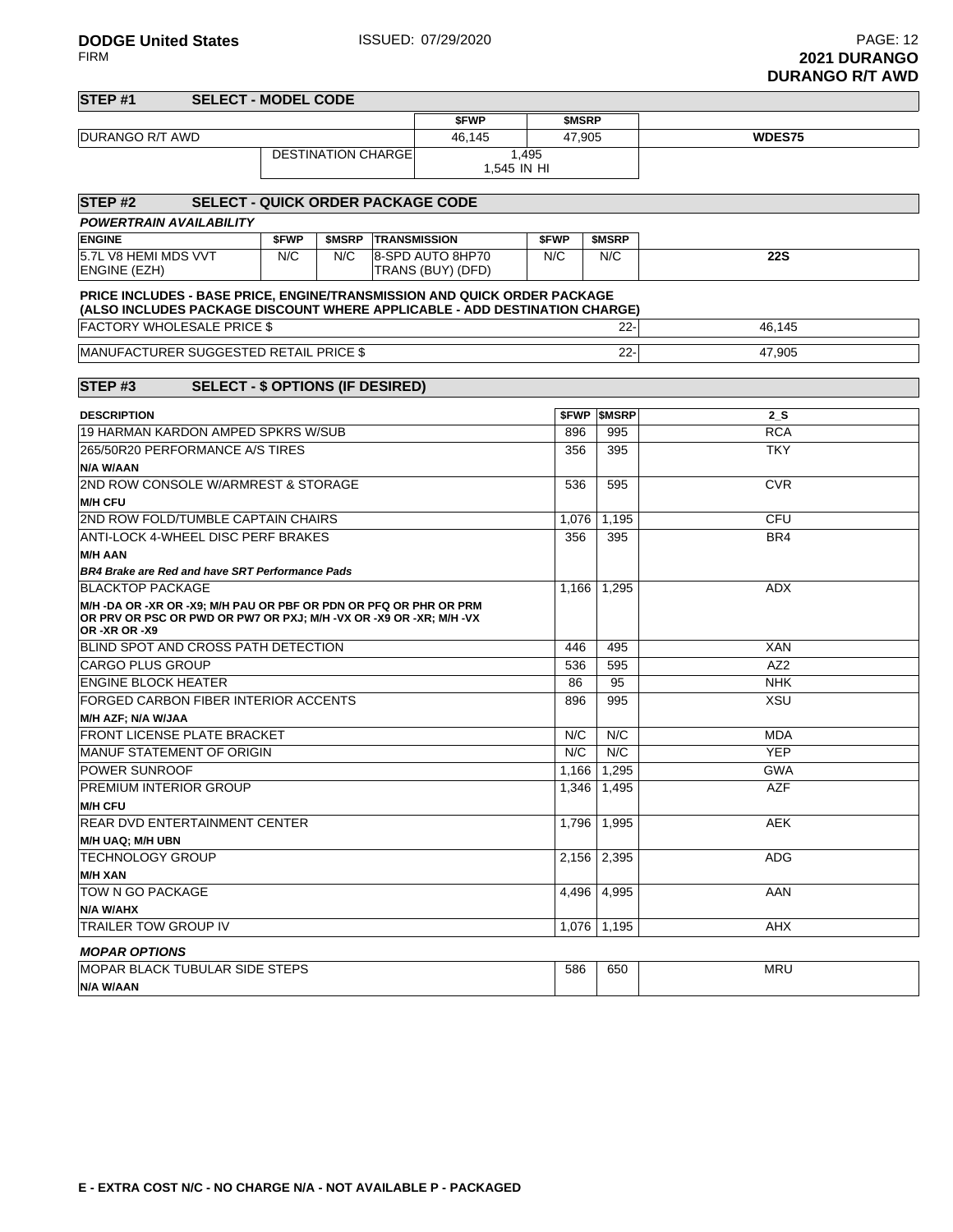# **STEP #4 SELECT - COLOR & TRIM CODES**

| <b>COLOR/TRIM</b>                  |                      |     | <b>SFWP SMSRP</b> | <b>BLACK</b> | <b>BLACK/RED</b> | <b>BLACK/VITRA</b><br><b>GRAY</b> |
|------------------------------------|----------------------|-----|-------------------|--------------|------------------|-----------------------------------|
| <b>ILEATHER SUEDE BUCKET SEATS</b> | (S)                  | N/C | N/C               | ZLX9         |                  |                                   |
| LEATHER TRIMMED BUCKET SEATS       | $W/2$ S              | 716 | 795               |              |                  | <b>MLDA</b>                       |
|                                    | $W/2$ <sub>_</sub> S | 716 | 795               | MLX9         |                  |                                   |
|                                    | $W/2$ <sub>_</sub> S | 716 | 795               |              | <b>MLXR</b>      |                                   |
|                                    |                      |     |                   |              |                  |                                   |

## **MONOTONE PAINT - APA**

| <b>PRIMARY COLOR</b>              |     |     |            |                 |            |
|-----------------------------------|-----|-----|------------|-----------------|------------|
| <b>BILLET CLEAR COAT</b>          | N/C | N/C | <b>PSC</b> | <b>PSC</b>      |            |
| <b>IDB BLACK CLEAR COAT</b>       | N/C | N/C | <b>PXJ</b> | <b>PXJ</b>      | <b>PXJ</b> |
| <b>IDESTROYER GREY CLEAR COAT</b> | N/C | N/C | <b>PDN</b> | <b>PDN</b>      | <b>PDN</b> |
| <b>IF8 GREEN CLEAR COAT</b>       | N/C | N/C | <b>PFQ</b> |                 | <b>PFQ</b> |
| <b>N/A W/M2N OR M22</b>           |     |     |            |                 |            |
| <b>GRANITE CLEAR COAT</b>         | N/C | N/C | <b>PAU</b> | PAU             | <b>PAU</b> |
| <b>IN-VIOLET CLEAR COAT</b>       | N/C | N/C | <b>PHR</b> |                 | <b>PHR</b> |
| <b>OCTANE RED PEARL COAT</b>      | N/C | N/C | <b>PRV</b> |                 | <b>PRV</b> |
| <b>REACTOR BLUE PEARL COAT</b>    | N/C | N/C | <b>PBF</b> | <b>PBF</b>      | <b>PBF</b> |
| <b>REDLINE 2 COAT PEARL</b>       | N/C | N/C | <b>PRM</b> |                 | <b>PRM</b> |
| <b>VICE WHITE</b>                 | 536 | 595 | <b>PWD</b> | <b>PWD</b>      | <b>PWD</b> |
| <b>IWHITE KNUCKLE CLEAR COAT</b>  | N/C | N/C | PW7        | PW <sub>7</sub> | PW7        |
|                                   |     |     |            |                 |            |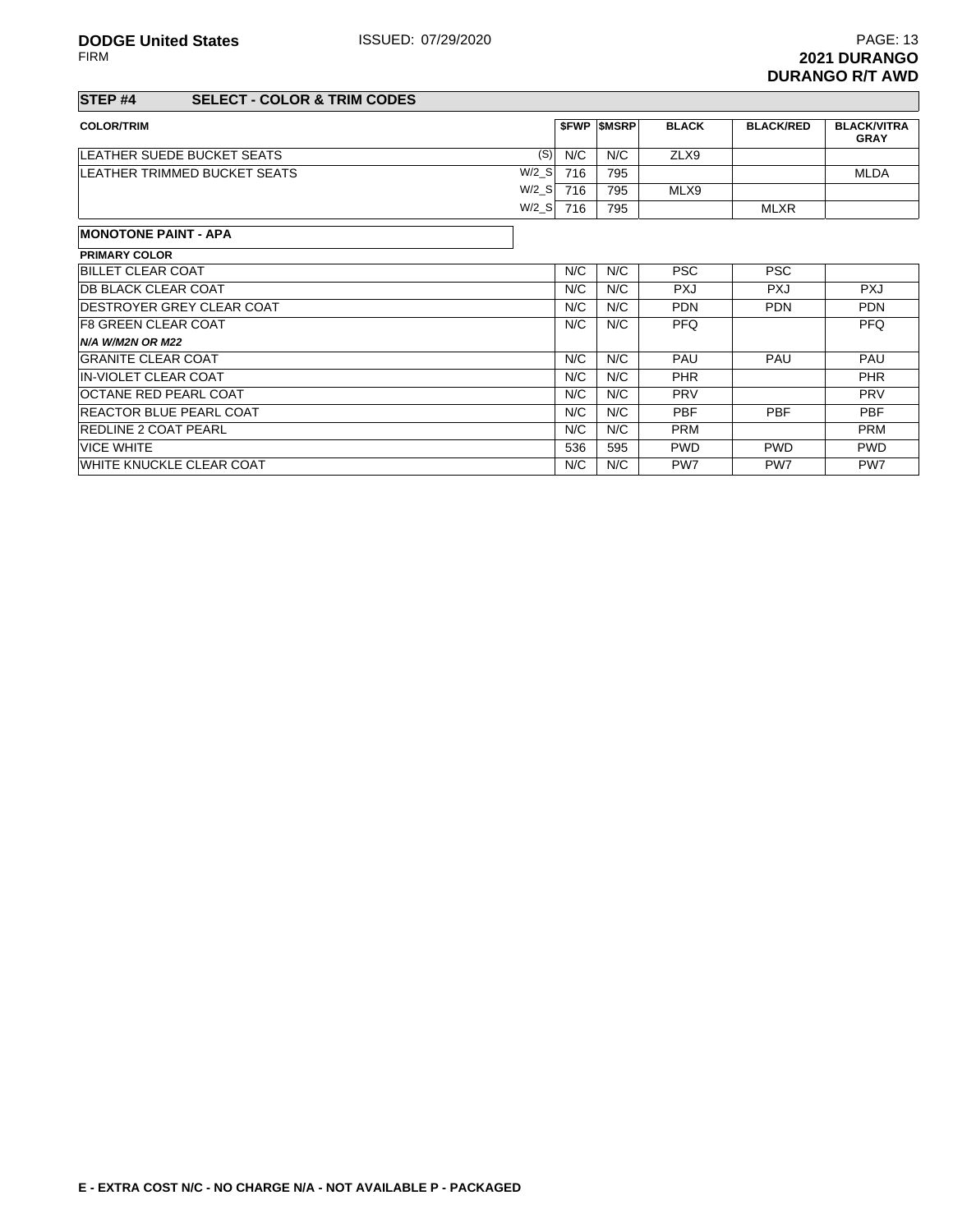| STEP#1                                                                                                                                                        | <b>SELECT - MODEL CODE</b>               |       |                           |                     |                                        |                      |              |                     |              |                        |  |
|---------------------------------------------------------------------------------------------------------------------------------------------------------------|------------------------------------------|-------|---------------------------|---------------------|----------------------------------------|----------------------|--------------|---------------------|--------------|------------------------|--|
|                                                                                                                                                               |                                          |       |                           |                     | \$FWP                                  |                      | <b>SMSRP</b> |                     |              |                        |  |
| <b>DURANGO CITADEL RWD</b>                                                                                                                                    |                                          |       |                           |                     | 45,936                                 |                      | 47,805       |                     |              | WDDP75                 |  |
|                                                                                                                                                               |                                          |       | <b>DESTINATION CHARGE</b> |                     |                                        | 1,495<br>1,545 IN HI |              |                     |              |                        |  |
| STEP <sub>#2</sub>                                                                                                                                            | <b>SELECT - QUICK ORDER PACKAGE CODE</b> |       |                           |                     |                                        |                      |              |                     |              |                        |  |
| <b>POWERTRAIN AVAILABILITY</b>                                                                                                                                |                                          |       |                           |                     |                                        |                      |              |                     |              |                        |  |
| <b>ENGINE</b>                                                                                                                                                 |                                          | \$FWP | \$MSRP                    | <b>TRANSMISSION</b> |                                        | \$FWP                |              | \$MSRP              |              |                        |  |
| 5.7L V8 HEMI MDS VVT<br><b>ENGINE (EZH)</b>                                                                                                                   |                                          | 3,596 | 3,995                     |                     | 8-SPD AUTO 8HP70<br>TRANS (BUY) (DFD)  | N/C                  |              | N/C                 |              | 22P                    |  |
| 3.6L V6 24V VVT ENGINE UPG<br>I W/ESS (ERC)                                                                                                                   |                                          | N/C   | N/C                       |                     | 8-SPD AUTO 850RE<br>TRANS (MAKE) (DFT) | N/C                  |              | N/C                 |              | 2BP                    |  |
| <b>PACKAGE CONTENT</b>                                                                                                                                        |                                          |       |                           |                     |                                        |                      |              |                     |              |                        |  |
| ANODIZED PLATINUM APPEARANCE PACKAGE (AA8)                                                                                                                    |                                          |       |                           |                     |                                        |                      |              |                     |              | X                      |  |
| <b>PRICE INCLUDES - BASE PRICE, ENGINE/TRANSMISSION AND QUICK ORDER PACKAGE</b><br>(ALSO INCLUDES PACKAGE DISCOUNT WHERE APPLICABLE - ADD DESTINATION CHARGE) |                                          |       |                           |                     |                                        |                      |              |                     |              |                        |  |
| <b>FACTORY WHOLESALE PRICE \$</b>                                                                                                                             |                                          |       |                           |                     |                                        |                      |              | $22 -$              |              | 49,532                 |  |
|                                                                                                                                                               |                                          |       |                           |                     |                                        |                      |              | 2B-                 |              | 45,936                 |  |
| <b>MANUFACTURER SUGGESTED RETAIL PRICE \$</b>                                                                                                                 |                                          |       |                           |                     |                                        |                      |              | $22 -$              |              | 51,800                 |  |
|                                                                                                                                                               |                                          |       |                           |                     |                                        |                      |              | 2B-                 |              | 47,805                 |  |
| STEP#3                                                                                                                                                        | <b>SELECT - \$ OPTIONS (IF DESIRED)</b>  |       |                           |                     |                                        |                      |              |                     |              |                        |  |
| <b>DESCRIPTION</b>                                                                                                                                            |                                          |       |                           |                     |                                        |                      |              | <b>\$FWP \$MSRP</b> |              | 2P                     |  |
| <b>ENGINE BLOCK HEATER</b>                                                                                                                                    |                                          |       |                           |                     |                                        |                      | 86           | 95                  | <b>NHK</b>   |                        |  |
| <b>FRONT LICENSE PLATE BRACKET</b>                                                                                                                            |                                          |       |                           |                     |                                        |                      | N/C          | N/C                 |              | <b>MDA</b>             |  |
| MANUF STATEMENT OF ORIGIN                                                                                                                                     |                                          |       |                           |                     |                                        |                      | N/C          | N/C                 |              | <b>YEP</b>             |  |
| PREMIUM ENTERTAINMENT GROUP                                                                                                                                   |                                          |       |                           |                     |                                        |                      | 2,696        | 2,995               |              | AT <sub>3</sub>        |  |
|                                                                                                                                                               |                                          |       |                           |                     |                                        |                      |              |                     |              |                        |  |
| STEP <sub>#4</sub>                                                                                                                                            | <b>SELECT - COLOR &amp; TRIM CODES</b>   |       |                           |                     |                                        |                      |              |                     |              |                        |  |
| <b>COLOR/TRIM</b>                                                                                                                                             |                                          |       |                           |                     |                                        |                      |              | <b>\$FWP \$MSRP</b> | <b>BLACK</b> | <b>BLACK/EBONY RED</b> |  |
| NAPPA/AXIS II SEATS W/RHOMBI LOGO                                                                                                                             |                                          |       |                           |                     |                                        | (S)                  | N/C          | N/C                 |              | GQDW                   |  |
|                                                                                                                                                               |                                          |       |                           |                     |                                        | (S)                  | N/C          | N/C                 | GQX9         |                        |  |
| <b>MONOTONE PAINT - APA</b>                                                                                                                                   |                                          |       |                           |                     |                                        |                      |              |                     |              |                        |  |
| <b>PRIMARY COLOR</b>                                                                                                                                          |                                          |       |                           |                     |                                        |                      |              |                     |              |                        |  |
| <b>BILLET CLEAR COAT</b>                                                                                                                                      |                                          |       |                           |                     |                                        |                      | N/C          | N/C                 | <b>PSC</b>   |                        |  |
| <b>DB BLACK CLEAR COAT</b>                                                                                                                                    |                                          |       |                           |                     |                                        |                      | N/C          | N/C                 | <b>PXJ</b>   | <b>PXJ</b>             |  |
| <b>DESTROYER GREY CLEAR COAT</b>                                                                                                                              |                                          |       |                           |                     |                                        |                      | N/C          | N/C                 | <b>PDN</b>   |                        |  |
| <b>GRANITE CLEAR COAT</b>                                                                                                                                     |                                          |       |                           |                     |                                        |                      | N/C          | N/C                 | PAU          | PAU                    |  |
| <b>IN-VIOLET CLEAR COAT</b>                                                                                                                                   |                                          |       |                           |                     |                                        |                      | N/C          | N/C                 | PHR          |                        |  |
| OCTANE RED PEARL COAT                                                                                                                                         |                                          |       |                           |                     |                                        |                      | N/C          | N/C                 | PRV          |                        |  |
| REACTOR BLUE PEARL COAT                                                                                                                                       |                                          |       |                           |                     |                                        |                      | N/C          | N/C                 | <b>PBF</b>   |                        |  |
| <b>VICE WHITE</b>                                                                                                                                             |                                          |       |                           |                     |                                        |                      | 536          | 595                 | <b>PWD</b>   | <b>PWD</b>             |  |

WHITE KNUCKLE CLEAR COAT **N/C** N/C N/C PW7 PW7 PW7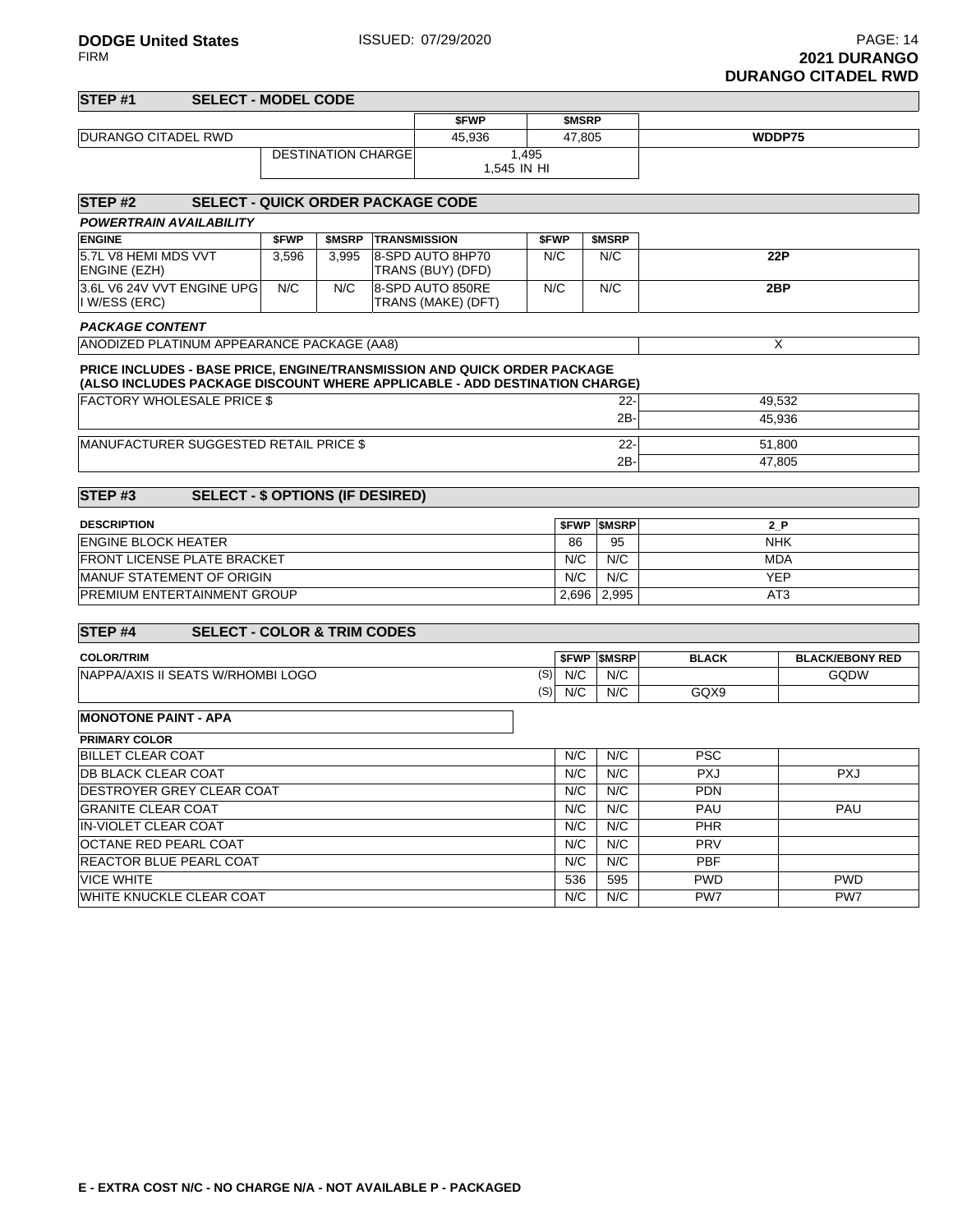| STEP <sub>#1</sub>                                                         | <b>SELECT - MODEL CODE</b>               |       |                           |                     |                                        |             |                   |                          |              |                        |  |  |
|----------------------------------------------------------------------------|------------------------------------------|-------|---------------------------|---------------------|----------------------------------------|-------------|-------------------|--------------------------|--------------|------------------------|--|--|
|                                                                            |                                          |       |                           |                     | <b>SFWP</b>                            |             | <b>SMSRP</b>      |                          |              |                        |  |  |
| DURANGO CITADEL AWD                                                        |                                          |       |                           |                     | 48,495                                 |             | 50,405            |                          |              | WDEP75                 |  |  |
|                                                                            |                                          |       | <b>DESTINATION CHARGE</b> |                     |                                        | 1.495       |                   |                          |              |                        |  |  |
|                                                                            |                                          |       |                           |                     |                                        | 1,545 IN HI |                   |                          |              |                        |  |  |
| STEP #2                                                                    | <b>SELECT - QUICK ORDER PACKAGE CODE</b> |       |                           |                     |                                        |             |                   |                          |              |                        |  |  |
| POWERTRAIN AVAILABILITY                                                    |                                          |       |                           |                     |                                        |             |                   |                          |              |                        |  |  |
| <b>ENGINE</b>                                                              |                                          | \$FWP |                           | \$MSRP TRANSMISSION |                                        | <b>SFWP</b> |                   | \$MSRP                   |              |                        |  |  |
| 5.7L V8 HEMI MDS VVT<br>ENGINE (EZH)                                       |                                          | 3,596 | 3.995                     |                     | 8-SPD AUTO 8HP70<br>TRANS (BUY) (DFD)  | N/C         |                   | N/C                      |              | 22P                    |  |  |
| 3.6L V6 24V VVT ENGINE UPG<br>I W/ESS (ERC)                                |                                          | N/C   | N/C                       |                     | 8-SPD AUTO 850RE<br>TRANS (MAKE) (DFT) | N/C         |                   | N/C                      |              | 2BP                    |  |  |
| PRICE INCLUDES - BASE PRICE, ENGINE/TRANSMISSION AND QUICK ORDER PACKAGE   |                                          |       |                           |                     |                                        |             |                   |                          |              |                        |  |  |
| (ALSO INCLUDES PACKAGE DISCOUNT WHERE APPLICABLE - ADD DESTINATION CHARGE) |                                          |       |                           |                     |                                        |             |                   |                          |              |                        |  |  |
| <b>FACTORY WHOLESALE PRICE \$</b>                                          |                                          |       |                           |                     |                                        |             |                   | $22 -$                   |              | 52,091                 |  |  |
|                                                                            |                                          |       |                           |                     |                                        |             |                   | $2B -$                   |              | 48.495                 |  |  |
| MANUFACTURER SUGGESTED RETAIL PRICE \$                                     |                                          |       |                           |                     |                                        |             |                   | $22 -$                   |              | 54,400                 |  |  |
|                                                                            |                                          |       |                           |                     |                                        |             |                   | 2B-                      |              | 50,405                 |  |  |
| STEP#3                                                                     | <b>SELECT - \$ OPTIONS (IF DESIRED)</b>  |       |                           |                     |                                        |             |                   |                          |              |                        |  |  |
|                                                                            |                                          |       |                           |                     |                                        |             |                   |                          |              |                        |  |  |
| <b>DESCRIPTION</b><br><b>ENGINE BLOCK HEATER</b>                           |                                          |       |                           | 86                  | <b>SFWP SMSRP</b><br>95                |             | 2 P<br><b>NHK</b> |                          |              |                        |  |  |
| FRONT LICENSE PLATE BRACKET                                                |                                          |       |                           |                     |                                        |             | N/C               | N/C                      |              | <b>MDA</b>             |  |  |
| MANUF STATEMENT OF ORIGIN                                                  |                                          |       |                           |                     |                                        |             | N/C               | N/C                      |              | <b>YEP</b>             |  |  |
| PREMIUM ENTERTAINMENT GROUP                                                |                                          |       |                           |                     |                                        |             | 2.696             | 2,995                    |              | AT <sub>3</sub>        |  |  |
|                                                                            |                                          |       |                           |                     |                                        |             |                   |                          |              |                        |  |  |
| STEP <sub>#4</sub>                                                         | <b>SELECT - COLOR &amp; TRIM CODES</b>   |       |                           |                     |                                        |             |                   |                          |              |                        |  |  |
| <b>COLOR/TRIM</b>                                                          |                                          |       |                           |                     |                                        |             |                   | <b><i>SFWP SMSRP</i></b> | <b>BLACK</b> | <b>BLACK/EBONY RED</b> |  |  |
| NAPPA/AXIS II SEATS W/RHOMBI LOGO                                          |                                          |       |                           |                     |                                        | (S)         | N/C               | N/C                      |              | GQDW                   |  |  |
|                                                                            |                                          |       |                           |                     |                                        | (S)         | N/C               | N/C                      | GQX9         |                        |  |  |
| <b>MONOTONE PAINT - APA</b>                                                |                                          |       |                           |                     |                                        |             |                   |                          |              |                        |  |  |
| <b>PRIMARY COLOR</b>                                                       |                                          |       |                           |                     |                                        |             |                   |                          |              |                        |  |  |
| <b>BILLET CLEAR COAT</b>                                                   |                                          |       |                           |                     |                                        |             | N/C               | N/C                      | <b>PSC</b>   |                        |  |  |
| DB BLACK CLEAR COAT                                                        |                                          |       |                           |                     |                                        |             | N/C               | N/C                      | <b>PXJ</b>   | <b>PXJ</b>             |  |  |
| DESTROYER GREY CLEAR COAT                                                  |                                          |       |                           |                     |                                        |             | N/C               | N/C                      | <b>PDN</b>   |                        |  |  |
| <b>GRANITE CLEAR COAT</b>                                                  |                                          |       |                           |                     |                                        |             | N/C               | N/C                      | PAU          | PAU                    |  |  |
| <b>IN-VIOLET CLEAR COAT</b>                                                |                                          |       |                           |                     |                                        |             | N/C               | N/C                      | PHR          |                        |  |  |
| OCTANE RED PEARL COAT                                                      |                                          |       |                           |                     |                                        |             | N/C               | N/C                      | PRV          |                        |  |  |
| REACTOR BLUE PEARL COAT                                                    |                                          |       |                           |                     |                                        |             | N/C               | N/C                      | <b>PBF</b>   |                        |  |  |
| <b>VICE WHITE</b>                                                          |                                          |       |                           |                     |                                        |             | 536               | 595                      | <b>PWD</b>   | <b>PWD</b>             |  |  |
| WHITE KNUCKLE CLEAR COAT                                                   |                                          |       |                           |                     |                                        |             | N/C               | N/C                      | PW7          | PW7                    |  |  |
|                                                                            |                                          |       |                           |                     |                                        |             |                   |                          |              |                        |  |  |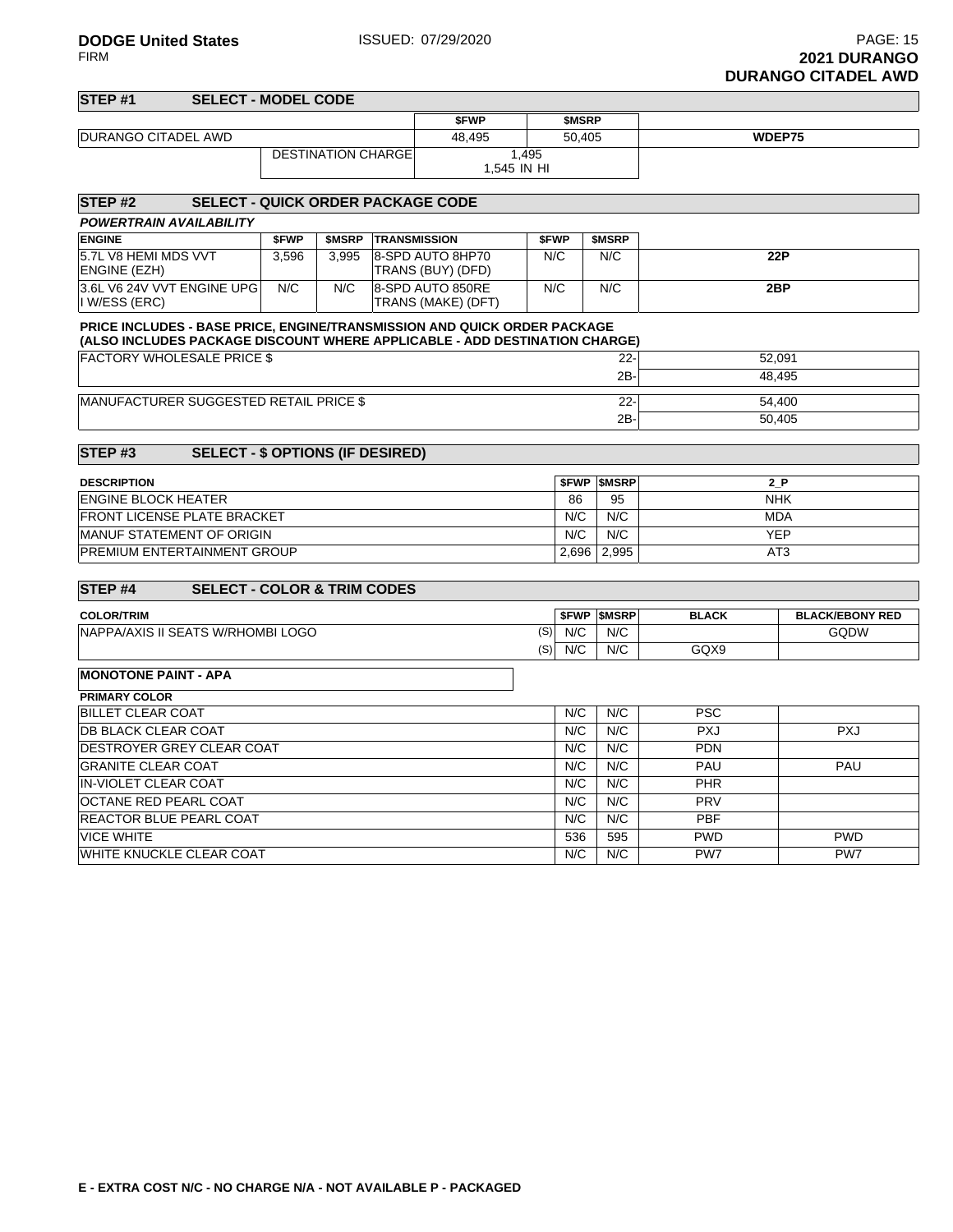|                                                                      |                                          |       |                           |                     |                                                                            |              |                     | DURANGU SRT 392 AWD      |
|----------------------------------------------------------------------|------------------------------------------|-------|---------------------------|---------------------|----------------------------------------------------------------------------|--------------|---------------------|--------------------------|
| STEP <sub>#1</sub>                                                   | <b>SELECT - MODEL CODE</b>               |       |                           |                     |                                                                            |              |                     |                          |
|                                                                      |                                          |       |                           |                     | <b>SFWP</b>                                                                | <b>SMSRP</b> |                     |                          |
| DURANGO SRT 392 AWD                                                  |                                          |       |                           |                     | 61,496                                                                     | 62,995       |                     | WDEX75                   |
|                                                                      |                                          |       | <b>DESTINATION CHARGE</b> |                     |                                                                            | 1.495        |                     |                          |
|                                                                      |                                          |       |                           |                     |                                                                            | 1,545 IN HI  |                     |                          |
|                                                                      |                                          |       |                           |                     |                                                                            |              |                     |                          |
| STEP #2                                                              | <b>SELECT - QUICK ORDER PACKAGE CODE</b> |       |                           |                     |                                                                            |              |                     |                          |
| POWERTRAIN AVAILABILITY                                              |                                          |       |                           |                     |                                                                            |              |                     |                          |
| <b>ENGINE</b>                                                        |                                          | \$FWP | \$MSRP                    | <b>TRANSMISSION</b> |                                                                            | \$FWP        | <b>SMSRP</b>        |                          |
| 6.4L V8 SRT HEMI MDS                                                 |                                          | N/C   | N/C                       |                     | 8-SPD AUTO 8HP70                                                           | N/C          | N/C                 | 29L                      |
| ENGINE (ESG)                                                         |                                          |       |                           |                     | TRANS (BUY) (DFD)                                                          |              |                     |                          |
|                                                                      |                                          |       |                           |                     | PRICE INCLUDES - BASE PRICE, ENGINE/TRANSMISSION AND QUICK ORDER PACKAGE   |              |                     |                          |
|                                                                      |                                          |       |                           |                     | (ALSO INCLUDES PACKAGE DISCOUNT WHERE APPLICABLE - ADD DESTINATION CHARGE) |              |                     |                          |
| <b>FACTORY WHOLESALE PRICE \$</b>                                    |                                          |       |                           |                     |                                                                            |              | $29 -$              | 61,496                   |
| <b>MANUFACTURER SUGGESTED RETAIL PRICE \$</b>                        |                                          |       |                           |                     |                                                                            |              | 29-                 | 62,995                   |
|                                                                      |                                          |       |                           |                     |                                                                            |              |                     |                          |
| STEP#3                                                               | <b>SELECT - \$ OPTIONS (IF DESIRED)</b>  |       |                           |                     |                                                                            |              |                     |                          |
|                                                                      |                                          |       |                           |                     |                                                                            |              |                     |                          |
| <b>DESCRIPTION</b>                                                   |                                          |       |                           |                     |                                                                            |              | <b>\$FWP \$MSRP</b> | 2L                       |
| <b>19 HARMAN KARDON AMPED SPKRS W/SUB</b>                            |                                          |       |                           |                     | 896                                                                        | 995          | <b>RCA</b>          |                          |
| 295/45ZR20 BSW 3 SEASON TIRES                                        |                                          |       |                           |                     |                                                                            | 536          | 595                 | <b>TWC</b>               |
| 2ND ROW CONSOLE W/ARMREST & STORAGE                                  |                                          |       |                           |                     |                                                                            | 536          | 595                 | <b>CVR</b>               |
| M/H CFU; N/A W/AMU                                                   |                                          |       |                           |                     |                                                                            |              |                     |                          |
| <b>BLACK PACKAGE</b><br>BLIND SPOT AND CROSS PATH DETECTION          |                                          |       |                           |                     |                                                                            | 1,346<br>446 | 1,495<br>495        | <b>AGC</b><br><b>XAN</b> |
| <b>CARGO PLUS GROUP</b>                                              |                                          |       |                           |                     |                                                                            | 536          | 595                 | AZ <sub>2</sub>          |
|                                                                      |                                          |       |                           |                     |                                                                            |              |                     |                          |
| <b>COMPACT SPARE TIRE</b><br><b>INCLUDED W/AHX</b>                   |                                          |       |                           |                     |                                                                            | 356          | 395                 | TBC                      |
| <b>ENGINE BLOCK HEATER</b>                                           |                                          |       |                           |                     |                                                                            | 86           | 95                  | <b>NHK</b>               |
| <b>HIGH PERFORMANCE BRAKES</b>                                       |                                          |       |                           |                     |                                                                            | 1,166        | 1.295               | <b>BNN</b>               |
| LIGHTWEIGHT PERFORMANCE PACKAGE                                      |                                          |       |                           |                     |                                                                            | N/C          | N/C                 | AMU                      |
| Removes 3rd row and replaces 2nd row captain chairs with bench seats |                                          |       |                           |                     |                                                                            |              |                     |                          |
| MANUF STATEMENT OF ORIGIN                                            |                                          |       |                           |                     |                                                                            | N/C          | N/C                 | <b>YEP</b>               |
| POWER SUNROOF                                                        |                                          |       |                           |                     |                                                                            | 1,166        | 1,295               | <b>GWA</b>               |
| PREMIUM INTERIOR GROUP                                               |                                          |       |                           |                     |                                                                            |              | 2,246 2,495         | <b>AZF</b>               |
| REAR DVD ENTERTAINMENT CENTER                                        |                                          |       |                           |                     |                                                                            | 1,796        | 1,995               | <b>AEK</b>               |
| <b>M/H UBN</b>                                                       |                                          |       |                           |                     |                                                                            |              |                     |                          |
| <b>RED SEAT BELTS</b>                                                |                                          |       |                           |                     |                                                                            | 86           | 95                  | CGQ                      |
| TECHNOLOGY GROUP                                                     |                                          |       |                           |                     |                                                                            | 2,156        | 2,395               | <b>ADG</b>               |
| <b>M/H XAN</b>                                                       |                                          |       |                           |                     |                                                                            |              |                     |                          |
| TRAILER TOW GROUP IV                                                 |                                          |       |                           |                     |                                                                            |              | 1,076 1,195         | <b>AHX</b>               |
|                                                                      |                                          |       |                           |                     |                                                                            |              |                     |                          |

### **MOPAR OPTIONS**

| L STRIPES-REDLINE RED/BLACK<br><b>MOPAR</b><br>` DUAL                    | 076<br>.v. v | 195 | M2l |
|--------------------------------------------------------------------------|--------------|-----|-----|
| M/H *PL OR PAU OR PBF OR PXJ: ONLY 1: M2N OR M2Q OR M2S OR M2U OR<br>M22 |              |     |     |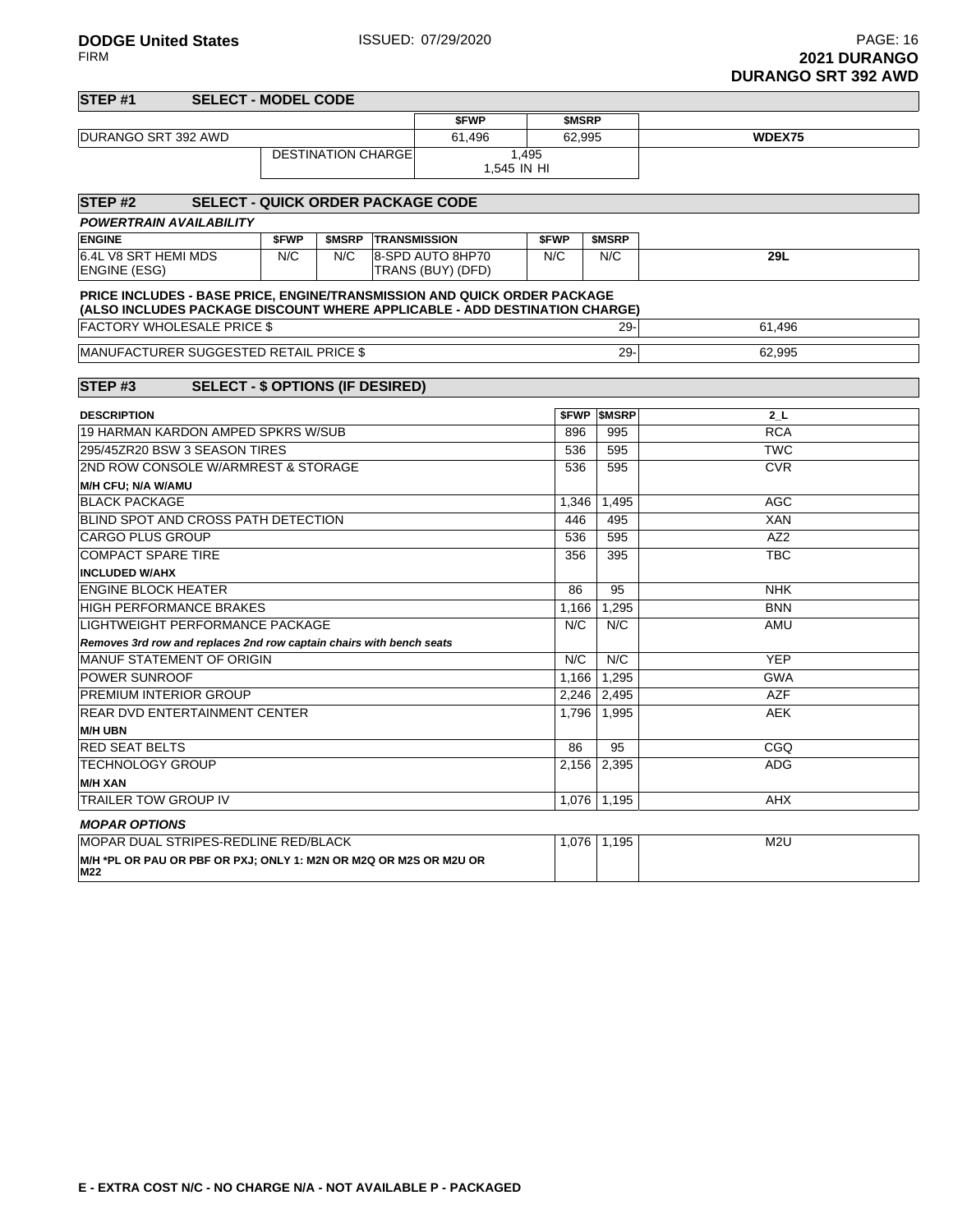## **STEP #4 SELECT - COLOR & TRIM CODES**

| 0LLLU   00LUR & IRIN 00DL0                                             |         |             |               |              |                          |
|------------------------------------------------------------------------|---------|-------------|---------------|--------------|--------------------------|
| <b>COLOR/TRIM</b>                                                      |         | <b>SFWP</b> | <b>\$MSRP</b> | <b>BLACK</b> | <b>BLACK/DEMONIC RED</b> |
| LEATHER TRIMMED BUCKET SEATS                                           | (S)     | N/C         | N/C           | PLX9         |                          |
| HIGH PERF. LAGUNA LEATHER SEATS                                        | $W/2_L$ | 1,436       | 1,595         |              | JBX6                     |
| M/H PAU OR PBF OR PDN OR PSC OR PWD OR<br><b>PW7 OR PXJ; N/A W/AMU</b> |         |             |               |              |                          |
| <b>Demonic Red seating</b>                                             |         |             |               |              |                          |
| <b>MONOTONE PAINT - APA</b>                                            |         |             |               |              |                          |
| <b>PRIMARY COLOR</b>                                                   |         |             |               |              |                          |
| <b>BILLET CLEAR COAT</b>                                               |         | N/C         | N/C           | <b>PSC</b>   | <b>PSC</b>               |
| <b>DB BLACK CLEAR COAT</b>                                             |         | N/C         | N/C           | <b>PXJ</b>   | <b>PXJ</b>               |
| <b>IDESTROYER GREY CLEAR COAT</b>                                      |         | N/C         | N/C           | <b>PDN</b>   | <b>PDN</b>               |
| IF8 GREEN CLEAR COAT                                                   |         | N/C         | N/C           | <b>PFQ</b>   |                          |
| <b>GRANITE CLEAR COAT</b>                                              |         | N/C         | N/C           | <b>PAU</b>   | <b>PAU</b>               |
| <b>OCTANE RED PEARL COAT</b>                                           |         | N/C         | N/C           | <b>PRV</b>   | <b>PRV</b>               |
| <b>REACTOR BLUE PEARL COAT</b>                                         |         | N/C         | N/C           | <b>PBF</b>   | <b>PBF</b>               |
| <b>REDLINE 2 COAT PEARL</b>                                            |         | N/C         | N/C           | <b>PRM</b>   |                          |
| <b>VICE WHITE</b>                                                      |         | 536         | 595           | <b>PWD</b>   | <b>PWD</b>               |
| <b>WHITE KNUCKLE CLEAR COAT</b>                                        |         | N/C         | N/C           | PW7          | PW7                      |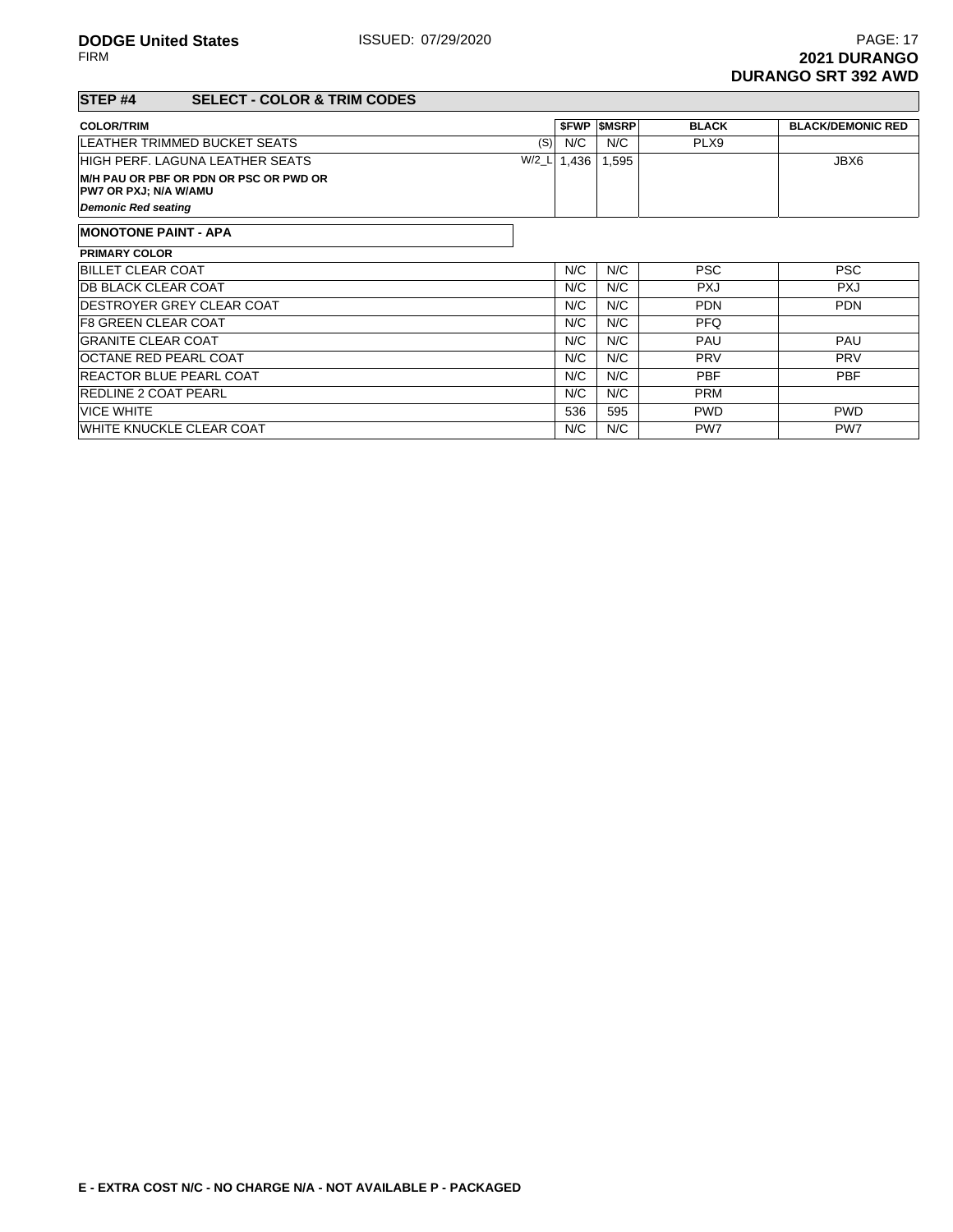FIRM **2021 DURANGO**

| <b>GROUP DETAIL</b>                                | W<br>D<br>D<br>レ<br>7<br>5 | W<br>D<br>E<br>노<br>3<br>5 | W<br>D<br>D<br>н<br>7<br>5 | W<br>D<br>E<br><b>H7</b><br>5 | W<br>D<br>D<br>$\frac{S}{7}$<br>5 | W<br>D<br>Е<br>$\overline{S}$<br>7<br>5 | W<br>D<br>D<br>P<br>$\frac{7}{5}$ | W<br>D<br>EP<br>7<br>5 | W<br><b>DEX75</b> |
|----------------------------------------------------|----------------------------|----------------------------|----------------------------|-------------------------------|-----------------------------------|-----------------------------------------|-----------------------------------|------------------------|-------------------|
| *CL<br><b>LEATHER TRIMMED BUCKET SEATS</b>         | Е                          | E                          | E                          | E                             |                                   |                                         |                                   |                        |                   |
| • #2 SEAT FOAM CUSHION (C1B)                       |                            |                            |                            |                               |                                   |                                         |                                   |                        |                   |
| <b>HIGH PERF. LAGUNA LEATHER SEATS</b><br>*JB      |                            |                            |                            |                               |                                   |                                         |                                   |                        | E.                |
| • #6 SEAT FOAM CUSHION (C1F)                       |                            |                            |                            |                               |                                   |                                         |                                   |                        |                   |
| <b>LEATHER TRIMMED BUCKET SEATS</b><br>*ML         |                            |                            |                            |                               | Е                                 | Е                                       |                                   |                        |                   |
| • #5 SEAT FOAM CUSHION (C1E)                       |                            |                            |                            |                               |                                   |                                         |                                   |                        |                   |
| • FLOOR CONSOLE W/LEATHER ARMREST (CMH)            |                            |                            |                            |                               |                                   |                                         |                                   |                        |                   |
| • LEATHER WRAPPED DOOR PANELS (CTK)                |                            |                            |                            |                               |                                   |                                         |                                   |                        |                   |
| • VENTILATED FRONT SEATS (CAJ)                     |                            |                            |                            |                               |                                   |                                         |                                   |                        |                   |
| <b>TOW N GO PACKAGE</b><br>AAN                     |                            |                            |                            |                               |                                   | Е                                       |                                   |                        |                   |
| • 145 MPH MAXIMUM SPEED CALIBRATION (JJ6)          |                            |                            |                            |                               |                                   |                                         |                                   |                        |                   |
| • 160 MPH PRIMARY SPEEDOMETER (JCC)                |                            |                            |                            |                               |                                   |                                         |                                   |                        |                   |
| • 180 AMP ALTERNATOR (BAD)                         |                            |                            |                            |                               |                                   |                                         |                                   |                        |                   |
| • 20X10.0 HYPER BLACK ALUMINUM WHEELS (WHW)        |                            |                            |                            |                               |                                   |                                         |                                   |                        |                   |
| • 20X10.0 LIGHTS OUT ALUM WHEELS (WHE) - W/ADX     |                            |                            |                            |                               |                                   |                                         |                                   |                        |                   |
| • 20X6.5 ALUMINUM SPARE WHEEL (W1K)                |                            |                            |                            |                               |                                   |                                         |                                   |                        |                   |
| • 295/45ZR20 BSW ALL SEASON TIRES (TWE)            |                            |                            |                            |                               |                                   |                                         |                                   |                        |                   |
| • ACTIVE NOISE CONTROL SYSTEM (JLW)                |                            |                            |                            |                               |                                   |                                         |                                   |                        |                   |
| • ADAPTIVE DAMPING (SMC)                           |                            |                            |                            |                               |                                   |                                         |                                   |                        |                   |
| • ANTI-LOCK 4-WHEEL DISC PERF BRAKES (BR5)         |                            |                            |                            |                               |                                   |                                         |                                   |                        |                   |
| • AUTOMATIC HEADLAMP LEVELING SYSTEM (JKJ)         |                            |                            |                            |                               |                                   |                                         |                                   |                        |                   |
| • BODY COLOR, UPPER/LOWER, REAR FASCIA (MBQ)       |                            |                            |                            |                               |                                   |                                         |                                   |                        |                   |
| • CLASS IV RECEIVER HITCH (XFH)                    |                            |                            |                            |                               |                                   |                                         |                                   |                        |                   |
| • COMPACT SPARE TIRE (TBC)                         |                            |                            |                            |                               |                                   |                                         |                                   |                        |                   |
| • DRIVE MODES - SPORT/TRACK/TOW/SNOW (JHT)         |                            |                            |                            |                               |                                   |                                         |                                   |                        |                   |
| • ELEC LTD SLIP DIFFERENTIAL RR AXLE (DSF)         |                            |                            |                            |                               |                                   |                                         |                                   |                        |                   |
| • HEAVY DUTY ENGINE COOLING (NMC)                  |                            |                            |                            |                               |                                   |                                         |                                   |                        |                   |
| • HIGH PERFORMANCE EXHAUST (NEF)                   |                            |                            |                            |                               |                                   |                                         |                                   |                        |                   |
| • HIGH PERFORM SUSPENSION (SDX)                    |                            |                            |                            |                               |                                   |                                         |                                   |                        |                   |
| • PERFORMANCE TUNED STEERING (SBX)                 |                            |                            |                            |                               |                                   |                                         |                                   |                        |                   |
| • PIRELLI BRAND TIRES (TZP)                        |                            |                            |                            |                               |                                   |                                         |                                   |                        |                   |
| • QUADRA-TRAC ACTIVE ON DEMAND 4WD (DHB)           |                            |                            |                            |                               |                                   |                                         |                                   |                        |                   |
| • RUN FLAT TIRES (TAD)                             |                            |                            |                            |                               |                                   |                                         |                                   |                        |                   |
| • TRAILER BRAKE CONTROL (XHC)                      |                            |                            |                            |                               |                                   |                                         |                                   |                        |                   |
| <b>ADG</b><br><b>TECHNOLOGY GROUP</b>              |                            |                            | E                          | Е                             | E                                 | Е                                       |                                   |                        | E.                |
| • ADAPTIVE CRUISE CONTROL W/STOP (NH3)             |                            |                            |                            |                               | ■                                 | П                                       |                                   |                        |                   |
| • ADAPTIVE CRUISE CONTROL W/STOP (NH3) - W/O 2TD   |                            |                            | ■                          | ■                             |                                   |                                         |                                   |                        |                   |
| • ADVANCED BRAKE ASSIST (BGG)                      |                            |                            |                            | ■                             | ■                                 | ш                                       |                                   |                        |                   |
| • FULL SPEED FWD COLLISION WARN PLUS (LSU)         |                            |                            |                            |                               |                                   |                                         |                                   |                        |                   |
| • LANE DEPARTURE WARNING PLUS (LAS)                |                            |                            |                            | ■                             | ■                                 |                                         |                                   |                        |                   |
| • RAIN SENSITIVE WINDSHIELD WIPERS (JHC) - W/O 2TD |                            |                            | ■                          | ■                             |                                   |                                         |                                   |                        |                   |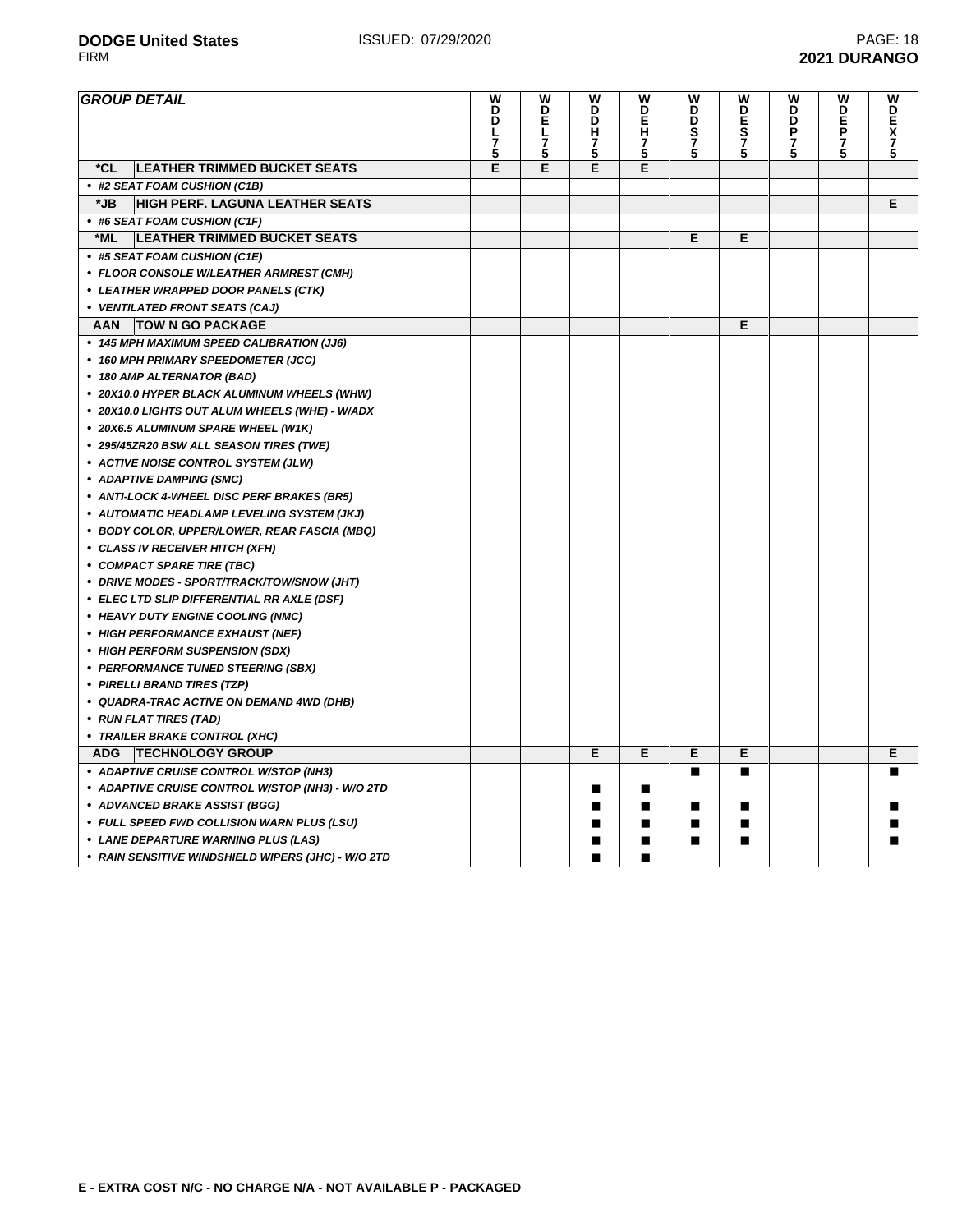$\overline{\phantom{0}}$ 

| <b>GROUP DETAIL</b>                                | W<br>B<br>7<br>5 | <b>MDEL</b><br>7<br>5 | W<br>D<br>D<br>Н<br>7<br>5 | W<br>n<br>Fi<br>$\frac{7}{5}$ | W<br>D<br>D<br>S<br>7<br>5 | W<br>DES<br>75 | W<br>B<br>P<br>7<br>5 | W<br>D<br>F<br>P<br>7<br>5 | W<br>DEX<br>775 |
|----------------------------------------------------|------------------|-----------------------|----------------------------|-------------------------------|----------------------------|----------------|-----------------------|----------------------------|-----------------|
| <b>BLACKTOP PACKAGE</b><br><b>ADX</b>              | Е                | E                     | Ē                          | E                             | Е                          | E              |                       |                            |                 |
| • 20X8.0 BLACK NOISE ALUM WHEELS (WH4)             | П                | $\blacksquare$        | п                          | $\blacksquare$                | $\blacksquare$             | $\blacksquare$ |                       |                            |                 |
| • 265/50R20 BSW A/S LRR TIRES (TKJ)                | ■                | ■                     |                            |                               |                            |                |                       |                            |                 |
| • BLACK HEADLAMP BEZELS (MFA) - W/O 2TA            | ■                | ■                     |                            |                               |                            |                |                       |                            |                 |
| • BLACK HEADLINER (CHE) - W/O 2TA                  | ■                | п                     |                            |                               |                            |                |                       |                            |                 |
| • BODY COLOR LOWER FASCIA (MLB)                    |                  |                       | ▬                          | ■                             | ■                          |                |                       |                            |                 |
| • BODY COLOR LOWER FASCIA (MLB) - W/O 2TA          | ■                | ■                     |                            |                               |                            |                |                       |                            |                 |
| • BODY COLOR REAR FASCIA (ML9)                     |                  |                       |                            |                               |                            |                |                       |                            |                 |
| • BODY COLOR SHARK FIN ANTENNA (RHC) - W/O 2TA     |                  |                       |                            |                               |                            |                |                       |                            |                 |
| • BODY COLOR SILL MOLDING (MRG) - W/O 2TA          | ■                |                       |                            |                               |                            |                |                       |                            |                 |
| • BODY COLOR WHEEL LIP MOLDING (MML) - W/O 2TA     | ■                |                       |                            |                               |                            |                |                       |                            |                 |
| • BRIDGESTONE BRAND TIRES (TZB)                    | ■                |                       |                            |                               |                            |                |                       |                            |                 |
| • DELETE ROOF RACK (MW8)                           | П                | ■                     |                            |                               |                            |                |                       |                            |                 |
| • DUAL REAR EXHAUST W/BRIGHT TIPS (NEX)            | ■                | ■                     |                            |                               |                            |                |                       |                            |                 |
| • GLOSS BLACK BADGES (MGF)                         | ■                | п                     | ■                          | ■                             | ■                          | ш              |                       |                            |                 |
| • GLOSS BLACK EXTERIOR MIRRORS (LE7)               |                  |                       |                            |                               |                            |                |                       |                            |                 |
| • GLOSS BLACK EXTERIOR MIRRORS (LE7) - W/O 2TA     |                  | ■                     |                            |                               |                            |                |                       |                            |                 |
| • GLOSS BLACK GRILLE W/GRANITE INNER (MAK)         |                  |                       |                            |                               |                            |                |                       |                            |                 |
| • GT GLOSS BLACK BADGING (M3W)                     |                  |                       | ■                          | ■                             |                            |                |                       |                            |                 |
| • SATIN BLACK DODGE TAIL LAMP BADGE (MEA)          | ■                | П                     | ■                          | п                             | ∎                          | п              |                       |                            |                 |
| <b>AEK</b><br><b>REAR DVD ENTERTAINMENT CENTER</b> |                  |                       | E                          | E                             | Е                          | Е              |                       |                            | Е               |
| • BLU-RAY COMPATIBLE DUAL SCREEN VIDEO (RF6)       |                  |                       | ■                          | ■                             | ■                          | п              |                       |                            |                 |
| • PWR 8-WAY DRVR MEM 8-WAY PASS SEATS (JT2)        |                  |                       | ■                          | ■                             |                            |                |                       |                            |                 |
| • REAR SEAT VIDEO SYSTEM (XRV)                     |                  |                       | ■                          | п                             | п                          | п              |                       |                            | ■               |
| <b>ANODIZED PLATINUM PACKAGE</b><br><b>AEP</b>     | Е                | E                     |                            |                               |                            |                |                       |                            |                 |
| • 20X8.0 SATIN CARBON ALUM WHEELS (WHT)            |                  |                       |                            |                               |                            |                |                       |                            |                 |
| • 265/50R20 BSW A/S LRR TIRES (TKJ)                |                  |                       |                            |                               |                            |                |                       |                            |                 |
| • BLACK ROOF RAILS (MWE) - W/O 2TA                 |                  |                       |                            |                               |                            |                |                       |                            |                 |
| • BODY COLOR LOWER FASCIA (MLB) - W/O 2TA          |                  |                       |                            |                               |                            |                |                       |                            |                 |
| • BODY COLOR WHEEL LIP MOLDING (MML) - W/O 2TA     |                  |                       |                            |                               |                            |                |                       |                            |                 |
| • BRIDGESTONE BRAND TIRES (TZB)                    |                  |                       |                            |                               |                            |                |                       |                            |                 |
| • PLATINUM BADGING (MJC)                           |                  |                       |                            |                               |                            |                |                       |                            |                 |
| • PLATINUM GRILLE W/GRANITE CRYS INNR (MAL)        |                  |                       |                            |                               |                            |                |                       |                            |                 |
| • PLATINUM REAR LOWER FASCIA (ML7) - W/O 2TA       |                  |                       |                            |                               |                            |                |                       |                            |                 |
| • SILL WITH PLATINUM ACCENT (MRH) - W/O 2TA        |                  |                       |                            |                               |                            |                |                       |                            |                 |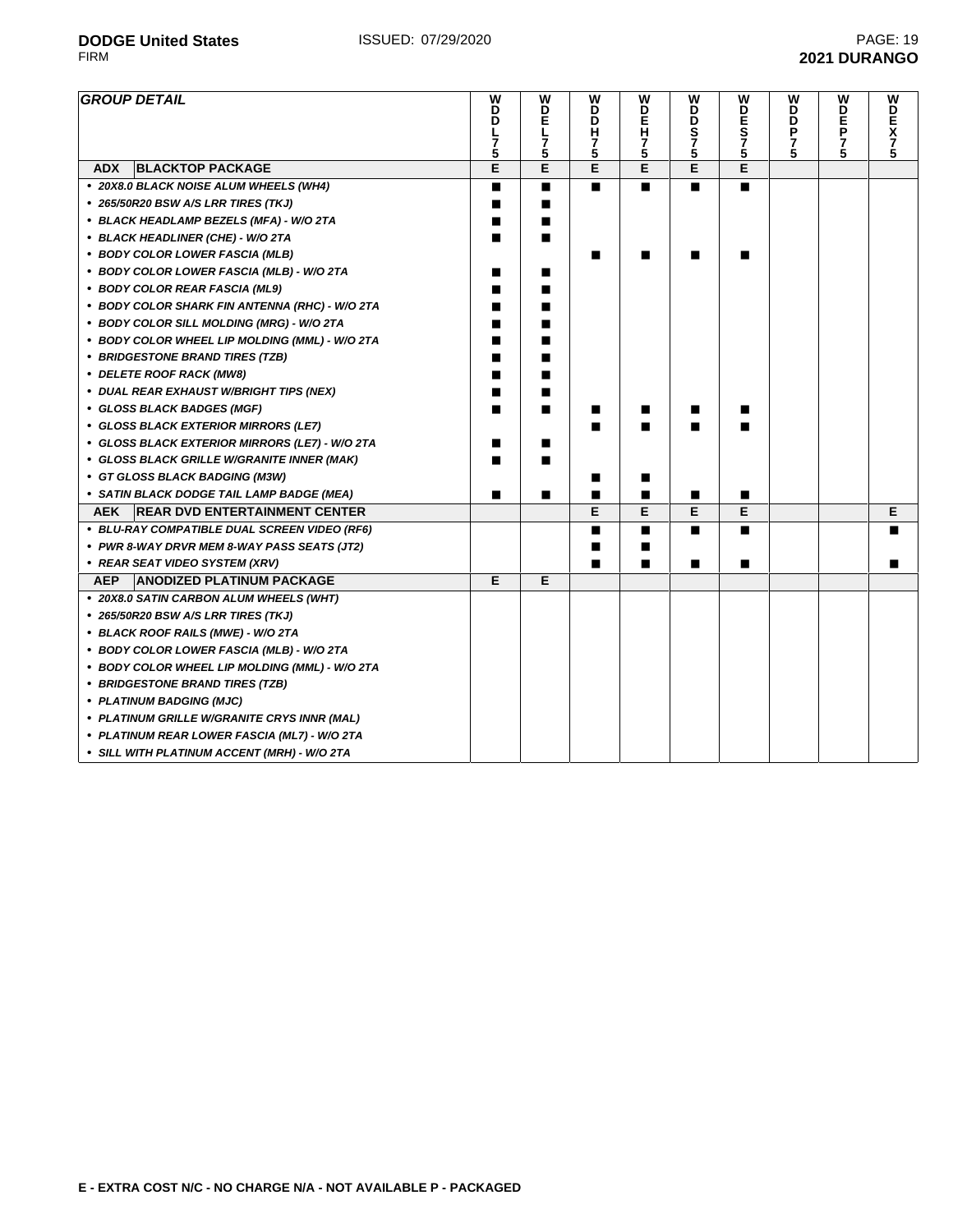| <b>GROUP DETAIL</b>                                  | w<br>D<br>D | W<br>모<br>니 | W<br>D<br>D | W<br>D<br>Ē<br>H | W<br>D              | W<br>D           | W<br>D<br>D | W<br>D<br>E | W<br>D<br>N<br>N<br>N<br>5 |
|------------------------------------------------------|-------------|-------------|-------------|------------------|---------------------|------------------|-------------|-------------|----------------------------|
|                                                      | 7           | 7           | Н<br>7      |                  | <b>D</b><br>27<br>5 | ES <sub>75</sub> | Ρ<br>7      | P<br>7      |                            |
|                                                      | 5           | 5           | 5           | 7<br>5           |                     |                  |             | 5           |                            |
| <b>AFC</b><br><b>PREMIUM GROUP I</b>                 |             |             | Е           | E                |                     |                  |             |             |                            |
| • 10.1" TOUCHSCREEN DISPLAY (RHV)                    |             |             |             |                  |                     |                  |             |             |                            |
| • 1 YR. TRIAL (REGISTRATION REQUIRED) (X9K)          |             |             |             |                  |                     |                  |             |             |                            |
| • 4G LTE WI-FI HOT SPOT (RTQ)                        |             |             |             |                  |                     |                  |             |             |                            |
| • 506 WATT AMPLIFIER (RFD)                           |             |             |             |                  |                     |                  |             |             |                            |
| • 9 ALPINE AMPLIFIED SPEAKERS W/SUB (RC3)            |             |             |             |                  |                     |                  |             |             |                            |
| • BLACK ROOF RAILS (MWE) - W/O 2TD                   |             |             |             |                  |                     |                  |             |             |                            |
| • CONNECTED TRAVEL & TRAFFIC SERVICES (RTV)          |             |             |             |                  |                     |                  |             |             |                            |
| • DISASSOCIATED TOUCHSCREEN DISPLAY (RFV)            |             |             |             |                  |                     |                  |             |             |                            |
| • FOR DETAILS, VISIT DRIVEUCONNECT.COM (X9E)         |             |             |             |                  |                     |                  |             |             |                            |
| • GLOBAL TELEMATICS BOX MODULE (TBM) (RDG)           |             |             |             |                  |                     |                  |             |             |                            |
| • GPS NAVIGATION (JLN)                               |             |             |             |                  |                     |                  |             |             |                            |
| • HD RADIO (RE8)                                     |             |             |             |                  |                     |                  |             |             |                            |
| • INTEGRATED ROOF RAIL CROSSBARS (MXQ)               |             |             |             |                  |                     |                  |             |             |                            |
| • POWER SUNROOF (GWA)                                |             |             |             |                  |                     |                  |             |             |                            |
| • SIRIUSXM GUARDIAN-INCLUDED TRIAL (B) (RT1)         |             |             |             |                  |                     |                  |             |             |                            |
| • SIRIUSXM WITH 360L (RTU)                           |             |             |             |                  |                     |                  |             |             |                            |
| • UCONNECT 5 NAV W 10.1" DISP(ROW-DAB) (UPN) - W/8AT |             |             |             |                  |                     |                  |             |             |                            |
| • UCONNECT 5 NAV W 10.1" DISP(ROW-DAB) (UPN) - W/8B1 |             |             |             |                  |                     |                  |             |             |                            |
| • UCONNECT 5 NAV W 10.1" DISPLAY (USA) (UBN)         |             |             |             |                  |                     |                  |             |             |                            |
| • 10.1" TOUCHSCREEN DISPLAY (RHV)                    |             |             |             |                  |                     |                  |             |             |                            |
| ● 1 YR. TRIAL (REGISTRATION REQUIRED) (X9K)          |             |             |             |                  |                     |                  |             |             |                            |
| ● 4G LTE WI-FI HOT SPOT (RTQ)                        |             |             |             |                  |                     |                  |             |             |                            |
| • APPLE CARPLAY (RFP)                                |             |             |             |                  |                     |                  |             |             |                            |
| • CONNECTED TRAVEL & TRAFFIC SERVICES (RTV)          |             |             |             |                  |                     |                  |             |             |                            |
| • DISASSOCIATED TOUCHSCREEN DISPLAY (RFV)            |             |             |             |                  |                     |                  |             |             |                            |
| • FOR DETAILS, VISIT DRIVEUCONNECT.COM (X9E)         |             |             |             |                  |                     |                  |             |             |                            |
| • GLOBAL TELEMATICS BOX MODULE (TBM) (RDG)           |             |             |             |                  |                     |                  |             |             |                            |
| • GOOGLE ANDROID AUTO (RF5)                          |             |             |             |                  |                     |                  |             |             |                            |
| • GPS ANTENNA INPUT (JLP)                            |             |             |             |                  |                     |                  |             |             |                            |
| • GPS NAVIGATION (JLN)                               |             |             |             |                  |                     |                  |             |             |                            |
| • HD RADIO (RE8)                                     |             |             |             |                  |                     |                  |             |             |                            |
| • INTEGRATED CENTER STACK RADIO (RTF)                |             |             |             |                  |                     |                  |             |             |                            |
| • INTEGRATED VOICE COMMAND W/BLUETOOTH (XRB)         |             |             |             |                  |                     |                  |             |             |                            |
| • SIRIUSXM GUARDIAN-INCLUDED TRIAL (B) (RT1)         |             |             |             |                  |                     |                  |             |             |                            |
| • SIRIUSXM SATELLITE RADIO (RSD)                     |             |             |             |                  |                     |                  |             |             |                            |
| • SIRIUSXM WITH 360L (RTU)                           |             |             |             |                  |                     |                  |             |             |                            |
| • USB HOST FLIP (RF7)                                |             |             |             |                  |                     |                  |             |             |                            |
| <b>AFF</b><br><b>PREMIUM GROUP II</b>                |             |             | E.          | E                |                     |                  |             |             |                            |
| • AUTO HIGH BEAM HEADLAMP CONTROL (LMS)              |             |             |             |                  |                     |                  |             |             |                            |
| • CARGO COMPARTMENT COVER (CSC)                      |             |             |             |                  |                     |                  |             |             |                            |
| • LED AUX LOW BEAM AND TURN SIGNAL (LPU)             |             |             |             |                  |                     |                  |             |             |                            |
| • POWER TILT/TELESCOPE STEERING COLUMN (SUB)         |             |             |             |                  |                     |                  |             |             |                            |
| • RAIN SENSITIVE WINDSHIELD WIPERS (JHC) - W/O 2TD   |             |             |             |                  |                     |                  |             |             |                            |
| • WIRELESS CHARGING PAD (RFX)                        |             |             |             |                  |                     |                  |             |             |                            |
| AGC<br><b>BLACK PACKAGE</b>                          |             |             |             |                  |                     |                  |             |             | Е                          |
| • 20X10.0 LIGHTS OUT ALUM WHEELS (WHE)               |             |             |             |                  |                     |                  |             |             |                            |
| • BODY COLOR EXTERIOR MIRRORS (LEP) - W/PXJ          |             |             |             |                  |                     |                  |             |             |                            |
| • ECLIPSE BLACK EXHAUST TIP (NEK)                    |             |             |             |                  |                     |                  |             |             |                            |
| • GLOSS BLACK EXTERIOR MIRRORS (LE7)                 |             |             |             |                  |                     |                  |             |             |                            |
| • GREY METALLIC BADGES (MSG)                         |             |             |             |                  |                     |                  |             |             |                            |
| • SATIN BLACK DODGE TAIL LAMP BADGE (MEA)            |             |             |             |                  |                     |                  |             |             |                            |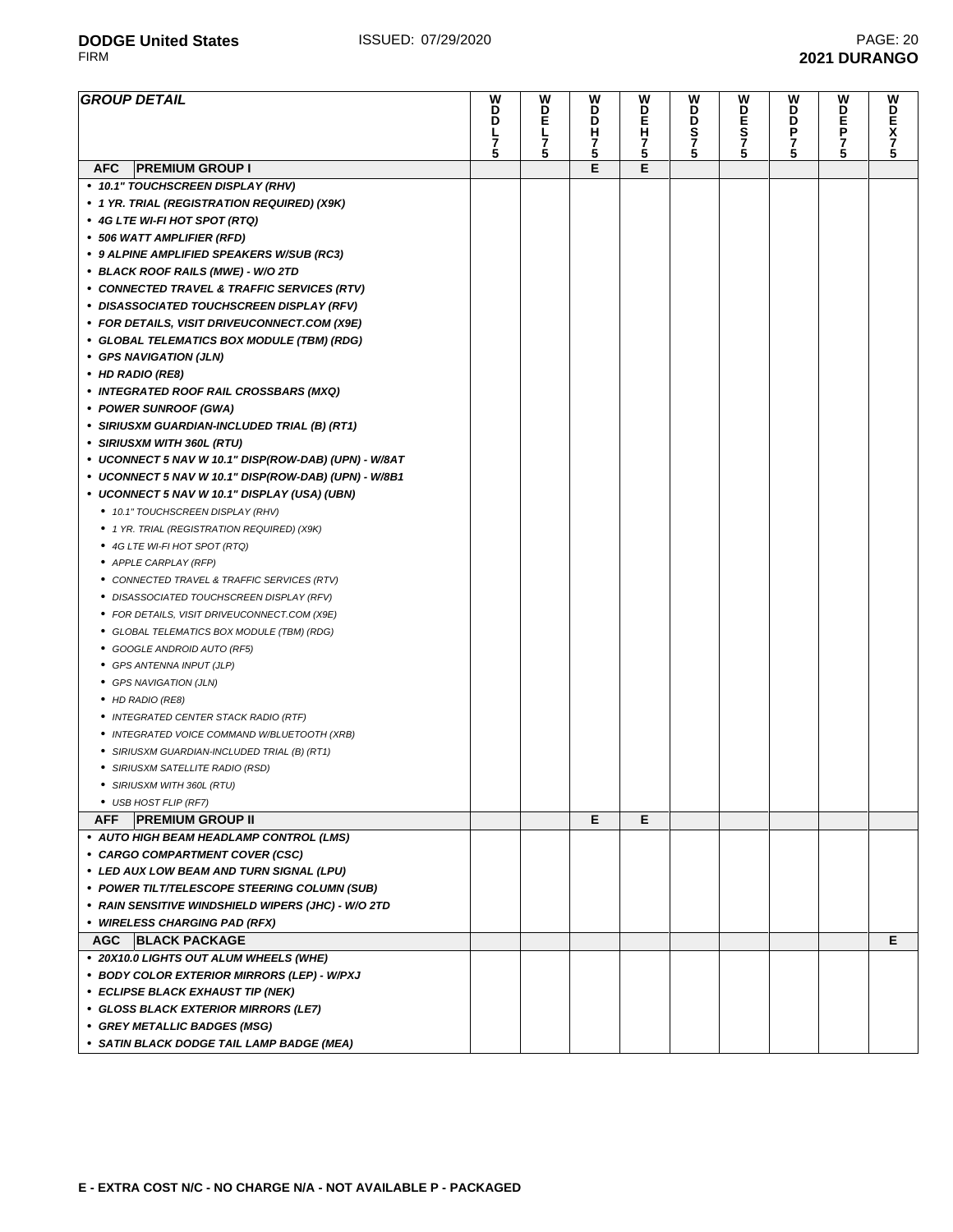#### **GROUP DETAIL D D L 7 5 W D E L 7 5 W D D H 7 5 W D E H 7 5 W D D S 7 5 W D E S 7 5 W D D P 7 5 W D E P 7 5 W D E X 7 5 AHX TRAILER TOW GROUP IV E E E E E E S S E • 180 AMP ALTERNATOR (BAD)** ■ ■ **• 180 AMP ALTERNATOR (BAD) - W/NMC** ■ ■ **• 20X6.5 ALUMINUM SPARE WHEEL (W1K)** ■ **• 2 SPEED ON DEMAND TRANSFER CASE (DKA) - W/EZH** ■ ■ ■ ■ **• CLASS IV RECEIVER HITCH (XFH)** ■ ■ ■ ■ ■ ■ ■ ■ ■ **• COMPACT SPARE TIRE (TBC)** ■ **•** 20X6.5 ALUMINUM SPARE WHEEL (W1K) ■ **• FULL SIZE SPARE TIRE (TBP)** ■ ■ ■ ■ ■ ■ **• HEAVY DUTY ENGINE COOLING (NMC)** ■ ■ ■ ■ ■ ■ ■ ■ **• REAR LOAD LEVELING SUSPENSION (SES)** ■ ■ ■ ■ ■ ■ ■ ■ **• STEEL SPARE WHEEL (WLB)** ■ ■ ■ ■ **• TRAILER BRAKE CONTROL (XHC)** ■ ■ ■ ■ ■ ■ ■ ■ ■ **AJY POPULAR EQUIPMENT GROUP E E • HEATED FRONT SEATS (JPM) • HEATED STEERING WHEEL (NHS) • POWER LIFTGATE (JRC) AMM 3RD ROW SEATING GROUP E E • 2ND ROW 60/40 FOLD AND TUMBLE SEAT (CFF) • 3RD ROW REMOTE HEADREST DUMPING (CEE) • 3RD ROW SEAT (CFP) • 6 PASSENGER SEATING (CYM) - W/CFU • 7 PASSENGER SEATING (CYE) AMU LIGHTWEIGHT PERFORMANCE PACKAGE E • 2ND ROW 60/40 FOLDING SEAT (CFN) • 5 PASSENGER SEATING (CYD) • DELETE 3RD ROW SEAT (CF9) AND 3RD ROW DELETE GROUP E E • 2ND ROW 60/40 FOLDING SEAT (CFN) • DELETE 3RD ROW SEAT (CF9) AT3 PREMIUM ENTERTAINMENT GROUP E E • 19 HARMAN KARDON AMPED SPKRS W/SUB (RCA) • 825 WATT AMPLIFIER (RDH) • BLU-RAY COMPATIBLE DUAL SCREEN VIDEO (RF6) • REAR SEAT VIDEO SYSTEM (XRV) AZ2 CARGO PLUS GROUP E E E • BLACK ROOF RAILS (MWE) • CARGO COMPARTMENT COVER (CSC) • INTEGRATED ROOF RAIL CROSSBARS (MXQ) AZF PREMIUM INTERIOR GROUP E E E • FORGED CARBON FIBER INTERIOR ACCENTS (XSU)** ■ **• PREMIUM INSTRUMENT PANEL (JAC)** ■ ■ ■ **• SUEDE HEADLINER (CHG)** ■ ■ ■ **CFU 2ND ROW FOLD/TUMBLE CAPTAIN CHAIRS E E E E E E S • 2ND ROW MINI CONSOLE W/CUPHOLDERS (CUM)** ■ ■ ■ ■ ■ ■ ■ **• 2ND ROW SEAT MOUNTED INBOARD A/RESTS (CSL)** ■ ■ ■ ■ ■ ■ ■ **• 6 PASSENGER SEATING (CYM)** ■ ■ ■ ■ **• FLOOR MAT, 3RD ROW, MINI CONSOLE (CCF)** ■ ■ ■ ■ ■ ■ **CVR 2ND ROW CONSOLE W/ARMREST & STORAGE E E E E S S E • 12V AUX POWER OUTLET IN CONSOLE (JJJ)** ■ ■ ■ ■ ■ ■ ■ **• 1 USB CHARGING PORT IN CONSOLE (RS3)** ■ ■ ■ ■ ■ ■ ■ **• FLOOR MAT, 3RD ROW, FULL CONSOLE (CCE)** ■ ■ ■ ■ ■ **• FLOOR MAT, 3RD ROW, FULL CONSOLE (CCE) - W/O 2TD** ■ ■

**• ILLUMINATED REAR CUPHOLDERS (CXB)** ■ ■ ■ ■ ■ ■ ■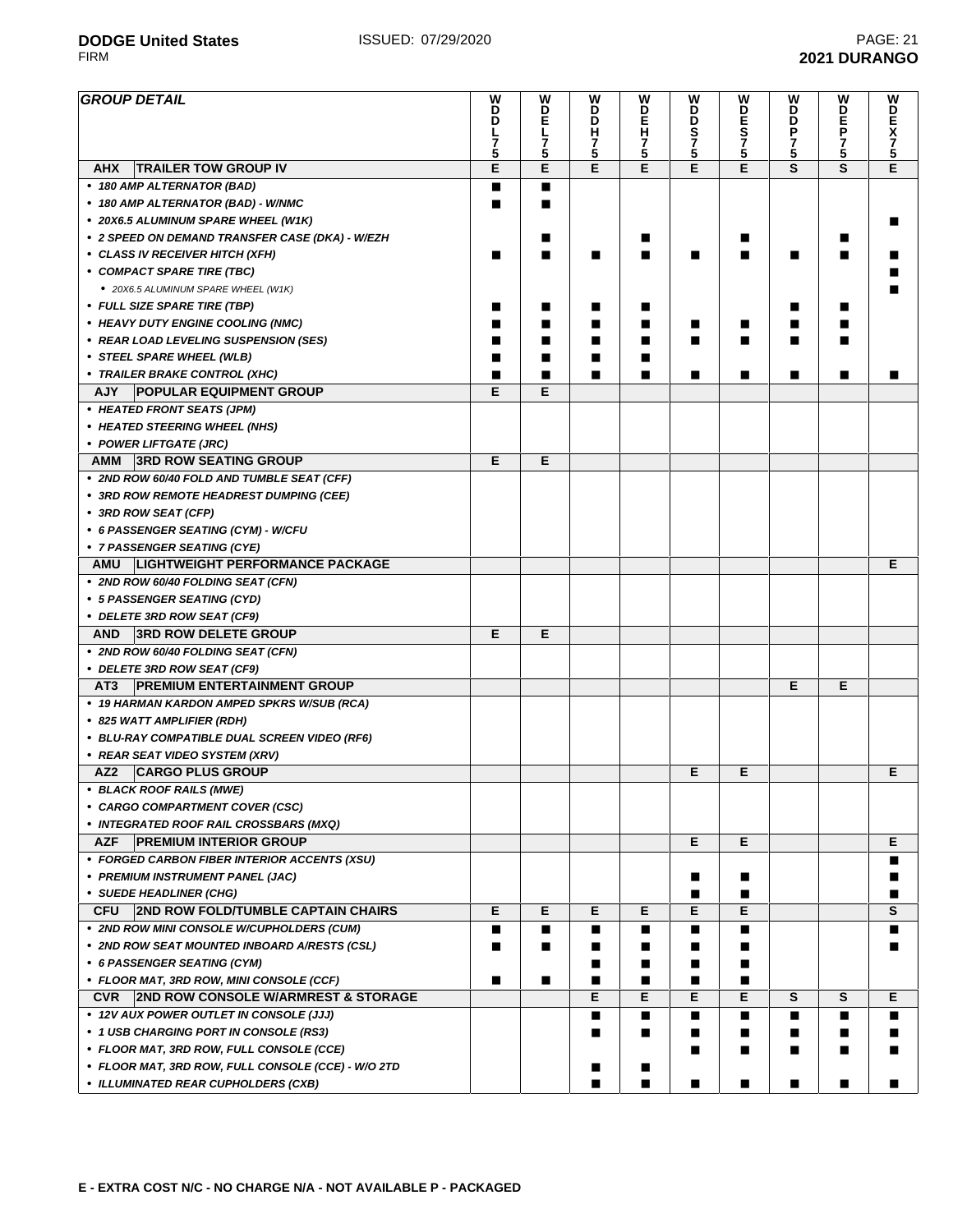| <b>GROUP DETAIL</b>                                | W<br>D      | W<br>D      | W<br>D | W<br>D | W<br>D      | W<br>D      | W<br>D | W<br>D | <b>WDEX75</b> |
|----------------------------------------------------|-------------|-------------|--------|--------|-------------|-------------|--------|--------|---------------|
|                                                    | D           | E           | D      | Ā      |             |             | D      | Ē      |               |
|                                                    | レ<br>7<br>5 | レ<br>7<br>5 | н<br>7 |        | <b>DS75</b> | E<br>S<br>7 | P<br>7 | 7      |               |
|                                                    |             |             | 5      | 7<br>5 |             | 5           | 5      | 5      |               |
| <b>EZH</b><br>5.7L V8 HEMI MDS VVT ENGINE          |             |             |        |        | S           | S           | E      | E      |               |
| • 110 MPH MAXIMUM SPEED CALIBRATION (JJ2)          |             |             |        |        |             |             | п      | ■      |               |
| • 230MM REAR AXLE (DR1)                            |             |             |        |        |             |             |        |        |               |
| • 265/50R20 BSW A/S LRR TIRES (TKJ)                |             |             |        |        |             |             |        |        |               |
| • BRIDGESTONE BRAND TIRES (TZB)                    |             |             |        |        |             |             |        |        |               |
| • 3.09 REAR AXLE RATIO (DPM)                       |             |             |        |        |             |             | ■      | п      |               |
| • 700 AMP MAINTENANCE FREE BATTERY (BCV)           |             |             |        |        |             |             | ■      | ■      |               |
| • GVW RATING - 7100# (Z6J)                         |             |             |        |        |             |             |        |        |               |
| • HEAVY DUTY ENGINE COOLING (NMC)                  |             |             |        |        | ■           | ■           | ■      |        |               |
| • HEMI BADGE (MW5)                                 |             |             |        |        | ■           |             |        |        |               |
| • SINGLE SPEED ON DEMAND TRANSFER CASE (DHR)       |             |             |        |        |             |             |        | ■      |               |
| <b>RCA</b><br>19 HARMAN KARDON AMPED SPKRS W/SUB   |             |             |        |        | Е           | E           |        |        | Е             |
| • 825 WATT AMPLIFIER (RDH)                         |             |             |        |        |             |             |        |        |               |
| <b>TBC</b><br><b>COMPACT SPARE TIRE</b>            |             |             |        |        |             |             |        |        | Е             |
| • 20X6.5 ALUMINUM SPARE WHEEL (W1K)                |             |             |        |        |             |             |        |        |               |
| <b>TKY</b><br>265/50R20 PERFORMANCE A/S TIRES      |             |             | Е      | E      | Е           | Е           |        |        |               |
| • PIRELLI BRAND TIRES (TZP)                        |             |             |        |        |             |             |        |        |               |
| 295/45ZR20 BSW 3 SEASON TIRES<br><b>TWC</b>        |             |             |        |        |             |             |        |        | Е             |
| • PIRELLI BRAND TIRES (TZP)                        |             |             |        |        |             |             |        |        |               |
| <b>UBN</b><br>UCONNECT 5 NAV W 10.1" DISPLAY (USA) | E           | E           | Е      | E      | S           | S           | S      | S      | S             |
| • 10.1" TOUCHSCREEN DISPLAY (RHV)                  | ■           | ■           | ■      | ■      | п           | п           | п      | ■      | ■             |
| • 1 YR. TRIAL (REGISTRATION REQUIRED) (X9K)        | П           | ■           | ■      | ■      |             |             |        |        |               |
| • 4G LTE WI-FI HOT SPOT (RTQ)                      | ■           | ■           | ■      |        |             |             |        |        |               |
| • APPLE CARPLAY (RFP)                              | ■           | ■           | ■      | ■      | ∎           | ■           | ■      | ■      |               |
| • CONNECTED TRAVEL & TRAFFIC SERVICES (RTV)        | ■           | ■           | ■      | ■      |             |             |        |        |               |
| • DISASSOCIATED TOUCHSCREEN DISPLAY (RFV)          | ■           | ■           |        | ■      | ■           | ■           | ■      | п      |               |
| • FOR DETAILS, VISIT DRIVEUCONNECT.COM (X9E)       | ■           | ■           | ■      | ■      |             |             |        |        |               |
| • GLOBAL TELEMATICS BOX MODULE (TBM) (RDG)         | П           | ■           | ■      | ■      |             |             |        |        |               |
| • GOOGLE ANDROID AUTO (RF5)                        | ■           | ■           | ■      |        | ∎           | ■           | ■      | ■      |               |
| • GPS ANTENNA INPUT (JLP)                          | ■           | ■           | ■      | ■      | ∎           | ■           | ■      | ■      |               |
| • GPS NAVIGATION (JLN)                             |             |             | ■      | ■      | ■           | ■           | ■      | ш      |               |
| • GPS NAVIGATION (JLN) - W/O 2TA                   | ■           | ■           |        |        |             |             |        |        |               |
| • HD RADIO (RE8)                                   | ■           | ■           | ■      | ■      | ∎           | ■           | ■      | ■      | ■             |
| • INTEGRATED CENTER STACK RADIO (RTF)              | П           | ■           | ■      | ■      | ■           | ■           | ■      | ■      | п             |
| • INTEGRATED VOICE COMMAND W/BLUETOOTH (XRB)       | ■           | ▬           |        |        | ■           |             |        | ш      |               |
| • SIRIUSXM GUARDIAN-INCLUDED TRIAL (B) (RT1)       | ■           | ■           | ■      | ■      | ∎           | ■           | ■      | ■      | п             |
| • 4G LTE WI-FI HOT SPOT (RTQ)                      |             |             |        |        |             |             |        |        |               |
| • CONNECTED TRAVEL & TRAFFIC SERVICES (RTV)        |             |             |        |        | ■           | ■           |        |        |               |
| • GLOBAL TELEMATICS BOX MODULE (TBM) (RDG)         |             |             |        |        | ■           | ■           |        | ■      |               |
| • SIRIUSXM SATELLITE RADIO (RSD)                   | п           | п           | п      | п      | П           | ■           |        | ■      |               |
| • SIRIUSXM WITH 360L (RTU)                         | ■           | ■           | ■      | ■      | ■           | ■           | п      | ■      | ■             |
| • USB HOST FLIP (RF7)                              | ■           | ■           | ■      | ■      | П           | ■           |        | ■      | ■             |
| -X6<br><b>BLACK/DEMONIC RED</b>                    |             |             |        |        |             |             |        |        | Е.            |
| • MONACO WRAPPED INTERIOR ACCENTS (CDQ) - W/AZF    |             |             |        |        |             |             |        |        |               |
| -X9<br><b>BLACK</b>                                | Е           | Е           | E      | E.     | Е           | Е           | Е      | E.     | E.            |
| • RADAR RED INTERIOR ACCENTS (CEB)                 |             |             |        |        | ■           | П           |        |        |               |
| • SILVER INTERIOR ACCENT STITCH (JEC)              |             |             |        |        |             |             |        |        | ш             |

- **• SUEDE WRAPPED INTERIOR ACCENTS (XDA) W/AZF** ■
- **• TUNGSTEN INTERIOR ACCENT STITCH (CD4)** ■ ■ ■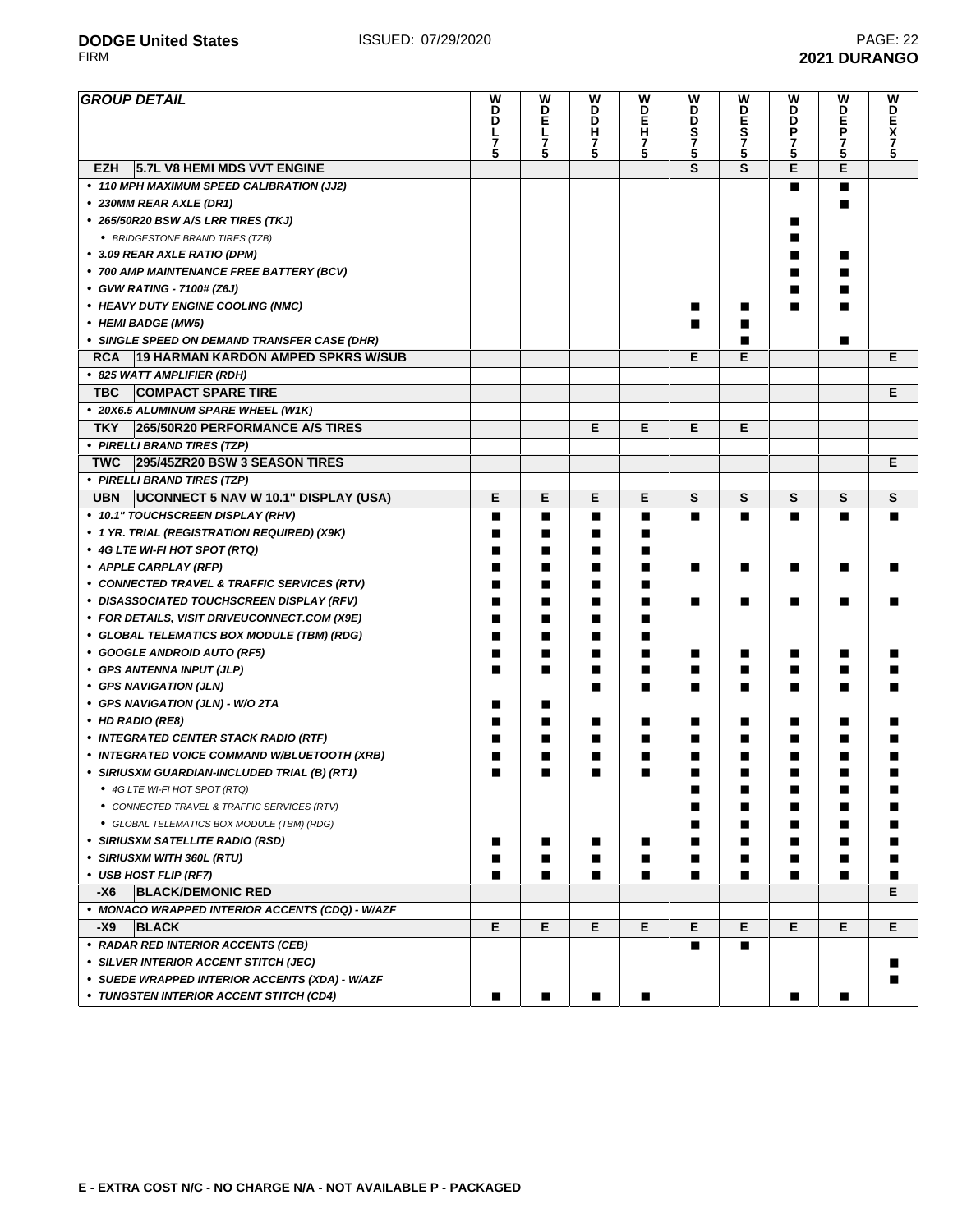| <b>STANDARD EQUIPMENT (UNLESS REPLACED</b>                           | W                       |                         | W                       |                         | W<br>D                  |                              | W                            |                                                    |                         |
|----------------------------------------------------------------------|-------------------------|-------------------------|-------------------------|-------------------------|-------------------------|------------------------------|------------------------------|----------------------------------------------------|-------------------------|
| <b>BY OPTIONAL EQUIPMENT)</b>                                        | D<br>D                  | <b>MDE</b>              | D<br>D                  | MD<br>H                 | D                       | WDES75                       | B                            | P                                                  | SONNKD                  |
|                                                                      | ー<br>7<br>5             | $\frac{7}{5}$           | н                       |                         | s<br>7<br>5             |                              | P                            |                                                    |                         |
|                                                                      |                         |                         | 7<br>5                  | 7<br>5                  |                         |                              | $\frac{7}{5}$                | $\frac{7}{5}$                                      |                         |
| #5 SEAT FOAM CUSHION (C1E)                                           |                         |                         |                         |                         |                         |                              | X                            | X                                                  |                         |
| 10.1" TOUCHSCREEN DISPLAY (RHV)<br>115V AUXILIARY POWER OUTLET (JKV) |                         |                         |                         |                         | X<br>X                  | X<br>$\overline{\mathsf{X}}$ | $\overline{\mathsf{x}}$<br>X | $\overline{\mathsf{x}}$<br>$\overline{\mathsf{x}}$ | X<br>$\overline{X}$     |
| 118 MPH MAXIMUM SPEED CALIBRATION (JJ3)                              | X                       | $\times$                | $\overline{\mathsf{x}}$ | X                       | $\overline{\mathsf{x}}$ | $\overline{\mathsf{x}}$      | $\overline{\mathsf{x}}$      | $\overline{\mathsf{x}}$                            |                         |
| 12V AUX POWER OUTLET IN CONSOLE (JJJ)                                |                         |                         |                         |                         |                         |                              | X                            | $\overline{X}$                                     |                         |
| 12 VOLT AUX POWER OUTLET - FRONT (JKP)                               | X                       | X                       | X                       | X                       | X                       | X                            | $\overline{\mathsf{x}}$      | $\overline{\mathsf{x}}$                            | X                       |
| 12 VOLT AUX POWER OUTLET - REAR (JJM)                                | X                       | $\overline{\mathsf{x}}$ | X                       | $\overline{\mathsf{x}}$ | $\overline{\mathsf{x}}$ | $\overline{\mathsf{x}}$      | X                            | $\overline{\mathsf{x}}$                            | $\overline{\mathsf{x}}$ |
| 140 MPH PRIMARY SPEEDOMETER (JCE)                                    | X                       | $\overline{\mathsf{x}}$ | $\sf X$                 | $\overline{\mathsf{x}}$ | $\overline{X}$          | $\overline{X}$               | X                            | $\overline{X}$                                     |                         |
| 160 AMP ALTERNATOR (BAB)                                             | X                       | X                       | X                       | $\overline{\mathsf{x}}$ |                         |                              |                              |                                                    |                         |
| 18" COMPACT STEEL SPARE WHEEL (W1G)                                  | X                       | X                       | X                       |                         |                         |                              |                              |                                                    |                         |
| 180 AMP ALTERNATOR (BAD)                                             |                         |                         |                         |                         | X                       | X                            | X                            | X                                                  |                         |
| 180 MPH PRIMARY SPEEDOMETER (JCG)                                    |                         |                         |                         |                         |                         |                              |                              |                                                    | X                       |
| 18X8.0 PAINTED ALUMINUM WHEELS (WP1)                                 | $\overline{\mathsf{x}}$ | $\overline{\mathsf{x}}$ |                         |                         |                         |                              |                              |                                                    |                         |
| 195MM FRONT AXLE (DJC)                                               |                         | $\overline{X}$          |                         | X                       |                         | X                            |                              | X                                                  | $\overline{\mathsf{x}}$ |
| 195MM REAR AXLE (DRH)                                                |                         | $\overline{\mathsf{x}}$ |                         | $\overline{\mathsf{x}}$ |                         |                              |                              | $\overline{\mathsf{x}}$                            |                         |
| 1 USB CHARGING PORT IN CONSOLE (RS3)                                 |                         |                         |                         |                         |                         |                              | X                            | $\overline{\mathsf{x}}$                            |                         |
| 1 YR. TRIAL (REGISTRATION REQUIRED) (X9K)                            |                         |                         |                         |                         | X                       | X                            | $\overline{\mathsf{x}}$      | $\overline{\mathsf{x}}$                            | X                       |
| 20X10.0 HYPER BLACK ALUMINUM WHEELS (WHW)                            |                         |                         |                         |                         |                         |                              |                              |                                                    | $\mathsf{X}$            |
| 20X8.0 FINE SILVER WHEELS (WHJ)                                      |                         |                         | X                       | X                       | X                       | X                            |                              |                                                    |                         |
| 20X8.0 SATIN CARBON ALUM WHEELS (WHT)                                |                         |                         |                         |                         |                         |                              | X                            | X                                                  |                         |
| 220 AMP ALTERNATOR (BAJ)                                             |                         |                         |                         |                         |                         |                              |                              |                                                    | Χ                       |
| 230MM REAR AXLE (DR1)                                                | X                       |                         | $\overline{\mathsf{x}}$ |                         | X                       | $\overline{\mathsf{x}}$      | X                            |                                                    | $\overline{\mathsf{x}}$ |
| 24.6 GALLON FUEL TANK (NF4)                                          | $\overline{\mathsf{x}}$ | $\overline{\mathsf{x}}$ | $\overline{\mathsf{x}}$ | $\overline{\mathsf{x}}$ | $\overline{\mathsf{x}}$ | $\overline{\mathsf{x}}$      | $\overline{\mathsf{x}}$      | X                                                  | $\overline{\mathsf{x}}$ |
| 265/50R20 BSW A/S LRR TIRES (TKJ)                                    |                         |                         | $\overline{X}$          | $\overline{\mathsf{x}}$ | $\overline{\mathsf{x}}$ | $\overline{\mathsf{x}}$      | X                            | $\overline{\mathsf{x}}$                            |                         |
| 265/60R18 BSW A/S LRR TIRES (TDC)                                    | X                       | X                       |                         |                         |                         |                              |                              |                                                    |                         |
| 295/45ZR20 BSW ALL SEASON TIRES (TWE)                                |                         |                         |                         |                         |                         |                              |                              |                                                    | X                       |
| 2ND ROW 60/40 FOLD AND TUMBLE SEAT (CFF)                             |                         |                         | $\overline{\mathsf{x}}$ | $\overline{X}$          | X                       | X                            |                              |                                                    |                         |
| 2ND ROW 60/40 FOLDING SEAT (CFN)                                     | $\overline{\mathsf{x}}$ | X                       |                         |                         |                         |                              |                              |                                                    |                         |
| 2ND ROW CONSOLE W/ARMREST & STORAGE (CVR)                            |                         |                         |                         |                         |                         |                              | X                            | X                                                  |                         |
| 2ND ROW FOLD/TUMBLE CAPTAIN CHAIRS (CFU)                             |                         |                         |                         |                         |                         |                              | X                            | X                                                  | X                       |
| 2ND ROW MINI CONSOLE W/CUPHOLDERS (CUM)                              |                         |                         |                         |                         |                         |                              |                              |                                                    | X                       |
| 2ND ROW SEAT MOUNTED INBOARD A/RESTS (CSL)                           |                         |                         |                         |                         |                         |                              |                              |                                                    | $\overline{\mathsf{x}}$ |
| 3.09 REAR AXLE RATIO (DPM)                                           |                         |                         |                         |                         | X                       | X                            |                              |                                                    |                         |
| 3.27 REAR AXLE RATIO (DML)                                           | X                       |                         | X                       |                         |                         |                              | X                            |                                                    |                         |
| 3.45 REAR AXLE RATIO (DLK)                                           |                         | X                       |                         | X                       |                         |                              |                              | X                                                  |                         |
| 3.70 REAR AXLE RATIO (DLE)                                           |                         |                         |                         |                         |                         |                              |                              |                                                    | $\mathsf X$             |
| 392 BADGE (MGT)                                                      |                         |                         |                         |                         |                         |                              |                              |                                                    | X                       |
| 3RD ROW REMOTE HEADREST DUMPING (CEE)                                |                         |                         | X                       | X                       | X                       | X                            | X                            | X                                                  | X                       |
| 3RD ROW SEAT (CFP)                                                   |                         |                         | X                       | $\sf X$                 | X                       | X                            | X                            | X                                                  | X                       |
| 4G LTE WI-FI HOT SPOT (RTQ)                                          |                         |                         |                         |                         | X                       | $\overline{X}$               | X                            | $\overline{X}$                                     | X                       |
| 506 WATT AMPLIFIER (RFD)                                             |                         |                         |                         |                         | X                       | $\overline{\mathsf{X}}$      | X                            | X                                                  | X                       |
| 50 STATE EMISSIONS (NAS)                                             | $\overline{X}$          | X                       | $\overline{\mathsf{x}}$ | $\times$                | $\overline{X}$          | $\overline{\mathsf{x}}$      | $\overline{\mathsf{X}}$      | $\overline{\mathsf{x}}$                            | X                       |
| <b>5 PASSENGER SEATING (CYD)</b>                                     | $\overline{\mathsf{x}}$ | $\overline{\mathsf{x}}$ |                         |                         |                         |                              |                              |                                                    |                         |
| 650 AMP AGM BATTERY (BCZ)                                            | $\overline{X}$          | X                       | X                       | X                       |                         |                              | X                            | X                                                  |                         |
| <b>6 PASSENGER SEATING (CYM)</b>                                     |                         |                         |                         |                         |                         |                              | X                            | X                                                  | X                       |
| 6 SPEAKERS (RCG)                                                     | $\mathsf{X}$            | $\mathsf{X}$            | X                       | X                       |                         |                              |                              |                                                    |                         |
| 700 AMP MAINTENANCE FREE BATTERY (BCV)                               |                         |                         |                         |                         | X                       | X                            |                              |                                                    | X                       |
| 7 PASSENGER SEATING (CYE)                                            |                         |                         | X                       | X                       | X                       | X                            |                              |                                                    |                         |
| 8.4" TOUCHSCREEN DISPLAY (RFL)                                       | X                       | X                       | X                       | X                       |                         |                              |                              |                                                    |                         |
| 9 ALPINE AMPLIFIED SPEAKERS W/SUB (RC3)                              |                         |                         |                         |                         | X                       | X                            | X                            | X                                                  | X                       |
| ACCENT COLOR LOWER FASCIA (MLX)                                      | X                       | X                       |                         |                         |                         |                              |                              |                                                    |                         |
| ACCENT COLOR SHARK FIN ANTENNA (RD3)                                 | $\overline{\mathsf{x}}$ | $\overline{X}$          |                         |                         |                         |                              |                              |                                                    |                         |
| ACCENT COLOR WHEEL LIP MOLDING (MRD)                                 | X                       | X                       |                         |                         |                         |                              |                              |                                                    |                         |
| <b>ACOUSTIC WINDSHIELD (GAK)</b>                                     | X                       | X                       | X                       | X                       | X                       | X                            | X                            | X                                                  | X                       |
| <b>ACTIVE NOISE CONTROL SYSTEM (JLW)</b>                             |                         |                         |                         |                         |                         |                              |                              |                                                    | X                       |
| ADAPTIVE CRUISE CONTROL W/STOP (NH3)                                 |                         |                         |                         |                         |                         |                              | X                            | X                                                  |                         |
| <b>ADAPTIVE DAMPING (SMC)</b>                                        |                         |                         |                         |                         |                         |                              |                              |                                                    | X                       |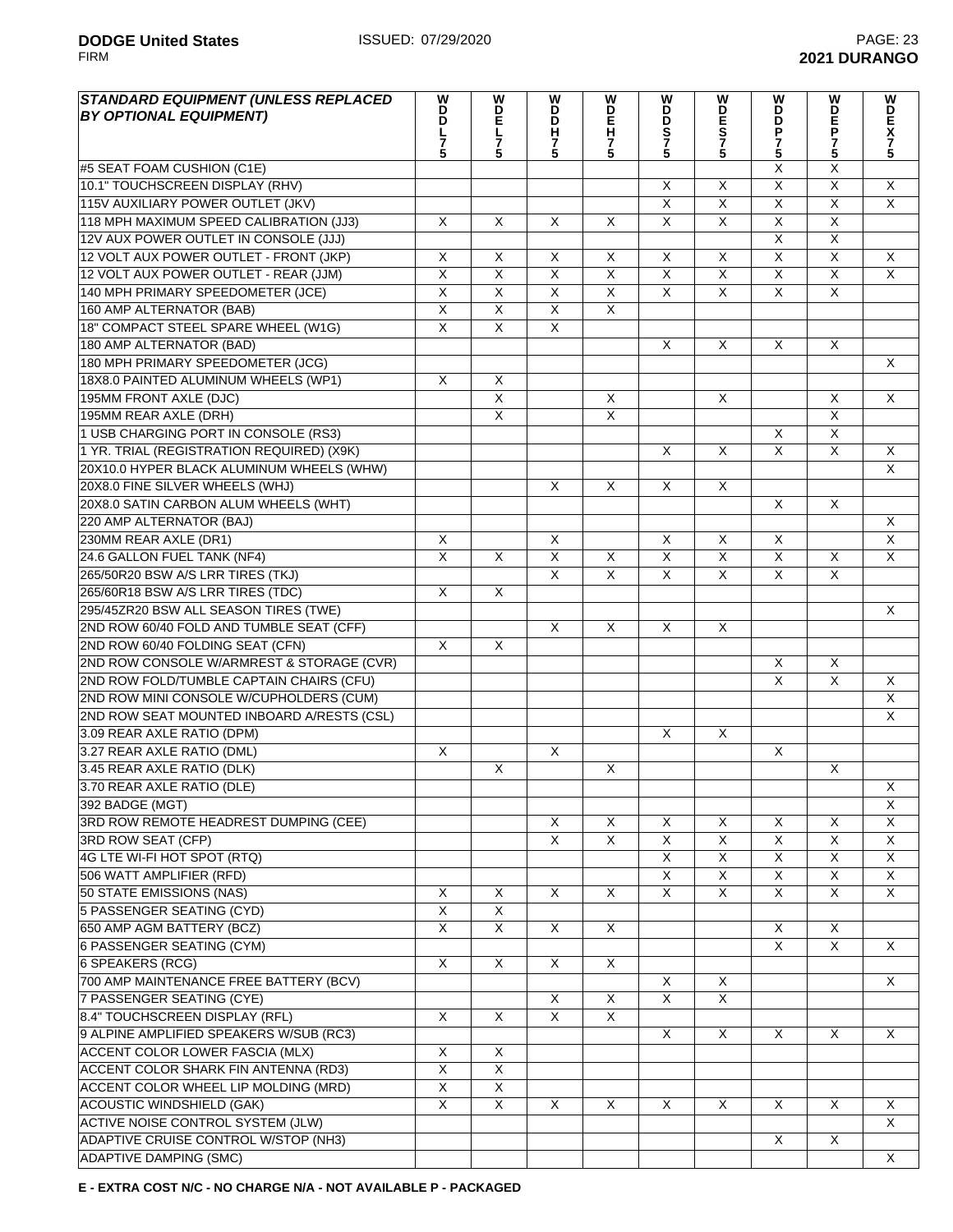| <b>STANDARD EQUIPMENT (UNLESS REPLACED</b> | W                       | W                         | W                       | W                       | W                       | W                       | W<br>D                  | W                       | W                         |
|--------------------------------------------|-------------------------|---------------------------|-------------------------|-------------------------|-------------------------|-------------------------|-------------------------|-------------------------|---------------------------|
| <b>BY OPTIONAL EQUIPMENT)</b>              | <b>DDL75</b>            | D<br>P<br>L<br>7          | $\overline{D}$          | <b>DEH75</b>            | D<br>Ď                  | DES<br>75               | D                       | D<br>P<br>P             | <b>DEX75</b>              |
|                                            |                         |                           | Ĥ<br>$\overline{7}$     |                         | S<br>7<br>5             |                         | P                       |                         |                           |
|                                            |                         | 5                         | 5                       |                         |                         |                         | $\frac{7}{5}$           | 7<br>5                  |                           |
| ADVANCED BRAKE ASSIST (BGG)                |                         |                           |                         |                         |                         |                         | X                       | X                       |                           |
| ADVANCED MULTISTAGE FRONT AIR BAGS (CG3)   | X                       | X                         | X                       | X                       | X                       | X                       | $\overline{\mathsf{X}}$ | $\overline{\mathsf{x}}$ | X                         |
| AIR FILTERING (JMA)                        | $\overline{\mathsf{x}}$ | $\overline{\mathsf{x}}$   | $\overline{\mathsf{x}}$ | $\overline{\mathsf{x}}$ | $\overline{\mathsf{x}}$ | $\overline{\mathsf{x}}$ | $\overline{\mathsf{x}}$ | $\overline{X}$          | $\overline{\mathsf{x}}$   |
| ANTI-LOCK 4-WHEEL DISC HD BRAKES (BR6)     | $\overline{\mathsf{x}}$ | $\overline{\mathsf{x}}$   | $\overline{\mathsf{x}}$ | $\overline{\mathsf{x}}$ | $\overline{\mathsf{x}}$ | $\overline{\mathsf{x}}$ | $\overline{\mathsf{x}}$ | $\overline{\mathsf{x}}$ |                           |
| ANTI-LOCK 4-WHEEL DISC PERF BRAKES (BR4)   |                         |                           |                         |                         |                         |                         |                         |                         | X                         |
| APEX HYDRO INTERIOR ACCENTS (XST)          |                         |                           | X                       | X                       | X                       | X                       |                         |                         | $\overline{\mathsf{x}}$   |
| <b>APPLE CARPLAY (RFP)</b>                 | X                       | $\boldsymbol{\mathsf{X}}$ | X                       | X                       | X                       | Χ                       | X                       | X                       | $\overline{X}$            |
| ATC W/3 ZONE TEMP CONTROL (HAH)            | $\overline{X}$          | $\overline{\mathsf{x}}$   | $\overline{X}$          | $\overline{\mathsf{x}}$ | $\overline{X}$          | $\overline{\mathsf{x}}$ | $\sf X$                 | $\overline{\mathsf{x}}$ | $\overline{\mathsf{x}}$   |
| AUTO DIM EXTERIOR DRIVER MIRROR (GNZ)      |                         |                           |                         |                         | X                       | X                       | X                       | X                       | X                         |
| AUTO HIGH BEAM HEADLAMP CONTROL (LMS)      |                         |                           |                         |                         | X                       | $\overline{\mathsf{x}}$ | X                       | X                       | X                         |
| AUTOMATIC HEADLAMP LEVELING SYSTEM (JKJ)   |                         |                           |                         |                         |                         |                         |                         |                         | $\overline{X}$            |
| AUTOMATIC HEADLAMPS (LMG)                  | X                       | X                         | X                       | X                       | X                       | X                       | X                       | X                       | $\overline{X}$            |
| <b>AUX BATTERY (BC1)</b>                   | $\overline{\mathsf{x}}$ | $\overline{\mathsf{x}}$   | $\overline{\mathsf{x}}$ | $\overline{\mathsf{x}}$ |                         |                         | $\overline{X}$          | $\overline{\mathsf{x}}$ |                           |
| <b>AWD BADGE (MWT)</b>                     |                         | $\overline{\mathsf{x}}$   |                         | $\overline{\mathsf{x}}$ |                         | $\overline{\mathsf{X}}$ |                         | $\overline{\mathsf{x}}$ | $\times$                  |
| <b>BASE DOOR TRIM PANEL (CTL)</b>          | $\sf X$                 | $\overline{\mathsf{x}}$   | X                       | $\overline{\mathsf{x}}$ | X                       | $\overline{\mathsf{x}}$ |                         |                         |                           |
| <b>BELT MOLDINGS (MMG)</b>                 | $\mathsf{X}$            | $\overline{\mathsf{x}}$   | X                       | $\overline{X}$          | X                       | $\overline{\mathsf{X}}$ | X                       | X                       | X                         |
| <b>BLACK GRILLE W/SPORT INNER (MAJ)</b>    |                         |                           | $\sf X$                 | $\overline{\mathsf{x}}$ | $\overline{X}$          | $\overline{\mathsf{x}}$ |                         |                         | $\overline{\mathsf{x}}$   |
| <b>BLACK HEADLAMP BEZELS (MFA)</b>         |                         |                           | X                       | $\overline{X}$          | $\overline{X}$          | $\overline{X}$          | X                       | X                       | X                         |
| <b>BLACK HEADLINER (CHE)</b>               |                         |                           | $\sf X$                 | X                       | X                       | X                       |                         |                         | $\overline{\mathsf{x}}$   |
| <b>BLACK ROOF RAILS (MWE)</b>              |                         |                           |                         |                         |                         |                         | X                       | X                       |                           |
| BLACK VELOUR FLOOR MATS W/SRT LOGO (CRA)   |                         |                           |                         |                         |                         |                         |                         |                         | X                         |
| BLIND SPOT AND CROSS PATH DETECTION (XAN)  |                         |                           |                         |                         |                         |                         | $\times$                | X                       |                           |
| BODY COLOR, UPPER/LOWER, REAR FASCIA (MBQ) |                         |                           |                         |                         |                         |                         |                         |                         | $\boldsymbol{\mathsf{X}}$ |
| BODY COLOR/ACCENT COLOR REAR FASCIA (MBT)  | $\times$                | X                         |                         |                         |                         |                         |                         |                         |                           |
| <b>BODY COLOR DOOR HANDLES (MNK)</b>       | $\sf X$                 | $\overline{X}$            | X                       | X                       | X                       | X                       |                         |                         | X                         |
| <b>BODY COLOR EXTERIOR MIRRORS (LEP)</b>   | $\sf X$                 | X                         | X                       | X                       | X                       | X                       |                         |                         | X                         |
| <b>BODY COLOR LOWER FASCIA (MLB)</b>       |                         |                           | $\overline{\mathsf{x}}$ | $\overline{\mathsf{x}}$ | $\overline{X}$          | $\overline{\mathsf{x}}$ | $\sf X$                 | X                       | $\overline{\mathsf{x}}$   |
| <b>BODY COLOR REAR FASCIA (ML9)</b>        |                         |                           | X                       | $\overline{X}$          | X                       | $\overline{\mathsf{X}}$ |                         |                         |                           |
| <b>BODY COLOR SHARK FIN ANTENNA (RHC)</b>  |                         |                           | $\sf X$                 | X                       | X                       | X                       | X                       | X                       | X                         |
| <b>BODY COLOR SILL MOLDING (MRG)</b>       |                         |                           | X                       | X                       | X                       | X                       |                         |                         | X                         |
| <b>BODY COLOR UPPER FASCIA (MBP)</b>       | X                       | X                         | X                       | $\overline{X}$          | $\overline{\mathsf{X}}$ | $\overline{\mathsf{x}}$ | X                       | X                       | $\overline{\mathsf{x}}$   |
| <b>BODY COLOR WHEEL LIP MOLDING (MML)</b>  |                         |                           | $\overline{\mathsf{x}}$ | $\overline{\mathsf{x}}$ | $\overline{\mathsf{X}}$ | $\overline{\mathsf{x}}$ | $\overline{\mathsf{x}}$ | $\overline{\mathsf{x}}$ | $\overline{\mathsf{x}}$   |
| <b>BRIGHT CARGO AREA SCUFF PADS (CTB)</b>  |                         |                           |                         |                         | $\overline{\mathsf{x}}$ | $\overline{\mathsf{X}}$ | $\overline{\mathsf{x}}$ | $\overline{\mathsf{X}}$ | $\overline{\mathsf{x}}$   |
| BRIGHT FRONT DOOR SILL SCUFF PADS (CLT)    |                         |                           |                         |                         | X                       | $\overline{\mathsf{x}}$ | $\mathsf{X}$            | $\overline{\mathsf{x}}$ | $\overline{\mathsf{x}}$   |
| <b>BRIGHT PEDALS (XAR)</b>                 |                         |                           |                         |                         |                         |                         |                         |                         | $\overline{X}$            |
| CAPLESS FUEL FILL W/O DISCRIMINATOR (XJM)  | $\mathsf X$             | $\overline{X}$            | $\mathsf X$             | $\overline{X}$          | X                       | $\overline{X}$          | $\mathsf X$             | $\mathsf X$             | $\overline{\mathsf{X}}$   |
| CARGO COMPARTMENT CARPET (CKN)             | X                       | X                         | X                       | X                       | X                       | X                       | X                       | X                       | X                         |
| CARGO COMPARTMENT COVER (CSC)              |                         |                           |                         |                         |                         |                         | X                       | X                       |                           |
| CARGO TIE DOWN LOOPS (CKT)                 | X                       | X                         | Χ                       | X                       | X                       | X                       | X                       | X                       | X                         |
| CHILD SEAT ANCHOR SYSTEM-LATCH READY (CGU) | $\overline{X}$          | $\overline{X}$            | $\overline{X}$          | X                       | X                       | X                       | X                       | X                       | X                         |
| CHROME GRILLE W/GRANITE CYST INNER (MAH)   | $\overline{X}$          | $\overline{\mathsf{x}}$   |                         |                         |                         |                         |                         |                         |                           |
| CHROME HEADLAMP BEZELS (MFP)               | $\overline{X}$          | $\overline{X}$            |                         |                         |                         |                         |                         |                         |                           |
| <b>CITADEL BADGE (MZ6)</b>                 |                         |                           |                         |                         |                         |                         | X                       | X                       |                           |
| CLASS IV RECEIVER HITCH (XFH)              |                         |                           |                         |                         |                         |                         | $\mathsf{X}$            | $\mathsf{X}$            |                           |
| CLOTH BUCKET SEATS W/ SHIFT INSERT (*C5)   | X                       | X                         | X                       | X                       |                         |                         |                         |                         |                           |
| COMPACT SPARE TIRE (TBK)                   | X                       | X                         | X                       | X                       |                         |                         |                         |                         |                           |
| <b>CONFIGURABLE DRIVE MODE (XHK)</b>       |                         |                           |                         |                         |                         |                         |                         |                         | Χ                         |
| CONNECTED TRAVEL & TRAFFIC SERVICES (RTV)  |                         |                           |                         |                         | X                       | Χ                       | $\times$                | X                       | X                         |
| CONVENTIONAL DIFFERENTIAL FRT AXLE (DS7)   |                         | X                         |                         | X                       |                         | $\overline{X}$          |                         | X                       | X                         |
| CONVENTIONAL DIFFERENTIAL REAR AXLE (DS8)  | X                       | $\overline{\mathsf{x}}$   | X                       | $\overline{X}$          | X                       | $\overline{X}$          | X                       | $\overline{\mathsf{x}}$ |                           |
| COVERED CARGO STORAGE (CLG)                | $\overline{\mathsf{x}}$ | $\overline{X}$            | $\overline{\mathsf{x}}$ | $\overline{X}$          | $\overline{\mathsf{x}}$ | $\overline{X}$          | $\overline{X}$          | $\overline{X}$          | X                         |
| CRYPTO SWEEP ETCH ACCENTS (XSJ)            |                         |                           |                         |                         |                         |                         | $\overline{X}$          | $\overline{X}$          |                           |
| DEEP TINT SUNSCREEN GLASS (GEG)            | X                       | X                         | X                       | X                       | X                       | X                       | $\mathsf{X}$            | X                       | X                         |
| DELETE 3RD ROW SEAT (CF9)                  | $\overline{X}$          | $\overline{X}$            |                         |                         |                         |                         |                         |                         |                           |
| DELETE ROOF RACK (MW8)                     |                         |                           | X                       | X                       | X                       | X                       |                         |                         | X                         |
| DELETE SPARE TIRE (TBF)                    |                         |                           |                         |                         |                         |                         |                         |                         | X                         |
| DISASSOCIATED TOUCHSCREEN DISPLAY (RFV)    |                         |                           |                         |                         | X                       | X                       | X                       | X                       | X                         |
|                                            |                         |                           |                         |                         |                         |                         |                         |                         |                           |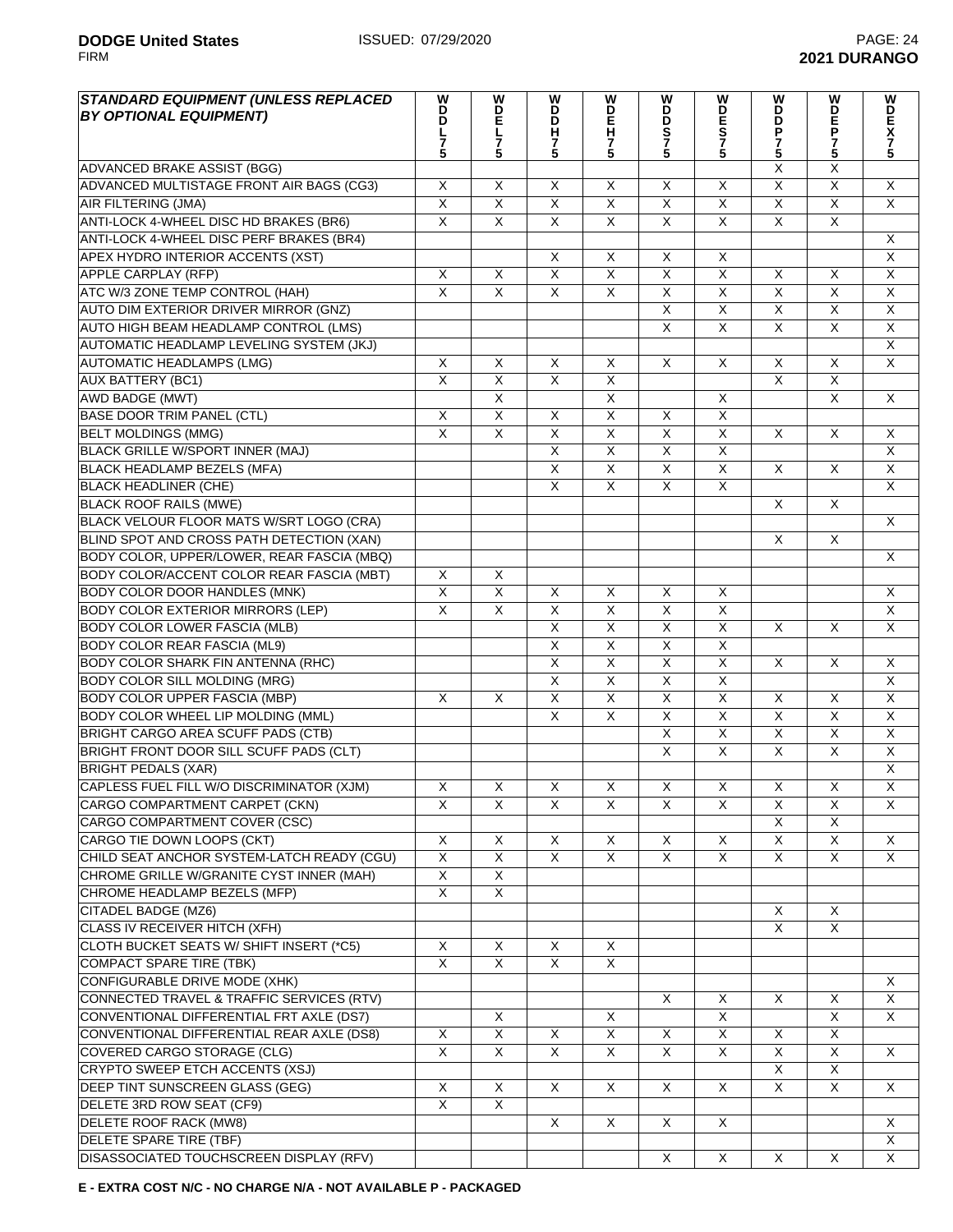| <b>STANDARD EQUIPMENT (UNLESS REPLACED</b><br><b>BY OPTIONAL EQUIPMENT)</b> | W<br>D<br>Ď<br>L<br>$\overline{7}$<br>5 | W<br>D<br>E<br>L<br>$\bar{7}$<br>5 | W<br>D<br>Ď<br>Н<br>$\frac{7}{5}$ | W<br>D<br>H<br>H<br>5   | W<br><b>DDS75</b>       | W<br><b>DES75</b>       | W<br>$\overline{D}$<br>P<br>$\frac{7}{5}$ | W<br>D<br>F<br>P<br>$\frac{7}{5}$ | W<br>DE<br>X<br>7<br>5  |
|-----------------------------------------------------------------------------|-----------------------------------------|------------------------------------|-----------------------------------|-------------------------|-------------------------|-------------------------|-------------------------------------------|-----------------------------------|-------------------------|
| DODGE PERFORMANCE PAGES (JAZ)                                               |                                         |                                    |                                   |                         | $\overline{\mathsf{x}}$ | $\overline{\mathsf{X}}$ |                                           |                                   |                         |
| DRVR INFLATABLE KNEE-BOLSTER AIR BAG (CGY)                                  | X                                       | X                                  | X                                 | X                       | $\overline{\mathsf{X}}$ | $\overline{X}$          | X                                         | X                                 | X                       |
| DUAL NOTE ELECTRIC HORNS (JJB)                                              | $\overline{X}$                          | $\overline{X}$                     | $\overline{\mathsf{x}}$           | $\overline{\mathsf{x}}$ | $\overline{\mathsf{x}}$ | $\overline{\mathsf{x}}$ | $\overline{\mathsf{x}}$                   | $\overline{\mathsf{x}}$           | $\overline{\mathsf{x}}$ |
| DUAL REAR EXHAUST W/BRIGHT TIPS (NEX)                                       |                                         |                                    | $\overline{X}$                    | $\overline{\mathsf{X}}$ | $\overline{X}$          | $\overline{\mathsf{X}}$ | X                                         | X                                 |                         |
| DUAL REMOTE USB PORT - CHARGE ONLY (RS4)                                    |                                         |                                    |                                   |                         | X                       | X                       | X                                         | X                                 | $\mathsf X$             |
| <b>DURANGO BRIGHT BADGE (MZJ)</b>                                           | $\overline{\mathsf{x}}$                 | $\sf X$                            | X                                 | $\overline{X}$          | $\overline{X}$          | $\overline{\mathsf{x}}$ |                                           |                                   | $\overline{X}$          |
| ECO SUSPENSION III (SD2)                                                    | $\overline{X}$                          |                                    | $\overline{X}$                    |                         |                         |                         | X                                         |                                   |                         |
| ELEC LTD SLIP DIFFERENTIAL RR AXLE (DSF)                                    |                                         |                                    |                                   |                         |                         |                         |                                           |                                   | $\mathsf{X}$            |
| ELECTRIC POWER STEERING (SBL)                                               | X                                       | X                                  | X                                 | X                       | X                       | X                       | X                                         | X                                 |                         |
| ELECTRONIC STABILITY CONTROL (BNB)                                          | $\overline{\mathsf{x}}$                 | $\overline{X}$                     | $\overline{X}$                    | $\overline{\mathsf{x}}$ | $\overline{X}$          | X                       | $\overline{\mathsf{x}}$                   | X                                 | $\times$                |
| ENGINE - 3.6L V6 24V VVT ENGINE UPG I W/ESS (ERC)                           | $\overline{X}$                          | $\overline{X}$                     | $\overline{X}$                    | $\overline{X}$          |                         |                         | $\overline{\mathsf{x}}$                   | $\overline{X}$                    |                         |
| ENGINE - 5.7L V8 HEMI MDS VVT ENGINE (EZH)                                  |                                         |                                    |                                   |                         | X                       | $\overline{X}$          |                                           |                                   |                         |
| ENGINE - 6.4L V8 SRT HEMI MDS ENGINE (ESG)                                  |                                         |                                    |                                   |                         |                         |                         |                                           |                                   | X                       |
| <b>ENGINE OIL COOLER (NHA)</b>                                              | X                                       | X                                  | X                                 | X                       |                         |                         | X                                         | X                                 | $\overline{X}$          |
| ENHANCED ACCIDENT RESPONSE SYSTEM (LSE)                                     | $\overline{\mathsf{x}}$                 | $\overline{\mathsf{x}}$            | $\overline{X}$                    | $\overline{X}$          | X                       | X                       | $\overline{\mathsf{x}}$                   | $\overline{\mathsf{x}}$           | X                       |
| EXT. MIRRORS W/SUPPLEMENTAL SIGNALS (LEB)                                   |                                         |                                    |                                   |                         | X                       | $\overline{\mathsf{x}}$ | $\overline{X}$                            | $\overline{X}$                    | $\overline{X}$          |
| EXTERIOR MIRRORS W/HEATING ELEMENT (NHJ)                                    | X                                       | X                                  | X                                 | X                       | $\overline{X}$          | X                       | $\overline{X}$                            | X                                 | $\overline{X}$          |
| <b>EXTERIOR MIRRORS W/MEMORY (LEM)</b>                                      |                                         |                                    |                                   |                         | $\overline{\mathsf{X}}$ | X                       | $\overline{X}$                            | X                                 | X                       |
| <b>FLOOR CARPET (CKD)</b>                                                   | X                                       | X                                  | X                                 | X                       | $\overline{\mathsf{X}}$ | X                       | $\overline{X}$                            | X                                 | $\overline{X}$          |
| FLOOR CONSOLE W/LEATHER ARMREST (CMH)                                       |                                         |                                    |                                   |                         |                         |                         | $\overline{\mathsf{x}}$                   | $\overline{\mathsf{x}}$           | $\overline{\mathsf{x}}$ |
| FLOOR MAT, 3RD ROW, BENCH SEAT (CWD)                                        |                                         |                                    | X                                 | X                       | X                       | $\overline{X}$          |                                           |                                   |                         |
| FLOOR MAT, 3RD ROW, FULL CONSOLE (CCE)                                      |                                         |                                    |                                   |                         |                         |                         | X                                         | $\overline{X}$                    |                         |
| FLOOR MAT, 3RD ROW, MINI CONSOLE (CCF)                                      |                                         |                                    |                                   |                         |                         |                         |                                           |                                   | X                       |
| FOR DETAILS, VISIT DRIVEUCONNECT.COM (X9E)                                  |                                         |                                    |                                   |                         | X                       | X                       | $\mathsf{X}$                              | X                                 | $\overline{X}$          |
| FOR MORE INFO, CALL 800-643-2112 (X9H)                                      | X                                       | X                                  | X                                 | X                       | X                       | X                       | X                                         | X                                 | X                       |
| FOUR WHEEL TRACTION CONTROL (BNR)                                           |                                         | X                                  |                                   | X                       |                         | X                       |                                           | X                                 | X                       |
| FRONT & REAR INTERIOR LED LAMPS (LBR)                                       | X                                       | X                                  | X                                 | X                       | X                       | X                       | X                                         | X                                 | $\mathsf{X}$            |
| FRONT DOOR TINTED GLASS (GCB)                                               | $\overline{X}$                          | $\overline{X}$                     | $\overline{X}$                    | $\overline{\mathsf{X}}$ | $\overline{\mathsf{x}}$ | $\overline{X}$          | $\overline{X}$                            | X                                 | X                       |
| FRONT PASSENGER SEAT BELT ALERT (LAX)                                       | X                                       | $\overline{X}$                     | $\mathsf{X}$                      | $\overline{X}$          | $\overline{X}$          | X                       | X                                         | X                                 | $\pmb{\times}$          |
| FRT PASS FORWARD FOLD FLAT SEAT (CDW)                                       | $\overline{\mathsf{X}}$                 | $\overline{X}$                     | $\overline{X}$                    | $\overline{X}$          |                         |                         |                                           |                                   |                         |
| FULL LENGTH FLOOR CONSOLE (CUF)                                             | $\overline{X}$                          | $\overline{X}$                     | $\overline{X}$                    | $\overline{\mathsf{x}}$ | X                       | X                       | X                                         | X                                 | X                       |
| FULL SIZE SPARE TIRE (TBP)                                                  |                                         |                                    |                                   |                         | $\overline{\mathsf{x}}$ | $\overline{\mathsf{x}}$ | $\overline{\mathsf{x}}$                   | $\overline{X}$                    |                         |
| FULL SPEED FWD COLLISION WARN PLUS (LSU)                                    |                                         |                                    |                                   |                         |                         |                         | $\overline{\mathsf{x}}$                   | $\overline{X}$                    |                         |
| <b>GLOBAL TELEMATICS BOX MODULE (TBM) (RDG)</b>                             |                                         |                                    |                                   |                         | X                       | X                       | $\overline{X}$                            | $\overline{X}$                    | X                       |
| <b>GLOVE BOX LAMP (LBC)</b>                                                 | X                                       | X                                  | X                                 | $\overline{X}$          | $\overline{\mathsf{x}}$ | $\overline{X}$          | $\overline{X}$                            | $\overline{\mathsf{X}}$           | $\overline{X}$          |
| <b>GOOGLE ANDROID AUTO (RF5)</b>                                            | X                                       | X                                  | X                                 | X                       | X                       | $\overline{X}$          | $\overline{X}$                            | $\overline{X}$                    | X                       |
| GPS ANTENNA INPUT (JLP)                                                     | X                                       | X                                  | X                                 | X                       | X<br>$\overline{X}$     | X                       | X<br>X                                    | X                                 | X<br>X                  |
| <b>GPS NAVIGATION (JLN)</b>                                                 |                                         |                                    |                                   | $\overline{\mathsf{x}}$ |                         | X                       |                                           | X                                 |                         |
| GT BADGE (MS7)<br><b>GVW RATING - 6500# (Z1K)</b>                           | X                                       |                                    | X<br>$\overline{X}$               |                         |                         |                         | X                                         |                                   |                         |
| <b>GVW RATING - 6500# (Z6K)</b>                                             |                                         | X                                  |                                   | X                       |                         |                         |                                           | X                                 |                         |
| GVW RATING - 7100# (Z6J)                                                    |                                         |                                    |                                   |                         | $\overline{\mathsf{x}}$ | $\overline{\mathsf{x}}$ |                                           |                                   | X                       |
| HD RADIO (RE8)                                                              |                                         |                                    |                                   |                         | $\overline{\mathsf{x}}$ | X                       | X                                         | $\overline{X}$                    | X                       |
| <b>HEATED FRONT SEATS (JPM)</b>                                             |                                         |                                    |                                   |                         | X                       | X                       | $\overline{\mathsf{x}}$                   | X                                 | X                       |
| HEATED SECOND ROW SEATS (JPZ)                                               |                                         |                                    |                                   |                         | $\overline{\mathsf{x}}$ | X                       | X                                         | X                                 | $\overline{X}$          |
| HEATED STEERING WHEEL (NHS)                                                 |                                         |                                    |                                   |                         | X                       | X                       | X                                         | X                                 | X                       |
| HEAVY DUTY ENGINE COOLING (NMC)                                             |                                         |                                    |                                   |                         | $\overline{X}$          | $\overline{X}$          | $\overline{X}$                            | X                                 | X                       |
| <b>HEMI BADGE (MW5)</b>                                                     |                                         |                                    |                                   |                         | $\overline{\mathsf{x}}$ | $\overline{X}$          |                                           |                                   |                         |
| HIGH PERFORMANCE EXHAUST (NEF)                                              |                                         |                                    |                                   |                         |                         |                         |                                           |                                   | X                       |
| HIGH PERFORM SUSPENSION (SDX)                                               |                                         |                                    |                                   |                         |                         |                         |                                           |                                   | X                       |
| HIGH SPEED ENGINE CONTROLLER (NZ5)                                          |                                         |                                    |                                   |                         | X                       | X                       |                                           |                                   | X                       |
| HILL START ASSIST (BNG)                                                     | X                                       | X                                  | X                                 | X                       | $\overline{\mathsf{x}}$ | X                       | X                                         | X                                 | $\mathsf{X}$            |
| <b>HOOD INSULATION (HGA)</b>                                                | $\mathsf X$                             | X                                  | X                                 | X                       | X                       | X                       | $\mathsf X$                               | X                                 | X                       |
| ILLUMINATED CUPHOLDERS (CWP)                                                | $\overline{X}$                          | X                                  | $\overline{X}$                    | X                       | $\overline{\mathsf{x}}$ | X                       | $\overline{\mathsf{x}}$                   | X                                 | X                       |
| ILLUMINATED ENTRY (LAC)                                                     | X                                       | X                                  | X                                 | X                       | X                       | X                       | X                                         | X                                 | X                       |
| ILLUMINATED REAR CUPHOLDERS (CXB)                                           |                                         |                                    |                                   |                         |                         |                         | $\overline{\mathsf{x}}$                   | X                                 |                         |
| INSTR. PANEL PLATINUM CHROME BEZEL (JB5)                                    | X                                       | X                                  |                                   |                         |                         |                         | X                                         | X                                 |                         |
|                                                                             |                                         |                                    |                                   |                         |                         |                         |                                           |                                   |                         |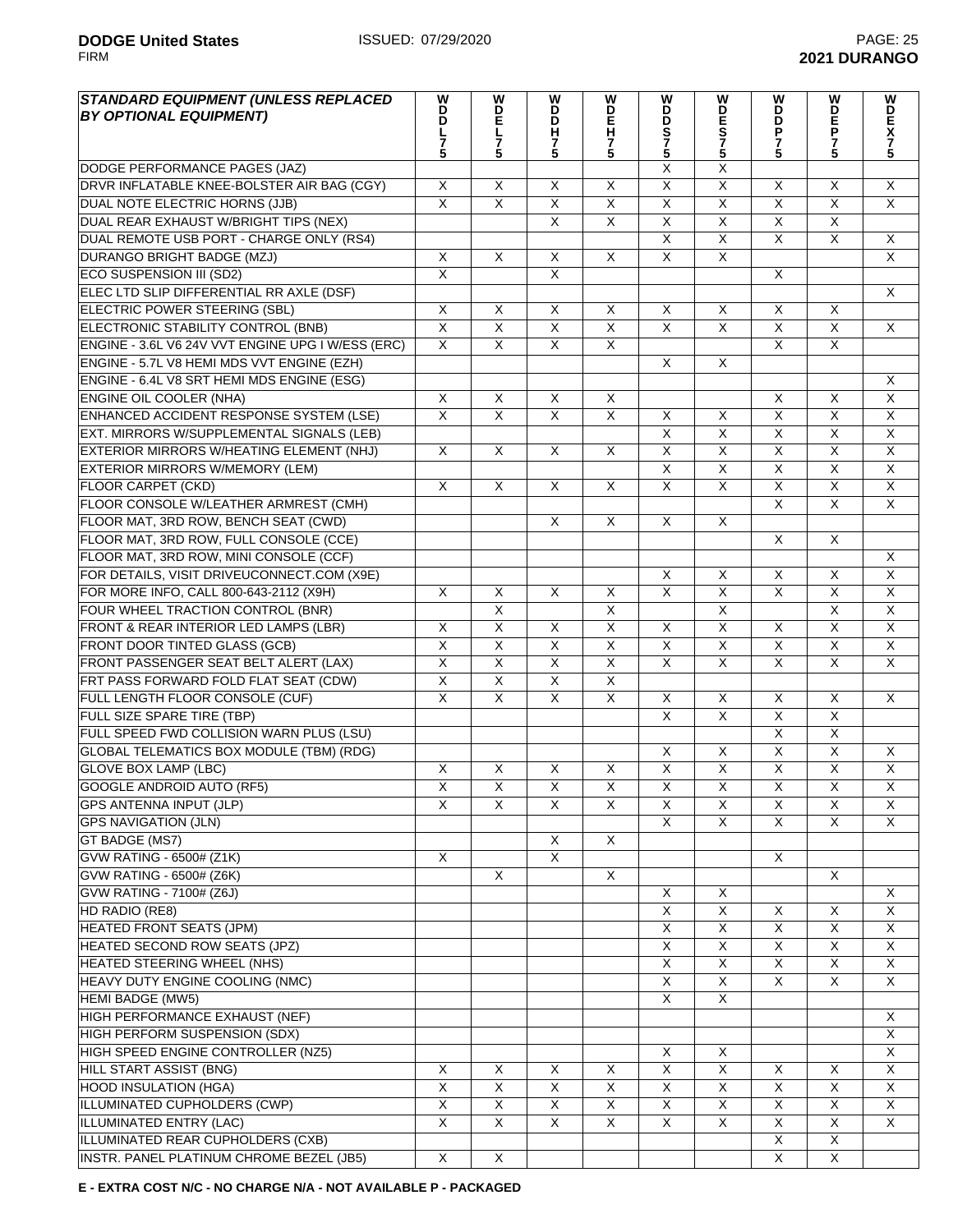FIRM **2021 DURANGO**

| <b>STANDARD EQUIPMENT (UNLESS REPLACED)</b> | W<br>D                  | w                       | W                       | ImD <sub>5</sub>        | w<br>ö                  |                         | W                       |                         |                         |
|---------------------------------------------|-------------------------|-------------------------|-------------------------|-------------------------|-------------------------|-------------------------|-------------------------|-------------------------|-------------------------|
| <b>BY OPTIONAL EQUIPMENT)</b>               | D                       | Ë                       | $\overline{D}$          |                         | D                       |                         |                         |                         |                         |
|                                             | L<br>7                  | L<br>7                  | н                       |                         | S<br>7<br>5             | <b>WDES75</b>           | D<br>D<br>D<br>D<br>5   | <b>WDEP75</b>           | <b>VDEX75</b>           |
|                                             | 5                       | 5                       | $\frac{7}{5}$           | 5                       |                         |                         |                         |                         |                         |
| INSTR PANEL LIGHT BLACK CHROME BEZEL (JBF)  |                         |                         | X                       | X                       | $\overline{\mathsf{x}}$ | Χ                       |                         |                         | $\overline{X}$          |
| <b>INSTRUMENT PANEL (JAA)</b>               | $\sf X$                 | X                       | $\overline{\mathsf{x}}$ | $\overline{\mathsf{x}}$ | $\overline{\mathsf{x}}$ | $\overline{\mathsf{x}}$ |                         |                         | $\overline{X}$          |
| INTEGRATED CENTER STACK RADIO (RTF)         | $\overline{X}$          | $\overline{\mathsf{x}}$ | $\overline{X}$          | $\overline{\mathsf{x}}$ | $\overline{\mathsf{x}}$ | $\overline{\mathsf{x}}$ | X                       | X                       | $\overline{\mathsf{x}}$ |
| INTEGRATED ROOF RAIL CROSSBARS (MXQ)        |                         |                         |                         |                         |                         |                         | $\overline{\mathsf{x}}$ | $\overline{\mathsf{x}}$ |                         |
| INTEGRATED VOICE COMMAND W/BLUETOOTH (XRB)  | X                       | X                       | X                       | X                       | X                       | X                       | $\mathsf{X}$            | X                       | X                       |
| <b>INTERIOR ASSIST HANDLES (CSV)</b>        | $\overline{X}$          | $\overline{X}$          | $\overline{\mathsf{x}}$ | $\overline{\mathsf{x}}$ | $\overline{X}$          | $\overline{\mathsf{x}}$ | $\overline{\mathsf{x}}$ | $\overline{X}$          | X                       |
| LAMINATED FRONT DOOR GLASS (GAP)            | $\overline{\mathsf{x}}$ | $\overline{X}$          | $\overline{X}$          | $\overline{X}$          | $\overline{X}$          | $\sf X$                 | $\overline{X}$          | $\overline{\mathsf{x}}$ | $\mathsf{X}$            |
| LANE DEPARTURE WARNING PLUS (LAS)           |                         |                         |                         |                         |                         |                         | $\sf X$                 | X                       |                         |
| LEATHER FLAT-BOTTOM STEERING WHEEL (SC2)    |                         |                         | X                       | $\sf X$                 | X                       | X                       |                         |                         |                         |
| LEATHER SUEDE BUCKET SEATS (*ZL)            |                         |                         |                         |                         | $\overline{\mathsf{x}}$ | $\overline{\mathsf{x}}$ |                         |                         |                         |
| LEATHER TRIMMED BUCKET SEATS (*PL)          |                         |                         |                         |                         |                         |                         |                         |                         | X                       |
| LEATHER WRAPPED DOOR PANELS (CTK)           |                         |                         |                         |                         |                         |                         | $\times$                | X                       |                         |
| LEATHER WRAPPED SHIFT KNOB (CVW)            |                         |                         |                         |                         |                         |                         |                         |                         | X                       |
| LEATHER WRAPPED STEERING WHEEL (SCC)        |                         |                         |                         |                         |                         |                         |                         |                         | $\overline{\mathsf{x}}$ |
| LED AUX LOW BEAM AND TURN SIGNAL (LPU)      |                         |                         |                         |                         | X                       | $\sf X$                 | X                       | X                       | $\overline{X}$          |
| LED DAYTIME RUNNING HEADLAMPS (LMZ)         | $\sf X$                 | X                       | X                       | X                       | $\overline{\mathsf{x}}$ | $\overline{\mathsf{x}}$ | $\overline{X}$          | $\overline{\mathsf{x}}$ | X                       |
| LED LOW/HIGH BEAM HEADLAMPS (LM6)           | $\overline{X}$          | $\overline{\mathsf{x}}$ | $\overline{\mathsf{x}}$ | $\overline{X}$          | $\overline{X}$          | $\overline{\mathsf{x}}$ | $\overline{\mathsf{x}}$ | $\overline{X}$          | $\overline{\mathsf{x}}$ |
| LED TAILLAMPS W/RED ACCENTS (LA3)           | $\overline{X}$          | $\overline{X}$          | $\overline{X}$          | $\overline{\mathsf{x}}$ | $\overline{\mathsf{x}}$ | $\overline{\mathsf{x}}$ | $\overline{\mathsf{x}}$ | $\overline{\mathsf{x}}$ | $\overline{\mathsf{x}}$ |
| <b>LIGHT HEADLINER (CHK)</b>                | X                       | $\overline{X}$          |                         |                         |                         |                         |                         |                         |                         |
| LOCK ON SYNC TIRE PRESS SENSOR (CXG)        | $\overline{X}$          | $\overline{\mathsf{x}}$ | X                       | X                       | X                       | X                       | X                       | X                       | X                       |
| LUXURY FRONT & REAR FLOOR MATS (CLX)        | $\overline{\mathsf{x}}$ | $\overline{X}$          | $\overline{\mathsf{x}}$ | $\overline{\mathsf{x}}$ | $\overline{X}$          | $\overline{\mathsf{x}}$ | $\overline{X}$          | $\overline{\mathsf{x}}$ |                         |
| <b>MANUAL ADJUST SEATS (JP8)</b>            | $\overline{X}$          | $\overline{\mathsf{x}}$ |                         |                         |                         |                         |                         |                         |                         |
| MEDIA HUB (2 USB, AUX) (RSF)                | $\overline{\mathsf{x}}$ | $\overline{\mathsf{x}}$ | X                       | $\overline{X}$          | X                       | X                       | X                       | X                       | X                       |
| <b>MONOTONE PAINT (APA)</b>                 | $\overline{\mathsf{x}}$ | $\overline{X}$          | $\overline{\mathsf{x}}$ | $\overline{X}$          | $\overline{\mathsf{x}}$ | $\overline{\mathsf{x}}$ | $\overline{X}$          | X                       | X                       |
| NAPPA/AXIS II SEATS W/RHOMBI LOGO (*GQ)     |                         |                         |                         |                         |                         |                         | $\overline{X}$          | $\overline{\mathsf{x}}$ |                         |
| NON ADJUSTABLE PEDALS (XA8)                 | $\overline{\mathsf{x}}$ | $\overline{X}$          | $\times$                | $\overline{X}$          | $\overline{X}$          | $\overline{\mathsf{x}}$ | $\overline{X}$          | $\overline{\mathsf{x}}$ | $\overline{\mathsf{x}}$ |
| NORMAL DUTY SUSPENSION (SDA)                |                         | X                       |                         | $\overline{\mathsf{x}}$ |                         |                         |                         | $\overline{\mathsf{x}}$ |                         |
| <b>OVERHEAD CONSOLE (CUN)</b>               | X                       | X                       | $\times$                | X                       | $\times$                | X                       | $\times$                | X                       | X                       |
| PARKSENSE FT/RR PARK ASSIST W/STOP (XH4)    |                         |                         |                         |                         | $\overline{\mathsf{x}}$ | $\overline{X}$          | $\overline{\mathsf{x}}$ | $\overline{X}$          | X                       |
| PARKSENSE RR PARK ASSIST W/STOP (XH3)       |                         |                         | X                       | $\times$                |                         |                         |                         |                         |                         |
| PARKVIEW REAR BACK-UP CAMERA (XAC)          | $\overline{\mathsf{x}}$ | $\overline{\mathsf{x}}$ | $\overline{X}$          | $\overline{X}$          | $\overline{X}$          | $\overline{\mathsf{x}}$ | X                       | $\overline{X}$          | $\overline{X}$          |
| PASSENGER ASSIST HANDLES (CSR)              | $\overline{\mathsf{x}}$ | $\overline{X}$          | $\overline{X}$          | $\overline{X}$          | $\overline{X}$          | $\overline{X}$          | $\overline{\mathsf{x}}$ | $\overline{\mathsf{x}}$ | $\overline{\mathsf{x}}$ |
| PERFORATED LEATHER WRAPPED STRG WHL (SCJ)   | X                       | $\overline{X}$          |                         |                         |                         |                         | $\times$                | $\overline{\mathsf{x}}$ |                         |
| PERFORMANCE DOOR TRIM PANEL (CBG)           |                         |                         |                         |                         |                         |                         |                         |                         | $\overline{X}$          |
| PERFORMANCE HOOD (MC9)                      |                         |                         |                         |                         | $\times$                | X                       |                         |                         | $\overline{\mathsf{x}}$ |
| PERFORMANCE SHIFT INDICATOR (LA7)           |                         |                         |                         |                         |                         |                         |                         |                         | $\overline{X}$          |
| PERFORMANCE STEERING (XX6)                  |                         |                         |                         |                         | X                       | X                       |                         |                         |                         |
| PERFORMANCE TUNED STEERING (SBX)            |                         |                         |                         |                         |                         |                         |                         |                         | X                       |
| PLATINUM BADGING (MJC)                      |                         |                         |                         |                         |                         |                         | X                       | X                       |                         |
| PLATINUM CHROME EXT DOOR HANDLES (MNU)      |                         |                         |                         |                         |                         |                         | $\overline{X}$          | $\overline{X}$          |                         |
| PLATINUM GRILLE W/GRANITE CRYS INNR (MAL)   |                         |                         |                         |                         |                         |                         | $\overline{X}$          | $\overline{X}$          |                         |
| PLATINUM MIRROR CAPS (LE2)                  |                         |                         |                         |                         |                         |                         | $\overline{X}$          | X                       |                         |
| PLATINUM REAR LOWER FASCIA (ML7)            |                         |                         |                         |                         |                         |                         | X                       | $\overline{\mathsf{x}}$ |                         |
| POWER 4-WAY DRIVER LUMBAR ADJUST (JPU)      |                         |                         | X                       | X                       |                         |                         |                         |                         |                         |
| POWER 6X9 MULTI-FUNC F/AWAY MIRRORS (GUN)   |                         |                         |                         |                         | $\mathsf{X}$            | X                       | X                       | X                       | Χ                       |
| POWER 8-WAY DRVR/MANUAL PASS SEAT (JPR)     |                         |                         | X                       | $\mathsf X$             |                         |                         |                         |                         |                         |
| POWER ACCESSORY DELAY (JKY)                 | X                       | X                       | X                       | X                       | $\mathsf{X}$            | $\mathsf{X}$            | X                       | X                       | X                       |
| POWER HEATED MIRRORS, FOLD-AWAY (GTS)       | $\overline{\mathsf{X}}$ | $\overline{\mathsf{x}}$ | X                       | $\overline{X}$          |                         |                         |                         |                         |                         |
| POWER LIFTGATE (JRC)                        |                         |                         |                         |                         | $\mathsf{X}$            | X                       | X                       | X                       | X                       |
| POWER LOCKS (JPB)                           | $\overline{X}$          | $\overline{\mathsf{x}}$ | $\overline{\mathsf{x}}$ | $\overline{X}$          | $\overline{X}$          | $\overline{\mathsf{x}}$ | $\overline{X}$          | X                       | X                       |
| POWER SUNROOF (GWA)                         |                         |                         |                         |                         |                         |                         | $\overline{X}$          | $\overline{\mathsf{x}}$ |                         |
| POWER TILT/TELESCOPE STEERING COLUMN (SUB)  |                         |                         |                         |                         | X                       | X                       | $\overline{\mathsf{x}}$ | X                       | X                       |
| PREMIUM INSTRUMENT CLUSTER W/TACH (JAJ)     | $\overline{\mathsf{x}}$ | X                       | X                       | X                       | X                       | X                       | X                       | X                       | X                       |
| PREMIUM INSTRUMENT PANEL (JAC)              |                         |                         |                         |                         |                         |                         | X                       | X                       |                         |
| PREMIUM INSULATION GROUP (HGP)              | X                       | $\overline{\mathsf{x}}$ | X                       | X                       | $\sf X$                 | $\overline{\mathsf{x}}$ | X                       | $\overline{\mathsf{x}}$ | X                       |
| PREMIUM LED FOG LAMPS (LTE)                 | $\overline{X}$          | X                       | X                       | X                       | X                       | $\mathsf{X}$            | X                       | X                       | X                       |
| PROTECTIVE COATING AND REMOVER (XPF)        | X                       | X                       | $\overline{X}$          | X                       | $\overline{X}$          | X                       | X                       | X                       | X                       |
|                                             |                         |                         |                         |                         |                         |                         |                         |                         |                         |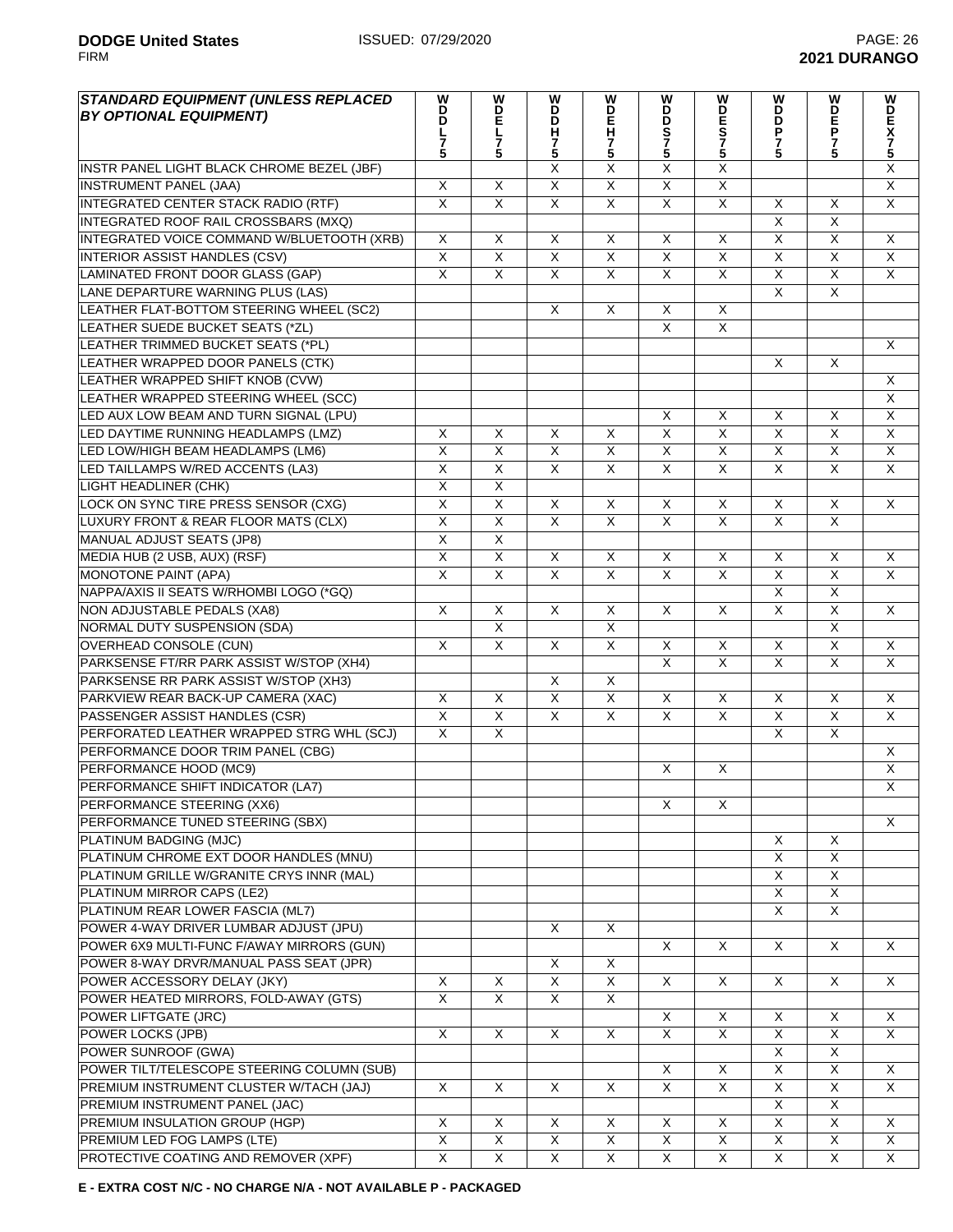| <b>STANDARD EQUIPMENT (UNLESS REPLACED</b><br><b>BY OPTIONAL EQUIPMENT)</b> | W<br>D<br>D<br>L<br>$\frac{7}{5}$ | W<br>D<br>E<br>L<br>5     | W<br>i<br>D<br>H<br>7<br>5 | w<br>D<br>E<br>H<br>7<br>5 | W<br>B<br>S<br>7<br>5   | W<br><b>DES75</b>       | W<br>B<br>P<br>7<br>5   | W<br>D<br>P<br>P<br>7<br>5 | W<br>D<br>K<br>5        |
|-----------------------------------------------------------------------------|-----------------------------------|---------------------------|----------------------------|----------------------------|-------------------------|-------------------------|-------------------------|----------------------------|-------------------------|
| PUSHBUTTON START (GX4)                                                      | X                                 | X                         | $\overline{\mathsf{x}}$    | $\overline{\mathsf{x}}$    | $\overline{X}$          | X                       | X                       | X                          | $\overline{\mathsf{X}}$ |
| PUSH-PUSH FUEL FILLER DOOR (XJ7)                                            | $\overline{X}$                    | $\overline{\mathsf{x}}$   | $\overline{\mathsf{x}}$    | $\overline{\mathsf{x}}$    | $\overline{\mathsf{x}}$ | $\overline{\mathsf{x}}$ | $\overline{\mathsf{X}}$ | $\overline{\mathsf{x}}$    | $\overline{X}$          |
| PWR 8-WAY DRVR MEM 8-WAY PASS SEATS (JT2)                                   |                                   |                           |                            |                            | $\overline{X}$          | $\overline{\mathsf{x}}$ | $\overline{\mathsf{x}}$ | $\overline{\mathsf{x}}$    | $\overline{X}$          |
| PWR DRIVER/PASS 4-WAY LUMBAR ADJUST (JRN)                                   |                                   |                           |                            |                            | X                       | X                       | X                       | X                          | X                       |
| PWR FRONT WINDOWS, 1-TOUCH, UP & DOWN (JP3)                                 | X                                 | X                         | X                          | X                          | X                       | $\overline{X}$          | X                       | X                          | X                       |
| QUADRA-TRAC ACTIVE ON DEMAND 4WD (DHB)                                      |                                   |                           |                            |                            |                         |                         |                         |                            | $\overline{\mathsf{x}}$ |
| R/T BADGE (MV4)                                                             |                                   |                           |                            |                            | X                       | X                       |                         |                            |                         |
| R1234YF A/C REFRIGERANT (XFC)                                               | $\times$                          | $\times$                  | X                          | X                          | X                       | $\overline{\mathsf{x}}$ | X                       | X                          | X                       |
| RADIO/DRIVER SEAT/MIRRORS MEMORY (LEW)                                      |                                   |                           |                            |                            | $\overline{X}$          | $\overline{\mathsf{X}}$ | X                       | X                          | X                       |
| RAIN BRAKE SUPPORT (BHC)                                                    | $\overline{\mathsf{x}}$           | $\times$                  | X                          | X                          | $\overline{X}$          | $\overline{\mathsf{x}}$ | $\overline{\mathsf{x}}$ | $\overline{\mathsf{x}}$    | $\overline{\mathsf{x}}$ |
| RAIN SENSITIVE WINDSHIELD WIPERS (JHC)                                      |                                   |                           |                            |                            | $\overline{\mathsf{x}}$ | $\overline{\mathsf{x}}$ | $\overline{X}$          | $\overline{\mathsf{x}}$    | $\overline{X}$          |
| READY ALERT BRAKING (BHD)                                                   | $\pmb{\times}$                    | $\boldsymbol{\mathsf{X}}$ | X                          | $\overline{X}$             | $\overline{\mathsf{x}}$ | $\overline{\mathsf{x}}$ | $\overline{\mathsf{x}}$ | X                          | $\overline{\mathsf{x}}$ |
| <b>REAR AIR CONDITIONING W/HEATER (HBB)</b>                                 | $\overline{\mathsf{x}}$           | $\overline{\mathsf{x}}$   | $\overline{X}$             | $\overline{\mathsf{x}}$    | $\overline{\mathsf{x}}$ | $\overline{\mathsf{x}}$ | $\overline{\mathsf{x}}$ | $\overline{\mathsf{x}}$    | $\overline{\mathsf{x}}$ |
| REAR LOAD LEVELING SUSPENSION (SES)                                         | $\overline{\mathsf{x}}$           |                           | $\overline{X}$             |                            | $\overline{X}$          | $\overline{\mathsf{X}}$ | $\overline{X}$          | $\overline{\mathsf{x}}$    |                         |
| REAR VIEW AUTO DIM MIRROR (GNK)                                             | $\overline{\mathsf{x}}$           | $\times$                  | $\overline{\mathsf{x}}$    | X                          | $\overline{X}$          | $\overline{\mathsf{x}}$ | $\overline{\mathsf{x}}$ | $\overline{\mathsf{x}}$    | $\sf X$                 |
| <b>REAR WINDOW DEFROSTER (GFA)</b>                                          | X                                 | $\overline{\mathsf{x}}$   | $\overline{X}$             | $\overline{X}$             | $\overline{X}$          | $\overline{X}$          | X                       | $\overline{X}$             | X                       |
| REAR WINDOW WIPER/WASHER (JHB)                                              | $\overline{\mathsf{x}}$           | $\overline{\mathsf{x}}$   | $\overline{\mathsf{x}}$    | $\overline{\mathsf{x}}$    | $\overline{X}$          | $\overline{\mathsf{X}}$ | $\overline{\mathsf{x}}$ | $\overline{\mathsf{x}}$    | $\overline{\mathsf{x}}$ |
| RED ACCENT STITCHING (CU2)                                                  |                                   |                           |                            |                            | $\overline{X}$          | $\overline{\mathsf{X}}$ |                         |                            |                         |
| REMOTE KEYLESS ENTRY (GXM)                                                  | X                                 | X                         | X                          | X                          | $\overline{\mathsf{x}}$ | $\overline{\mathsf{x}}$ | X                       | X                          | X                       |
| REMOTE PROXIMITY KEYLESS ENTRY (GXD)                                        | $\overline{\mathsf{x}}$           | $\overline{\mathsf{x}}$   | $\overline{X}$             | $\overline{\mathsf{x}}$    | $\overline{\mathsf{x}}$ | $\overline{\mathsf{x}}$ | $\overline{\mathsf{x}}$ | $\overline{X}$             | $\overline{\mathsf{x}}$ |
| REMOTE START SYSTEM (XBM)                                                   |                                   |                           |                            |                            | $\overline{\mathsf{x}}$ | $\overline{\mathsf{x}}$ | X                       | $\overline{\mathsf{x}}$    | $\overline{\mathsf{x}}$ |
| <b>RUN FLAT TIRES (TAD)</b>                                                 |                                   |                           |                            |                            |                         |                         |                         |                            | X                       |
| <b>SECURITY ALARM (LSA)</b>                                                 |                                   |                           |                            |                            | Χ                       | X                       | X                       | X                          | X                       |
| SELECTABLE STEERING MODES (XX7)                                             | $\times$                          | $\sf X$                   | $\times$                   | X                          | $\overline{\mathsf{x}}$ | $\overline{X}$          | $\overline{X}$          | $\overline{\mathsf{x}}$    | $\overline{\mathsf{x}}$ |
| SELEC-TRAC SYSTEM (XAF)                                                     |                                   |                           |                            |                            |                         |                         |                         |                            | X                       |
| SENTRY KEY THEFT DETERRENT SYSTEM (GXX)                                     | X                                 | X                         | X                          | X                          | X                       | X                       | X                       | X                          | X                       |
| SILL MOLDING (MRF)                                                          | X                                 | $\times$                  |                            |                            |                         |                         |                         |                            |                         |
| SILL WITH PLATINUM ACCENT (MRH)                                             |                                   |                           |                            |                            |                         |                         | X                       | X                          |                         |
| SINGLE SPEED ON DEMAND TRANSFER CASE (DHR)                                  |                                   |                           |                            |                            |                         | X                       |                         |                            |                         |
| SINGLE SPEED TRANSFER CASE (DHY)                                            |                                   | $\boldsymbol{\mathsf{X}}$ |                            | X                          |                         |                         |                         | X                          |                         |
| SIRIUSXM GUARDIAN-INCLUDED TRIAL (B) (RT1)                                  |                                   |                           |                            |                            | X                       | X                       | X                       | $\overline{\mathsf{x}}$    | X                       |
| SIRIUSXM RADIO SERVICE (X9B)                                                | X                                 | $\boldsymbol{\mathsf{X}}$ | X                          | X                          | $\overline{X}$          | X                       | X                       | X                          | X                       |
| SIRIUSXM SATELLITE RADIO (RSD)                                              | X                                 | $\times$                  | X                          | X                          | X                       | X                       | X                       | X                          | X                       |
| SIRIUSXM WITH 360L (RTU)                                                    |                                   |                           |                            |                            | X                       | $\overline{\mathsf{X}}$ | X                       | X                          | X                       |
| <b>SPEED CONTROL (NHM)</b>                                                  | X                                 | X                         | X                          | X                          | $\overline{X}$          | Χ                       |                         |                            | X                       |
| SPORT MODE (XG8)                                                            | $\overline{X}$                    | $\overline{\mathsf{X}}$   | $\overline{X}$             | $\overline{X}$             | $\overline{X}$          | $\overline{\mathsf{x}}$ | X                       | X                          |                         |
| SPORT SUSPENSION (SDE)                                                      |                                   |                           |                            |                            | Χ                       | Χ                       |                         |                            |                         |
| <b>SRT BADGE (MTV)</b>                                                      |                                   |                           |                            |                            |                         |                         |                         |                            | X                       |
| SRT PERFORMANCE PAGES (JAV)                                                 |                                   |                           |                            |                            |                         |                         |                         |                            | X                       |
| <b>SRT TRACK EXPERIENCE (XPY)</b>                                           |                                   |                           |                            |                            |                         |                         |                         |                            | X                       |
| STANDARD DUTY ENGINE COOLING (NMB)                                          | $\times$                          | $\sf X$                   | $\times$                   | X                          |                         |                         |                         |                            |                         |
| STEEL SPARE WHEEL (WLB)                                                     |                                   |                           |                            |                            | X                       | X                       | X                       | X                          |                         |
| STEERING WHEEL MOUNTED AUDIO CTRLS (RDZ)                                    | $\times$                          | X                         | X                          | X                          | X                       | X                       | X                       | X                          | X                       |
| STEERING WHEEL MOUNTED SHIFT CONTROL (XBQ)                                  |                                   |                           | X                          | $\overline{X}$             | X                       | X                       | X                       | X                          | X                       |
| STOP-START DUAL BATTERY SYSTEM (XHZ)                                        | X                                 | X                         | X                          | X                          |                         |                         | X                       | $\overline{X}$             |                         |
| SUEDE HEADLINER (CHG)                                                       |                                   |                           |                            |                            |                         |                         | X                       | X                          |                         |
| SUN VISORS W/ILLUM VANITY MIRRORS (GNC)                                     |                                   |                           |                            |                            | X                       | X                       | X                       | X                          | X                       |
| SUN VISORS W/VANITY MIRROR (GNV)                                            | X                                 | X                         | X                          | X                          |                         |                         |                         |                            |                         |
| SUPER NOVA HYDRO INTERIOR ACCENTS (XSV)                                     | $\overline{X}$                    | $\overline{X}$            |                            |                            |                         |                         |                         |                            |                         |
| SUPP. SIDE CURTAIN ALL ROWS AIR BAGS (CJ5)                                  | $\overline{\mathsf{x}}$           | $\overline{\mathsf{X}}$   | X                          | X                          | X                       | X                       | X                       | X                          | X                       |
| SUPPLEMENTAL FRT SEAT SIDE AIR BAGS (CJ1)                                   | $\overline{X}$                    | $\overline{X}$            | X                          | $\overline{X}$             | X                       | $\overline{X}$          | X                       | $\overline{X}$             | X                       |
| SUPPLEMENTAL SIDE AIR BAGS (CGS)                                            | X                                 | X                         | X                          | X                          | X                       | $\overline{X}$          | X                       | X                          | X                       |
| TEMPERATURE & COMPASS GAUGE (JFJ)                                           | $\mathsf X$                       | X                         | X                          | X                          | X                       | X                       | X                       | X                          | X                       |
| TILT/TELESCOPE STEERING COLUMN (SUD)                                        | $\overline{\mathsf{x}}$           | $\overline{\mathsf{x}}$   | $\overline{X}$             | $\overline{X}$             |                         |                         |                         |                            |                         |
| TINTED WINDSHIELD GLASS (GBB)                                               | X                                 | X                         | X                          | X                          | Χ                       | X                       | X                       | X                          | X                       |
| <b>TIP START (XBN)</b>                                                      | $\overline{X}$                    | $\overline{\mathsf{x}}$   | $\overline{X}$             | $\overline{X}$             | $\overline{X}$          | $\overline{X}$          | X                       | X                          | X                       |
| TIRE PRESSURE MONITORING DISPLAY (XGM)                                      | X                                 | X                         | X                          | X                          | X                       | X                       | X                       | X                          | X                       |